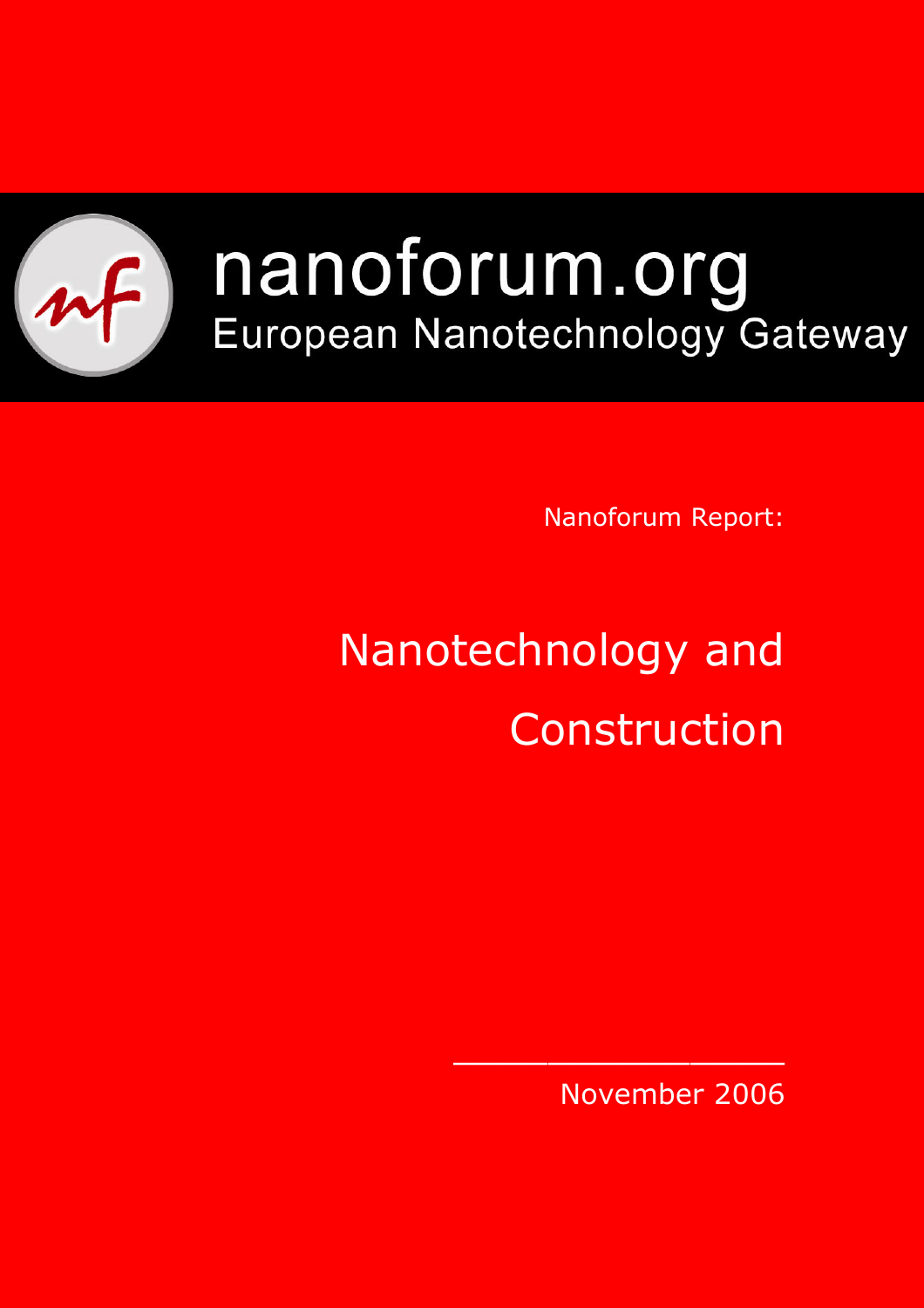# **Nanotechnology and Construction**

Surinder Mann Institute of Nanotechnology 31/10/2006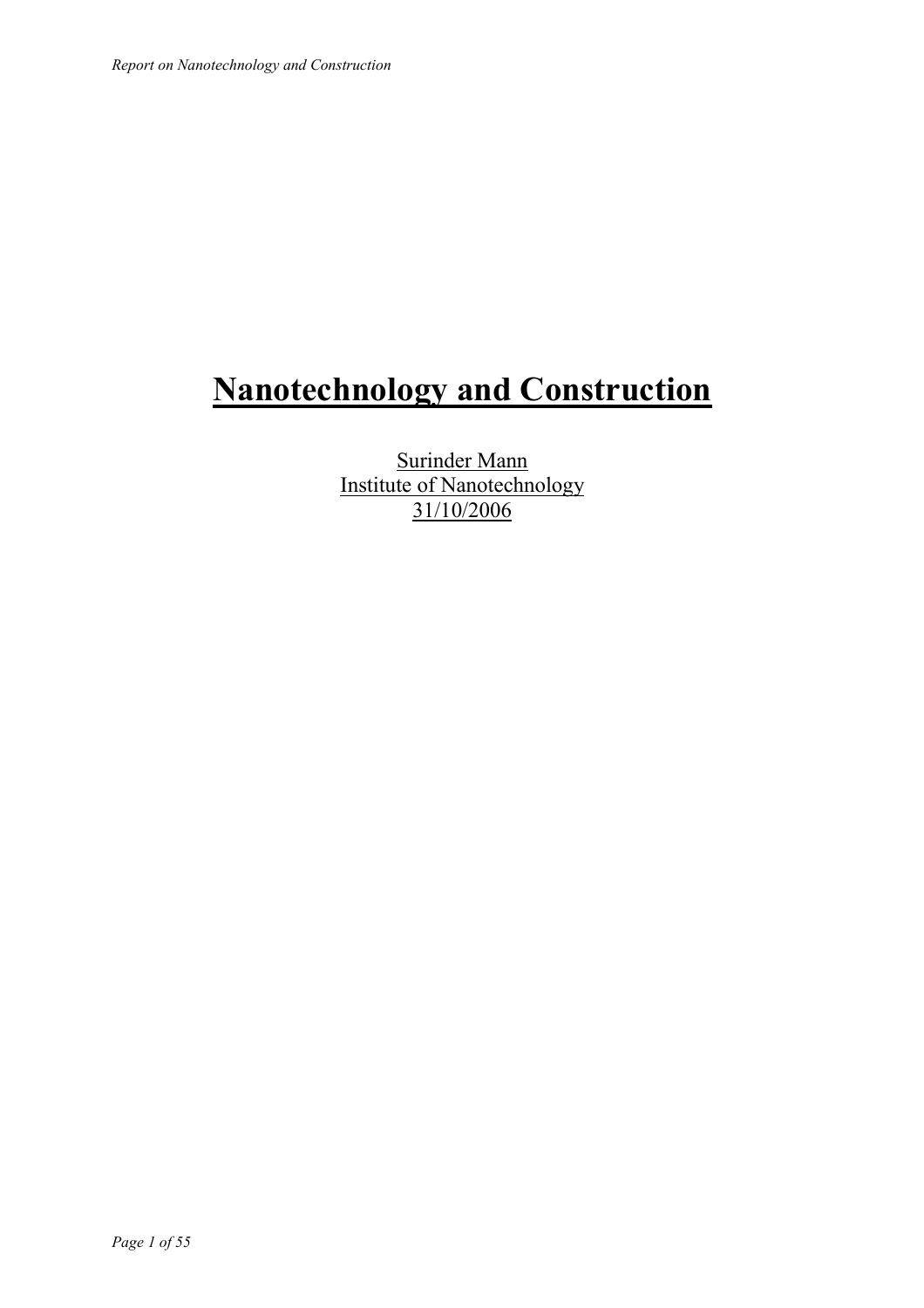#### **Contents**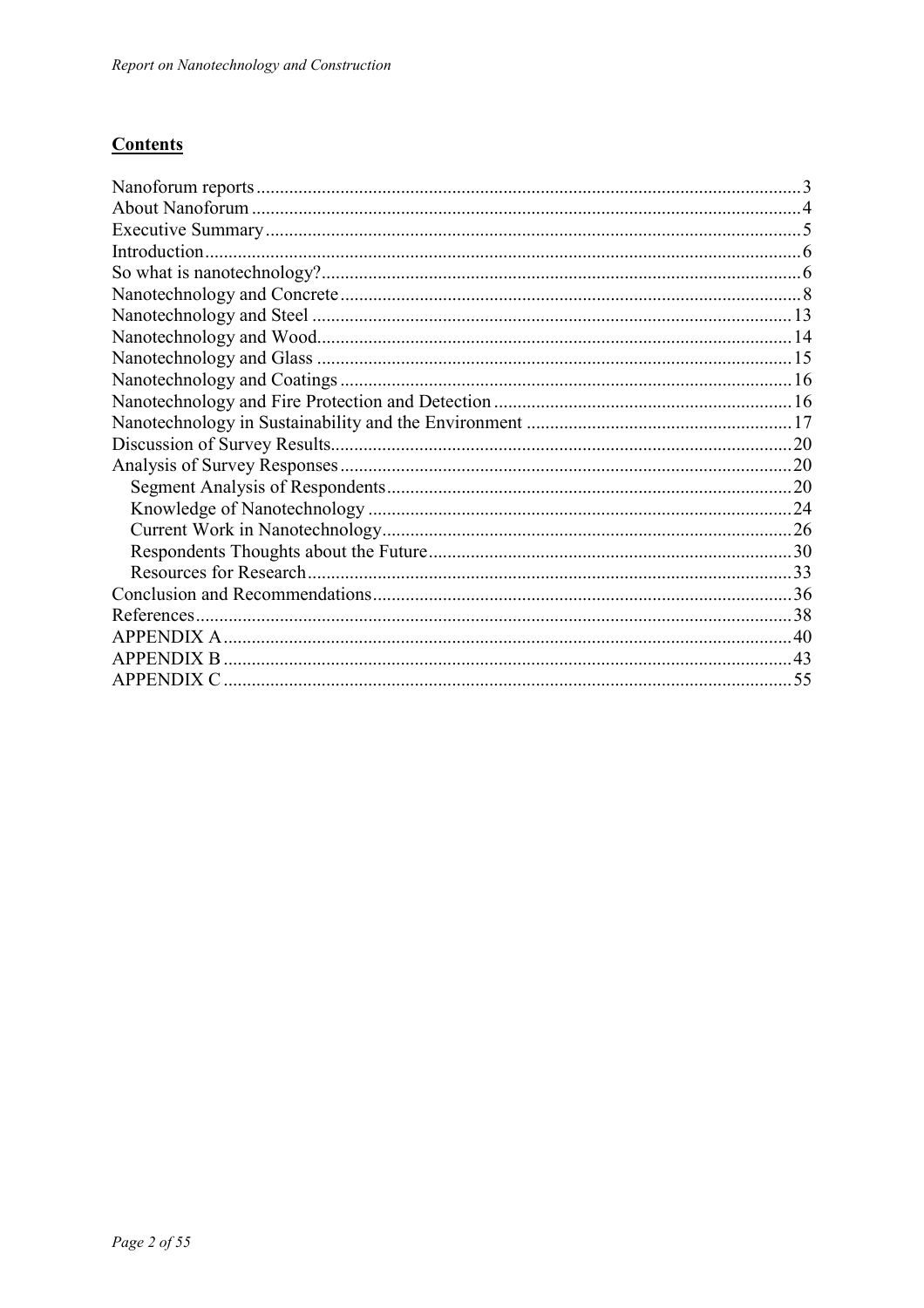#### **Nanoforum reports**

The Nanoforum consortium has produced a number of reports on nanotechnology in Europe, all of which are available for free download from www.nanoforum.org

#### **General Reports:**

- 1st Nanoforum General Report: "**Nanotechnology Helps Solve the World's Energy Problems**", first edition published in July 2003, updated in December 2003 and April 2004.
- 2nd Nanoforum General Report: "**Nanotechnology in the Candidate Countries; Who's Who and Research Priorities**", first edition published in July 2003, updated in November 2003. Revised edition published September 2005.
- 3rd Nanoforum General Report: "**Nanotechnology and its Implications for the Health of the EU Citizen**", first edition published in December 2003.
- 4<sup>th</sup> Nanoforum General Report: "Benefits, Risks, Ethical, Legal and Social Aspects of **Nanotechnology**", first edition published in June 2004, updated October 2005.
- 5th Nanoforum General Report: "**European Nanotechnology Education Catalogue**", first edition published in March 2005.
- 6th Nanoforum General Report: "**European Nanotechnology Infrastructure and Networks**", first published in July 2005.
- 7<sup>th</sup> Nanoforum General Report: "**European Support for Nanotechnology SMEs**", first published in December 2005.
- 8<sup>th</sup> Nanoforum General Report: "**Nanometrology**", first published in July 2006.

#### **Series socio-economic reports:**

- "**VC Investment opportunities for small innovative companies**", April 2003.
- "**Socio-economic report on Nanotechnology and Smart Materials for Medical Devices**", December 2003.
- "**SME participation in European Research Programmes**", October 2004.

**Series background studies to policy seminars:**

- "**Nanotechnology in the Nordic Region**", July 2003.
- "**Nano-Scotland from a European Perspective**", November 2003.

#### **Others:**

- "**Nanotechnology in the EU Bioanalytical and Biodiagnostic Techniques**", September 2004.
- "**Outcome of the Open Consultation on the European Strategy for Nanotechnology**", December 2004.
- "**Funding and Support for International Nanotechnology Collaborations**", December 2005.
- "**Nanotechnology in Agriculture and Food**", May 2006.
- "**Nanotechnology in Consumer Goods**", October 2006.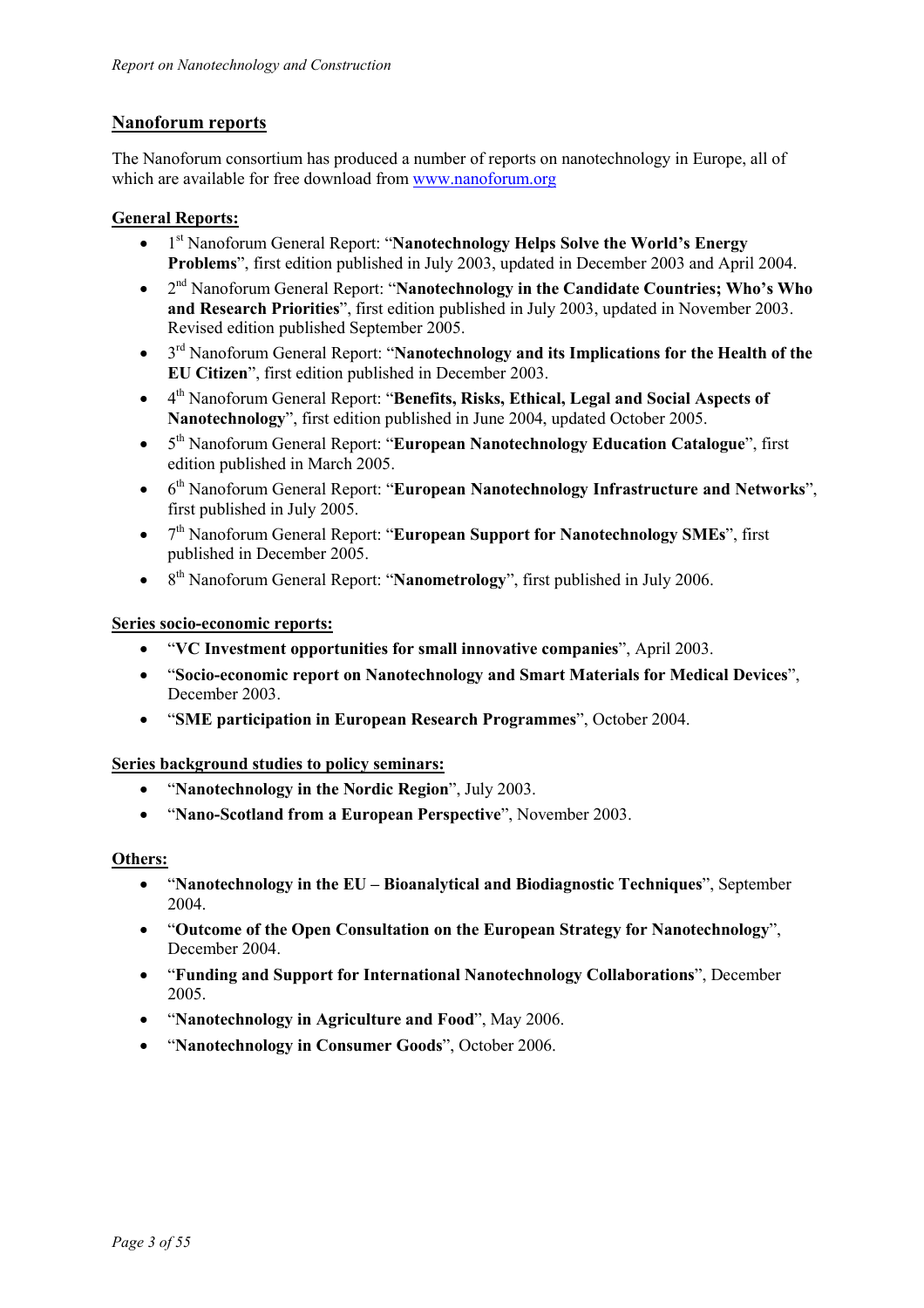#### **About Nanoforum**

This European Union sponsored (FP5) Thematic Network provides a comprehensive source of information on all areas of nanotechnology to the business, scientific and social communities. The main vehicle for the thematic network is the dedicated website www.nanoforum.org. Nanoforum encompasses partners from different disciplines, brings together existing national and regional networks, shares best practice on dissemination of national, EU-wide and Venture Capital funding to boost SME creation, provides a means for the EU to interface with networks, stimulates nanotechnology in underdeveloped countries, stimulates young scientists, publicises good research and forms a network of knowledge and expertise.

Nanoforum aims to provide a linking framework for all nanotechnology activity within the European Community. It serves as a central location, from which to gain access to and information about research programmes, technological developments, funding opportunities and future activities in nanotechnology within the community.

The Nanoforum consortium consists of:

The Institute of Nanotechnology (UK) www.nano.org.uk VDI Technologiezentrum (Germany) www.vditz.de/ CEA-Leti (France) www-leti.cea.fr/uk/index-uk.htm Malsch TechnoValuation (Netherlands) www.malsch.demon.nl/ METU (Turkey) www.physics.metu.edu.tr/ Monte Carlo Group (Bulgaria) http://cluster.phys.uni-sofia.bg:8080/ Unipress (Poland) www.unipress.waw.pl/ ENTA (UK) www.euronanotrade.com Spinverse (Finland) www.spinverse.com FFG (Austria) www.ffg.at/ NanoNed (Netherlands) www.stw.nl/nanoned/

For further information please contact the coordinator, Mark Morrison: mark.morrison@nano.org.uk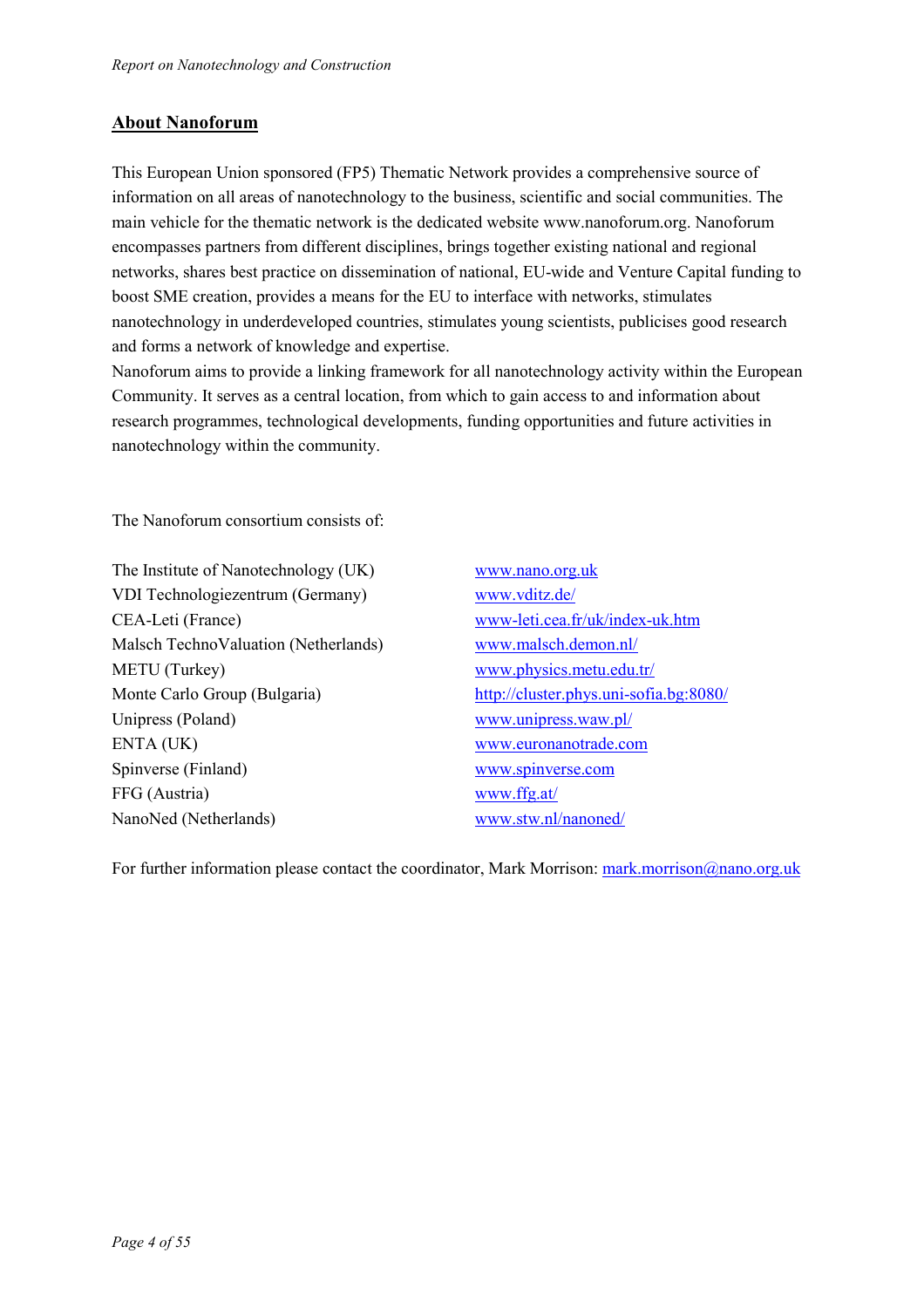#### **Executive Summary**

Nanotechnology is the use of very small particles of material either by themselves or by their manipulation to create new large scale materials. The size of the particles, though, is very important because at the length scale of the nanometre,  $10^{-9}$ m, the properties of the material actually become affected. The precise size at which these changes are manifested varies between materials, but is usually in the order of 100 nm or less.

Nanotechnology is not a new science and it is not a new technology. It is rather an extension of the sciences and technologies that have already been in development for many years and it is the logical progression of the work that has been done to examine the nature of our world at an ever smaller scale.

A nanometre is a billionth of a metre and at that size the classical mechanics of the everyday cross over into the quantum mechanics of the nano-world. The two are, of course, linked and recent developments in the study and manipulation of materials and processes at the nanoscale offer the tantalizing prospect of producing new macro materials, properties and products. The construction business will inevitably be a beneficiary of this nanotechnology; in fact it already is in the fields of concrete, steel and glass. Concrete is stronger, more durable and more easily placed, steel tougher and glass self-cleaning. Increased strength and durability are also a part of the drive to reduce the environmental footprint of the built environment by the efficient use of resources. This is achieved both prior to the construction process by a reduction in pollution during the production of materials (e.g. cement) and also in service, through efficient use of energy due to advancements in insulation. These and many other effects of nanotechnology on the industry are discussed in the report together with comments from researchers and industry professionals.

Two nano-sized particles that stand out in their application to construction materials are titanium dioxide  $(TiO<sub>2</sub>)$  and carbon nanotubes (CNT's). The former is being used for its ability to break down dirt or pollution and then allow it to be washed off by rain water on everything from concrete to glass and the latter is being used to strengthen and monitor concrete. CNT's though, have many more properties, apart from exceptional strength, that are being researched in computing, aerospace and other areas and the construction industry will benefit directly or indirectly from those advancements as well.

Cost and the relatively small number of practical applications, for now, hold back much of the prospects for nanotechnology. However, construction also tends to be a fragmented, low research oriented and conservative endeavour and this plays against its adoption of new technologies, especially ones that appear so far removed from its core business. Materials though, as mentioned above, *are* construction's core business and the prospects for more changes are significant in the not too distant future, in fact, the researchers surveyed predicted that many advances would arrive within five years. The sheer size and scope of the construction industry means that the accompanying economic impact will be huge.

In order to capitalize on the effects of nanotechnology on the business, however, much more funding for construction related research, increased interdisciplinary working between researchers and communication between those researchers and industry is needed. If nothing else, changes outside the immediate scope of construction (e.g. demographic or environmental) will drive the need for innovation in the industry and if construction continues to ignore nanotechnology *it* will be the one left paying a fortune for a last minute ticket it could have had for a song if it had acted earlier.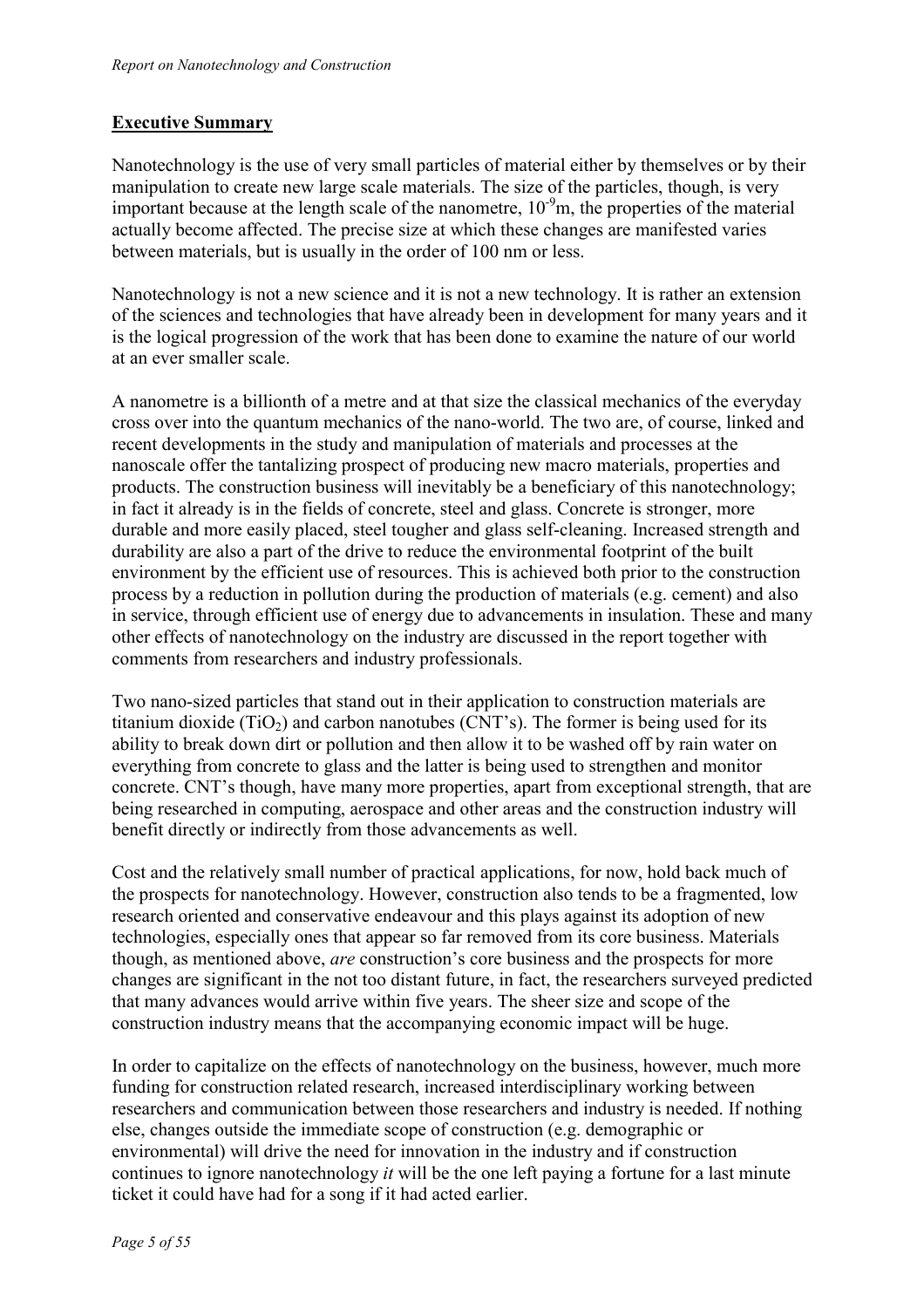#### **Introduction**

As people involved in construction, we are very familiar with the concept of getting raw materials, bringing them together in an organized way and then putting them together into a recognizable form. The finished product is a passive machine that does not change or adapt to the surroundings or environment. It works and slowly decays as it is used and abused by the environment and the owners of the project. It gets periodic maintenance but its main goal is to survive the demands made of it until it becomes obsolete and then it is dismantled and discarded to make way for something new. This is our role in society and we have performed it well for hundreds or thousands of years. Construction then is definitely not a new science or technology and yet it has undergone great changes over its history. The industry we see today is the result of a progression in science, technology, process and business.

In the same vein, nanotechnology is not a new science and it is not a new technology either. It is rather an extension of the sciences and technologies that have already been in development for many years and it is the logical progression of the work that has been done to examine the nature of our world at ever smaller and smaller scale.

So what is nanotechnology?

Nanotechnology is the use of very small pieces of material by themselves or their manipulation to create new large scale materials.

The size of the particles is the critical factor. At the nanoscale (anything from one hundred or more down to a few nanometres, or  $10^{-9}$ m) material properties are altered from that of larger scales (the exact point at which this occurs depends on the material). The size boundary is kind of like the difference between standing on the edge of the Grand Canyon and taking a further step. There is a dramatic change in situation and this is what happens at the scale of nanotechnology. On one side, above the boundary, the world is pretty much as we experience it everyday, the laws, effects and consequences that are apparent and important to us at our size are still important and determine the nature of things. On the other side things are quite different and we cannot simply reduce the size of our tools or machines to cope. Different things start to happen below the boundary e.g. gravity becomes unimportant, electrostatic forces take over and quantum effects kick in. Another important aspect is that, as particles become nano-sized, the proportion of atoms on the surface increases relative to those inside and this leads to novel properties. It is these "nano-effects", however, that ultimately determine all the properties that we are familiar with at our "macro-scale" and this is where the power of nanotechnology comes in  $-$  if we can manipulate elements at the nanoscale we can affect the macro-properties and produce significantly new materials and processes.

## *"Nanotechnology is an enabling technology that allows us to develop materials with improved or totally new properties"*

What then does something like nanotechnology – a fundamentally high-tech endeavour, have to offer such an apparently low tech and conservative field such as construction? The fact is that construction deals with high-tech materials and processes that have been commoditized for use in the never-ending prototyping that is construction. For example, concrete and steel (together with its bolting and welding) are both high tech materials that are simple to use and therein lie their beauty. Materials and design therefore, is the first avenue through which nanotechnology can exert an influence; by taking staple construction materials and actually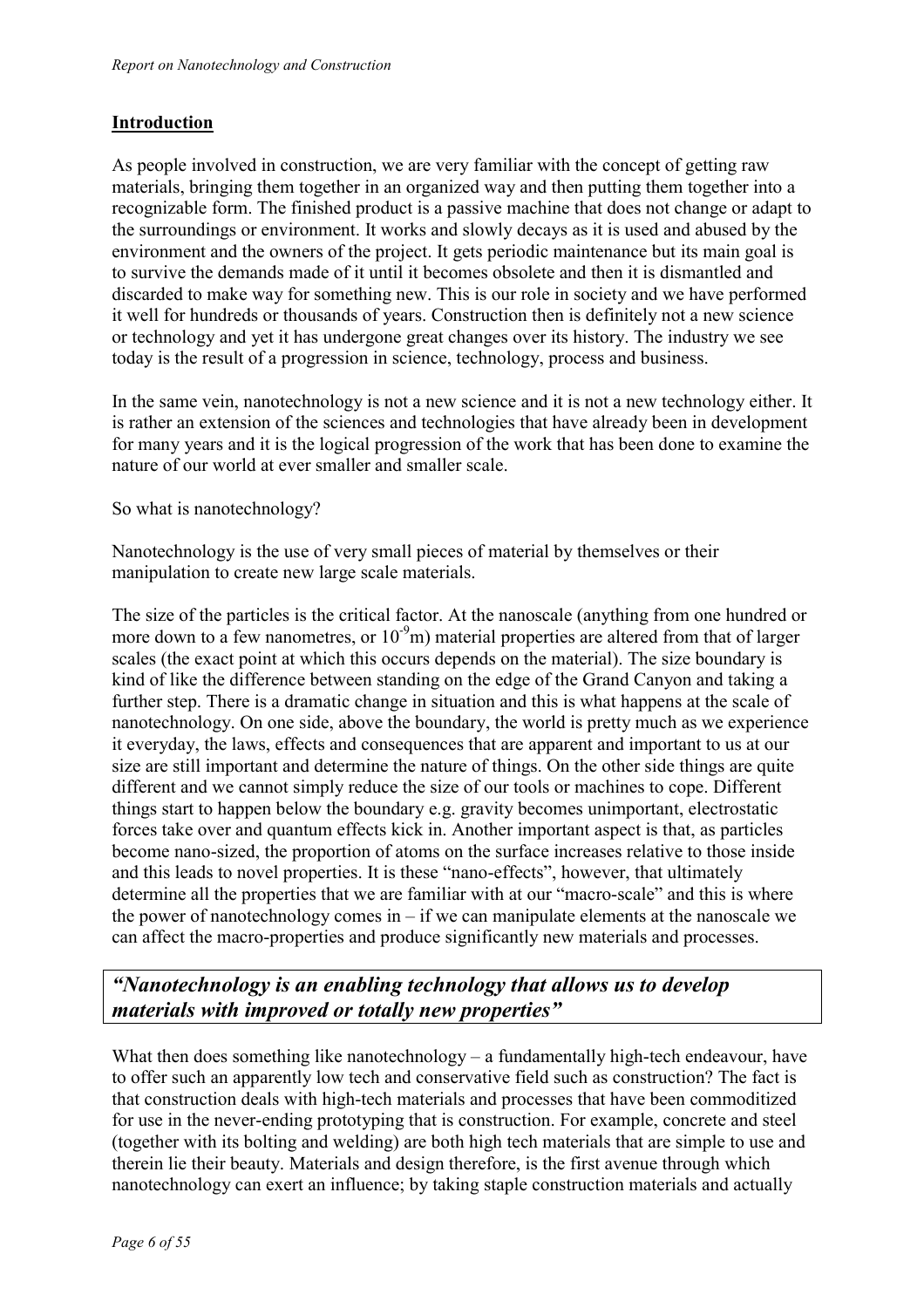designing them rather than merely applying them in a commoditized way. Knowledge at the nanoscale of the structure and characteristics of materials (otherwise known as characterization) will promote the development of new applications and new products to repair or improve the properties of construction materials. For example, the structure of the fundamental calcium-silicate-hydrate (C-S-H) gel which is responsible for the mechanical and physical properties of cement pastes, including shrinkage, creep, porosity, permeability and elasticity, can be modified to obtain better durability. This report will describe these and other ways in which researchers are working towards the use of nanotechnology in design, construction, monitoring and control. However, a recurring theme in the report is that although the techniques of nanotechnology offer great potential for the improvement of building materials, little consideration is being given to it.

## *1 What is a Nanoparticle ?*

A nanoparticle is a microscopic particle whose size is measured in nanometres (nm). It is defined as a particle with at least one dimension less than 200nm. Nanoparticles made of semiconducting material (material that is between a conductor and insulator e.g. silicon) may also be labeled quantum dots if they are small enough (typically sub 10nm) such that jumps in energy levels occur. The importance of this is that the same material of different sizes can emit different colours when energized with, for instance, UV light. Carbon Nanotubes are a sub set of nanoparticles.

Of all businesses, however, the phrase "there's plenty of room at the bottom", coined by Richard Feynman in his seminal speech on nanotechnology in 1959, applies most of all to construction since we have plenty of room at the "top" of our macro-sized business. Some examples of the size of the construction industry are that in the EU it is a  $\epsilon$ 350 bn/yr business which employs 10% of the workforce. Globally,  $1m<sup>3</sup>$  of concrete per year is produced for each person on earth. It is, however, a very fragmented business with 97% of EU construction companies having less than 20 people and this contributes to the low level of R&D (less than 0.25% of production value) in the industry.

*"Widespread use (of nanotechnology in construction) might be of course hindered (for) economic reasons but, in my opinion, currently, it is lack of knowledge which does not allow for the many small but possibly extremely useful improvements that nanotech might bring about"* 

This report sets out to describe, for the construction professional, where nanotechnology is already being investigated or even used in the industry, what the future might hold and what the potential effects of it are in the medium to long term. The scope of nanotechnology (even if confined to construction) is vast and an attempt has been made to sift through the work being done and the future being forecast to represent a readable summary of where nanotechnology stands today in relation to the effects it may have on the industry. The views of 20 researchers and industry professionals are presented (mostly from Europe) in a narrative and in statistical form and the quotes in this report are from the respondent's written comments, however, only those that agreed to their details being used were quoted.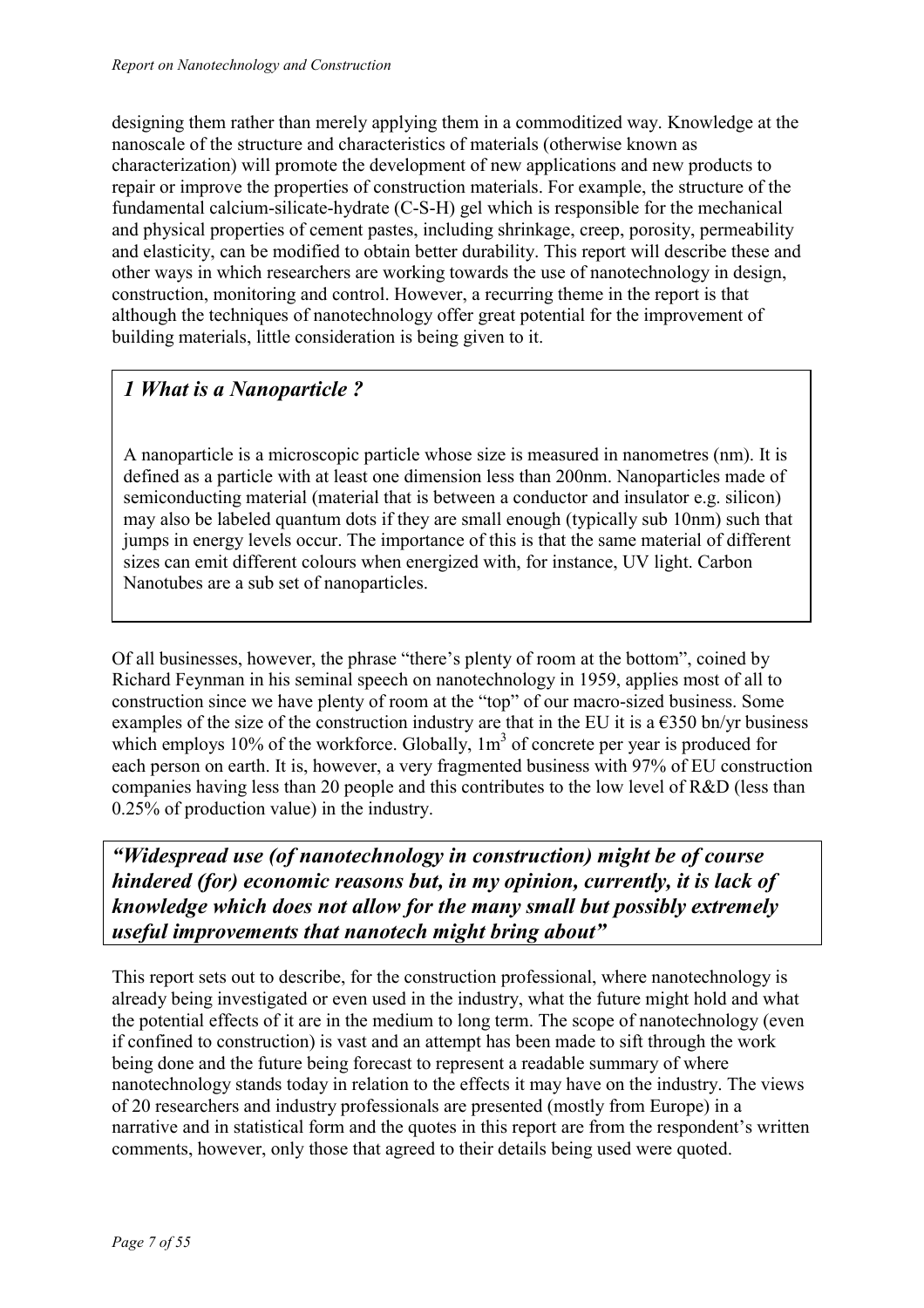*A general note on the following sections is that proprietary concerns often limited a more detailed description of the work being done in industry.* 

#### **Nanotechnology and Concrete**

Concrete is probably unique in construction in that it is the only material exclusive to the business and therefore is the beneficiary of a fair proportion of the research and development money from industry. The following section describes some of the most promising applications of nanotechnology in construction that are being developed or are even available today. More details are available on concrete than the other materials because much of the research described is performed in universities and research institutes and therefore is in the public domain.

At the basic science level, much analysis of concrete is being done at the nano-level in order to understand its structure using the various techniques developed for study at that scale such as Atomic Force Microscopy (AFM), Scanning Electron Microscopy (SEM) and Focused Ion Beam (FIB) (box 10, p29). This has come about as a side benefit of the development of these instruments to study the nanoscale in general, but the understanding of the structure and behaviour of concrete at the fundamental level is an important and very appropriate use of nanotechnology. One of the fundamental aspects of nanotechnology is its interdisciplinary nature and there has already been cross over research between the mechanical modeling of bones for medical engineering to that of concrete which has enabled the study of chloride diffusion in concrete (which causes corrosion of reinforcement). Concrete is, after all, a macro-material strongly influenced by its nano-properties and understanding it at this new level is yielding new avenues for improvement of strength, durability and monitoring as outlined in the following paragraphs

Silica  $(SiO<sub>2</sub>)$  is present in conventional concrete as part of the normal mix. However, one of the advancements made by the study of concrete at the nanoscale is that particle packing in concrete can be improved by using nano-silica which leads to a densifying of the micro and nanostructure resulting in improved mechanical properties. Nano-silica addition to cement based materials can also control the degradation of the fundamental C-S-H (calcium-silicatehydrate) reaction of concrete caused by calcium leaching in water as well as block water penetration and therefore lead to improvements in durability. Related to improved particle packing, high energy milling of ordinary portland cement (OPC) clinker and standard sand, produces a greater particle size diminution with respect to conventional OPC and, as a result, the compressive strength of the refined material is also 3 to 6 times higher (at different ages).

*CO2 emissions from the global cement industry are significant and they are increasing. Global cement production is currently around 1.6bn tonnes/yr, and through the calcination of limestone to produce calcium oxide and carbon dioxide, approximately 0.97 tonnes of CO2 is produced for each tonne of clinker produced. Around 900kg of clinker is used in each 1000kg of cement produced so the global cement industry produces around 1.4 tonnes of CO2 each year. This represents about 6% of the total worldwide man-made CO2 production.*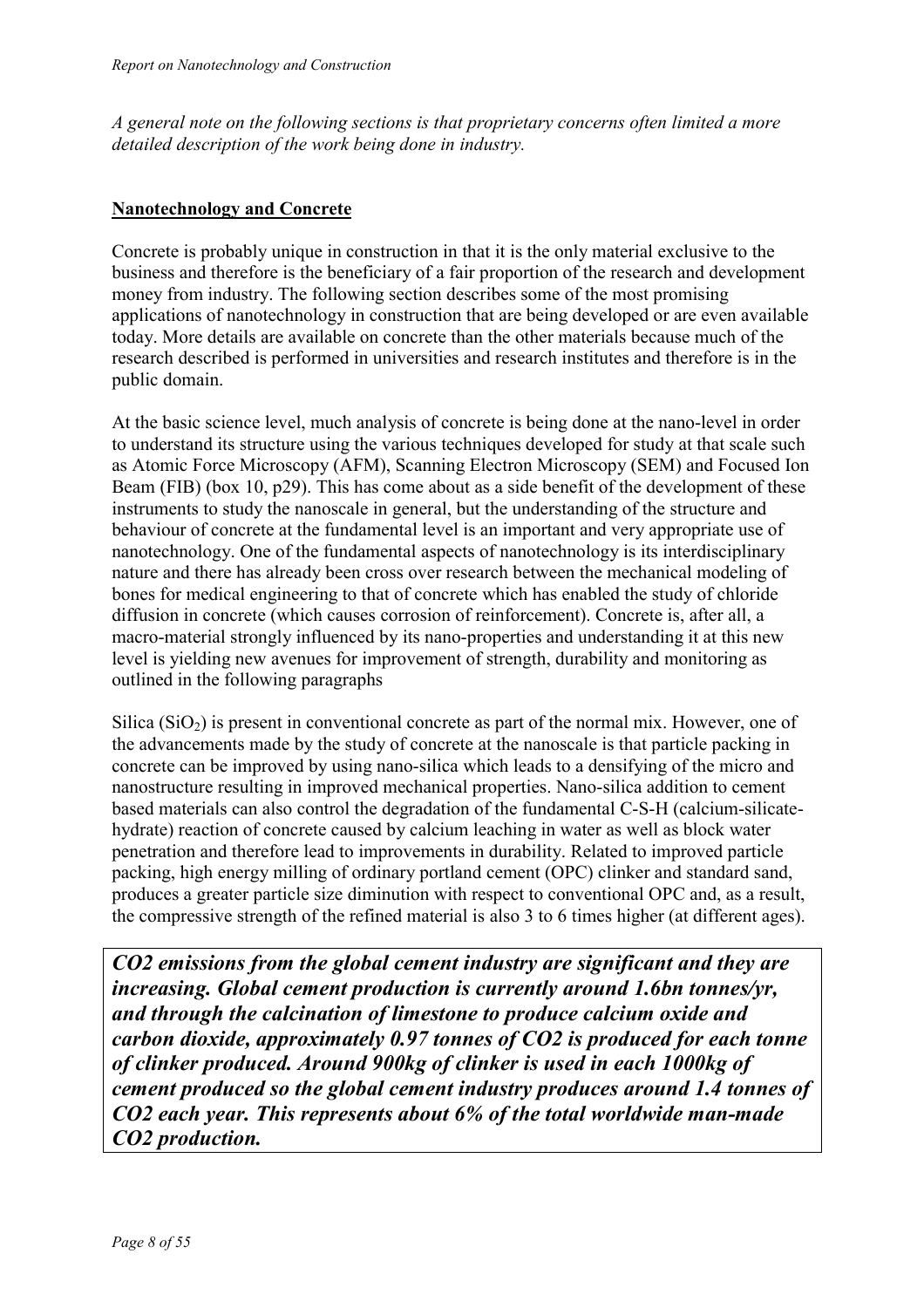Fly ash not only improves concrete durability, strength and, importantly for sustainability, reduces the requirement for cement, however, the curing process of concrete is slowed by the addition of fly ash and early stage strength is also low in comparison to normal concrete. With the addition of  $SiO<sub>2</sub>$  nanoparticles part of the cement is replaced but the density and strength of the fly-ash concrete improves particularly in the early stages. Research into haematite ( $Fe<sub>2</sub>O<sub>3</sub>$ ) nanoparticles added to concrete has shown that they also increase strength as well as offering the benefit of monitoring stress levels through the measurement of section electrical resistance.

## 2 What is Titanium Oxide (TiO<sub>2</sub>)?

Titanium dioxide is a widely used white pigment because of its brightness. It can also oxidize oxygen or organic materials, therefore, it is added to paints, cements, windows, tiles, or other products for sterilizing, deodorizing and anti-fouling properties and when incorporated into outdoor building materials can substantially reduce concentrations of airborne pollutants. Additionally, as  $TiO<sub>2</sub>$  is exposed to UV light, it becomes increasingly hydrophilic (attractive to water), thus it can be used for anti-fogging coatings or selfcleaning windows.

Another type of nanoparticle added to concrete to improve its properties is titanium dioxide  $(TiO<sub>2</sub>)$  (box 2, p7). TiO<sub>2</sub> is a white pigment and can be used as an excellent reflective coating. It is incorporated, as nanoparticles, in sun-block to block UV light and it is added to paints, cements and windows for its sterilizing properties since  $TiO<sub>2</sub>$  breaks down organic pollutants, volatile organic compounds, and bacterial membranes through powerful catalytic reactions. It can therefore reduce airborne pollutants when applied to outdoor surfaces. Additionally, it is hydrophilic (box 4, p9) and therefore gives self cleaning properties to surfaces to which it is applied. The process by which this occurs is that rain water is attracted to the surface and forms sheets which collect the pollutants and dirt particles previously broken down and washes them off. The resulting concrete, already used in projects around the world, has a white colour that retains its whiteness very effectively unlike the stained buildings of the material's pioneering past.

A further type of nanoparticle, which has remarkable properties, is the carbon nanotube (CNT) (box 3, p8) and current research is being carried out to investigate the benefits of adding CNT's to concrete. The addition of small amounts (1% wt) of CNT's can improve the mechanical properties of samples consisting of the main portland cement phase and water. Oxidized multi-walled nanotubes (MWNT's) show the best improvements both in compressive strength (+ 25 N/mm<sup>2</sup>) and flexural strength (+ 8 N/mm<sup>2</sup>) compared to the reference samples without the reinforcement. It is theorized the high defect concentration on the surface of the oxidized MWNTs could lead to a better linkage between the nanostructures and the binder thus improving the mechanical properties of the composite rather like the deformations on reinforcing bars.

However, two problems with the addition of carbon nanotubes to any material are the clumping together of the tubes and the lack of cohesion between them and the matrix bulk material. Due to the interaction between the graphene sheets of nanotubes, the tubes tend to aggregate to form bundles or "ropes" and the ropes can even be entangled with one another. To achieve uniform dispersion they must be disentangled. Furthermore, due to their graphitic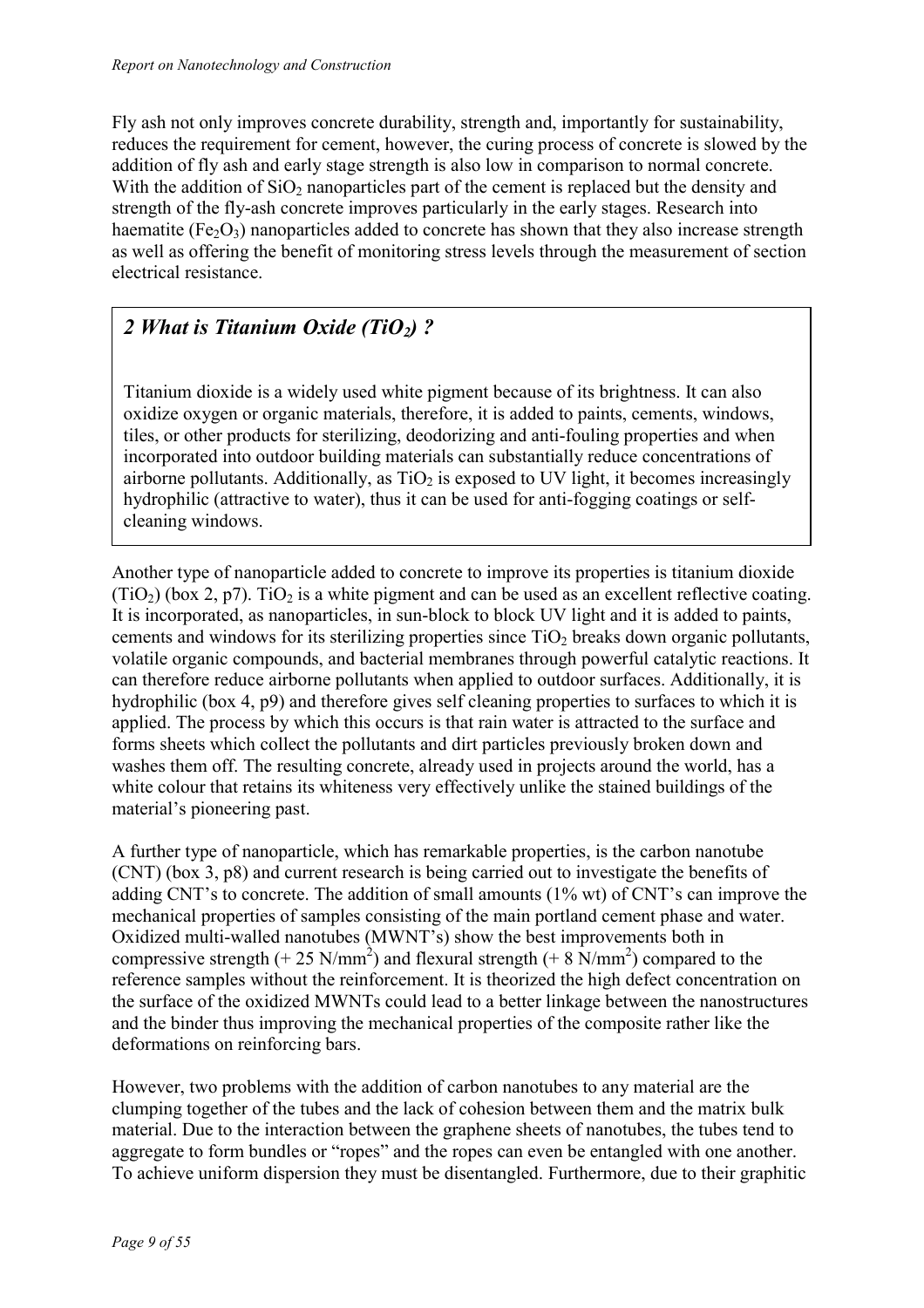nature, there is not a proper adhesion between the nanotube and the matrix causing what it is called sliding. However, when pre-dispersing the nanotubes with gum arabic an increase in the mechanical properties is achieved, above all in the case of single walled nanotubes (SWNT's). Additional work is needed in order to establish the optimum values of carbon nanotubes and dispersing agents in the mix design parameters.

## *3 What is a Carbon Nanotube (CNT) ?*

Carbon nanotubes are a form of carbon that was first discovered in 1952 in Russia (and mostly ignored) and then re-discovered in the 1990's in Japan. They are cylindrical in shape, as shown in figure below, and their name comes from their nanometre diameter. They can be several millimetres in length and can have one "layer" or wall (single walled nanotube) or more than one wall (multi walled nanotube). The Production cost of nanotubes is high and the price ranges from 20 $\epsilon$  to 1000 $\epsilon$  per gram depending on quality.



The remarkable properties of CNT's are the cause of intense research around the world on possible applications. For example, they have 5 times the Young's modulus and 8 times (theoretically 100 times) the strength of steel whilst being 1/6th the density. Multi-walled tubes slide telescopically without resistance and they can be ballistically electrically conducting (with no resistance) or semi-conducting depending on the exact structure. Thermal conduction is also very high along the tube axis, but very low perpendicular to it.

The cost of adding CNT's to concrete may be prohibitive at the moment, but work is being done to reduce their price and at such time the benefits offered by their addition to cementitious materials may become more palatable.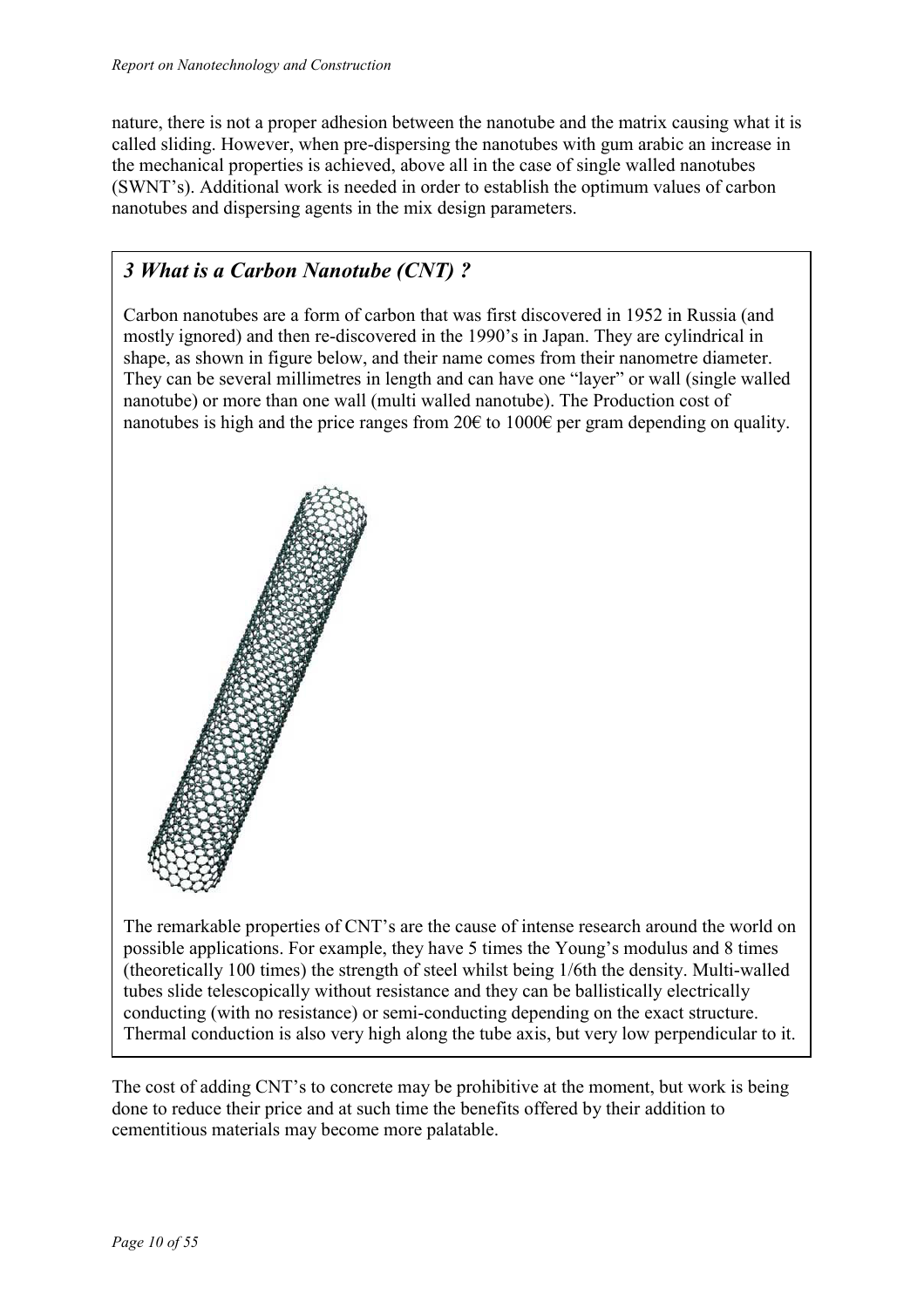## *4 What is Hydrophilicity and what is Hydrophobicity ?*

A material which is attractive to water is hydrophilic and displays hydrophilicity. Conversely, a material that repels water is hydrophobic and displays hydrophobicity.

It is incredible to observe what has been added to concrete in a kind of trial and error assessment of its impact, some examples include sewage and hospital waste, glass and even E. coli bacteria. Although this is part of the drive to produce ecologically efficient concrete, in terms of energy and cement use, and to promote recycling, it is also related to the low tech commoditized nature of construction materials, in they are not designed from a scientific perspective but more experimented with and adjusted empirically. In fact, even some of the rules in structural concrete design are actually empirically derived from observed behaviour. Nanotechnology, involving the study of the fundamental components of concrete can lead the way to a real understanding of concrete construction and service life based on a designed material with predetermined properties. This is strongly related to the study of service life through multiscale modeling (covering multiple dimensional scales such as from nm to m), as discussed in the section on sustainability and the environment. As an example of the kind of additions that have been made to concrete, research has shown that an anaerobic (one that does not require oxygen) microorganism incorporated into concrete mixing water results in a 25% increase in 28-day strength. The Shewanella microorganism was used at a concentration of  $10^5$  cells/ml and nanoscale observation revealed that there was a deposition of sand-cement matrix on its surface. This led to the growth of filler material within the pores of the cementsand matrix and resulted in increased strength.

Work is being done along similar lines at the South Dakota School of Mines and Technology to try to develop a biosealant in the form of calcium carbonate excreted from a genetically engineered common soil microorganism. The expectation is that this technique could be used to seal or heal cracks in concrete and results show that the early compressive strength of concrete increases significantly with the increasing concentration of microorganism cells. This has important implications for the durability of concrete and hence sustainability through a reduction of materials use. It is also part of the wider field of "self-healing" materials which encompasses coatings and it is modelled to some extent on the behaviour of natural self-healing or "self assembling" (box 6, p15) processes. In the same vein, autonomic (or spontaneous) self-healing polymers are being developed at the University of Illinois (Urbana-Champaign) which use capsules that break open to fill cracks.

*"Concerning the usual corrosion problems in concrete products, nanotechnology can offer smart solutions providing coatings that 'respond' to external agents with a 'response' that can repair or prevent damage"* 

As mentioned above, coatings are another area of study for nanotechnology in construction and barrier coatings containing nanoparticles for surface protection of concrete, especially of floors and those for protection against efflorescence are being actively researched. Studies are being conducted on types of nanoparticles in various binders and their effectiveness on the key properties related to concrete deterioration, such as; blocking the transmission of chloride ions, resistance to carbon dioxide, diffusion of water vapour, water uptake, and depth of penetration. So far a solvent containing a low molecular weight epoxy resin and nano-clay particles has shown promising results.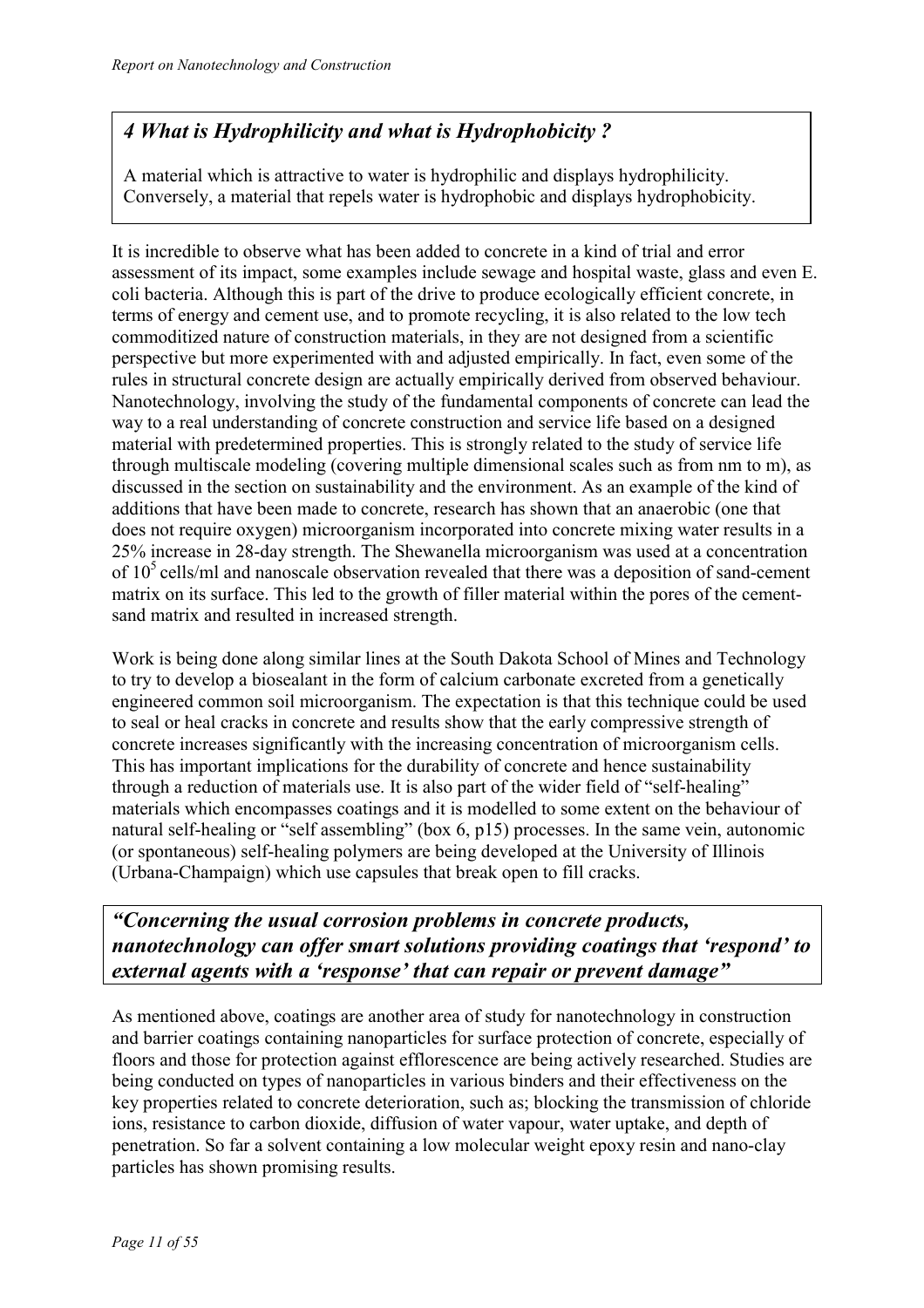Aggregate is also the subject of research and so called "smart aggregate" is being studied where the elements are cast into the bulk concrete of a roadway and later read by a monitoring vehicle. This is for the moment based on casting micro-electromechanical (MEM) devices (box 7, p16) into the concrete, but an extension of this into the nanoscale envisages "smart nano-dust" that can be sprinkled (or even painted) on the surface or incorporated into the mix to provide wide-scale monitoring in a co-ordinated smart network. Current research activities show that such nanotechnology-based sensors have great potential use in concrete structures for quality control and durability monitoring where these can be designed to 1) measure concrete density and viscosity, 2) monitor concrete curing and measure shrinkage and 3) measure certain key parameters affecting the durability of these structures such as temperature, moisture, chlorine concentration, pH, carbon dioxide, stresses, reinforcement corrosion and vibration. In addition, these sensors have the capability to be powered and interrogated wirelessly or through vibration which could lead to in-built traffic or road condition monitoring. Current research on the application of multifunctional materials such as nanoparticles and carbon nanotubes, shows that, not only do these materials significantly increase the compressive strength of cement mortar specimens (as described above), they also change their electrical properties which can be used for health monitoring and damage detection. The accurate assessment of the in-place strength of concrete using the above parameters can be used to determine whether forms can be removed or not and this can lead to significant savings in both construction cost and schedule.

Self Compacting Concrete (SCC) is one that does not need vibration in order to level off and achieve consolidation. This represents a significant advance in the reduction of the energy needed to build concrete structures and is therefore a sustainability issue. In addition SCC can offer benefits of up to 50% in labour costs, due to it being poured up to 80% faster and having reduced wear and tear on formwork. The material behaves like a thick fluid and is made possible by the use of polycarboxylates (a material similar to plastic developed using nanotechnology). SCC mixes, which contain a high content of fine particles, need a very effective dispersing system in order to be fluid and workable overtime at low water/cement ratio (high W/C ratios would lead to risk of segregation) and only polycarboxylates can meet these requirements. In addition, while long term strengths of conventionally superplasticized concrete are very high, the very early strengths, especially in winter, are not high enough for a quick and safe removal of formwork and steam curing is therefore used to accelerate the hydration of cement. This can be eliminated in the precast industry through the use of the latest generations of polycarboxylates resulting in further time and energy savings.

Finally, fibre wrapping of concrete is quite common today for increasing the strength of preexisting concrete structural elements. An advancement in the procedure involves the use of a fibre sheet (matrix) containing nano-silica particles and hardeners. These nanoparticles penetrate and close small cracks on the concrete surface and, in strengthening applications, the matrices form a strong bond between the surface of the concrete and the fibre reinforcement. In the strengthening process pre-cut carbon tows (fibres) and sheets impregnated with the matrix are placed on the prepared concrete surface and bonded using grooved rollers. The ability of the samples to sustain load after cracking is greatly improved by the carbon tows and both the matrix and the interface are durable under wetting and drying and scaling (scraping) conditions. Additionally, there is no decrease in the maximum load capacity after repeated cycles of wetting and drying or scaling.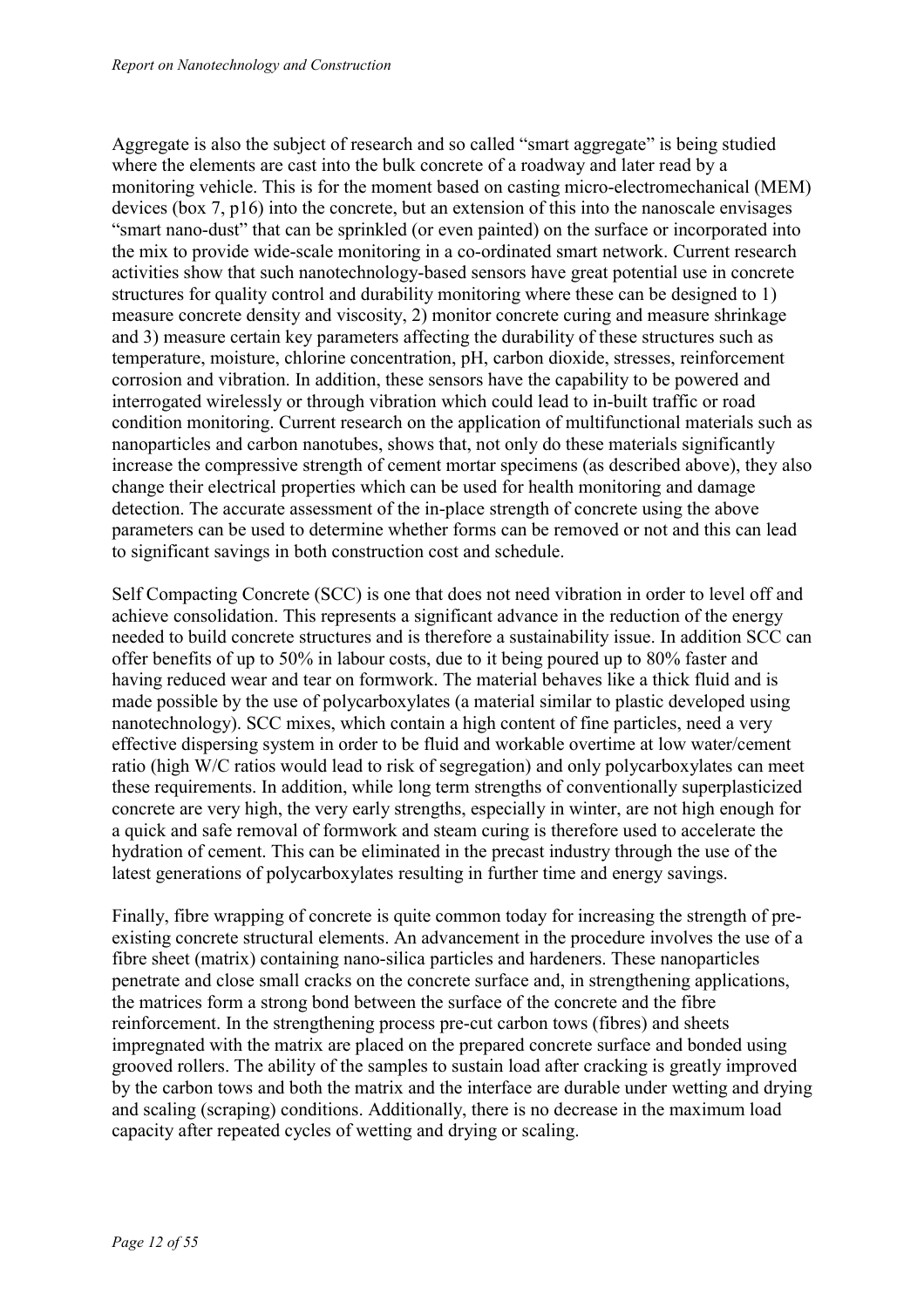#### **Nanotechnology and Steel**

Steel has been widely available since the second industrial revolution in the late part of the  $19<sup>th</sup>$  and early part of the  $20<sup>th</sup>$  Century and has played a major part in the construction industry since that time. A total of 185m tonnes of steel are produced per year in the EU and steel benefits from its wide use in industries which neighbour construction (e.g. automotive) and therefore enjoys a healthy allocation of research funding. The construction industry can benefit from the application of nanotechnology to steel and some of the promising areas currently under investigation or even available today are explored in the following paragraphs.

Fatigue is a significant issue that can lead to the structural failure of steel subject to cyclic loading, such as in bridges or towers. This can happen at stresses significantly lower than the yield stress of the material and lead to a significant shortening of useful life of the structure. The current design philosophy entails one or more of three limiting measures: a design based on a dramatic reduction in the allowable stress, a shortened allowable service life or the need for a regular inspection regime. This has a significant impact on the life-cycle costs of structures and limits the effective use of resources and it is therefore a sustainability as well as a safety issue. Stress risers are responsible for initiating cracks from which fatigue failure results and research has shown that the addition of copper nanoparticles reduces the surface unevenness of steel which then limits the number of stress risers and hence fatigue cracking. Advancements in this technology would lead to increased safety, less need for monitoring and more efficient materials use in construction prone to fatigue issues.

Current research into the refinement of the cementite phase of steel to a nano-size has produced stronger cables. High strength steel cables, as well as being used in car tyres, are used in bridge construction and in pre-cast concrete tensioning and a stronger cable material would reduce the costs and period of construction, especially in suspension bridges as the cables are run from end to end of the span. Sustainabilty is also enhanced by the use of higher cable strength as this leads to a more efficient use of materials.

High rise structures require high strength joints and this in turn leads to the need for high strength bolts. The capacity of high strength bolts is realized generally through quenching and tempering and the microstructures of such products consist of tempered martensite. When the tensile strength of tempered martensite steel exceeds 1,200 MPa even a very small amount of hydrogen embrittles the grain boundaries and the steel material may fail during use. This phenomenon, which is known as delayed fracture, has hindered the further strengthening of steel bolts and their highest strength has long been limited to somewhere around 1,000 to 1,200 MPa. Research work on vanadium and molybdenum nanoparticles has shown that they improve the delayed fracture problems associated with high strength bolts. This is the result of the nanoparticles reducing the effects of hydrogen embrittlement and improving the steel micro-structure through reducing the effects of the inter-granular cementite phase.

Welds and the Heat Affected Zone (HAZ) adjacent to welds can be brittle and fail without warning when subjected to sudden dynamic loading, and weld toughness is a significant issue especially in zones of high seismic activity. Weld and HAZ failures led to the re-evaluation of welded structural joints in the aftermath of the 1994 Northridge earthquake in the Los Angeles area and current design philosophies include selective weakening of structures to produce controlled deformation away from brittle welded joints or the deliberate over-sizing of structures to keep all stresses low. Research currently under way, however, has shown that the addition of nanoparticles of magnesium and calcium makes the HAZ grains finer (about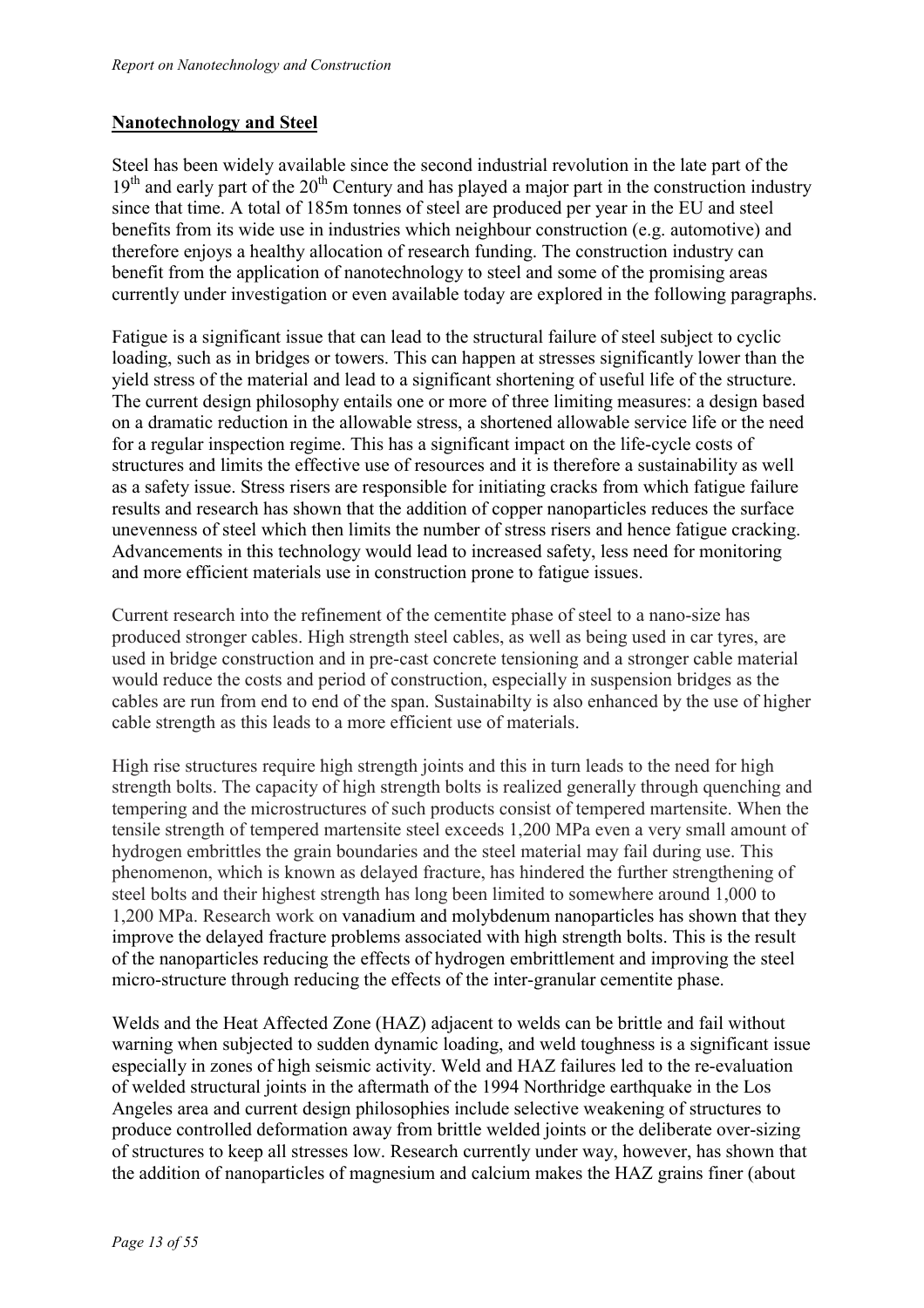$1/5<sup>th</sup>$  the size of conventional material) in plate steel and this leads to an increase in weld toughness. This is a sustainability as well as a safety issue, as an increase in toughness at welded joints would result in a smaller resource requirement because less material is required in order to keep stresses within allowable limits.

Although carbon nanotubes (CNT's) (box 3, p8) are an exciting material with tremendous properties of strength and stiffness, they have found little application as an addition to steel as their inherent slipperiness (due to their graphitic nature) makes them difficult to bind to the bulk material and they pull out easily, rendering them ineffective. In addition, the high temperatures involved in steel manufacture and the effects of this on CNT's presents a challenge for their effective use as a composite component.

## *5 What is a Nano-Composite ?*

A nano-composite is produced by adding nanoparticles to a bulk material in order to improve the bulk material's properties.

Two relatively new products that are available today are Sandvik Nanoflex (produced by Sandvik Materials Technology) and MMFX2 steel (produced by MMFX Steel Corp). Both are corrosion resistant, but have different mechanical properties and are the result of different applications of nanotechnology.

Traditionally, the trade off between steel strength and ductility is a significant issue for steel; the forces in modern construction require high strength, whereas safety (especially in seismic areas) and stress redistribution require high ductility. This has led to the use of low strength ductile material in larger sizes than would otherwise be possible with high strength brittle material and consequently it is an issue of sustainability and efficient use of resources. Sandvik Nanoflex has both the desirable qualities of a high Young's Modulus and high strength and it is also resistant to corrosion due to the presence of very hard nanometre-sized particles in the steel matrix. It effectively matches high strength with exceptional formability and currently it is being used in the production of parts as diverse as medical instruments and bicycle components, however, its applications are growing. The use of stainless steel reinforcement in concrete structures has normally been limited to high risk environments as its use is cost prohibitive. However, MMFX2 steel, while having the mechanical properties of conventional steel, has a modified nano-structure that makes it corrosion resistant and it is an alternative to conventional stainless steel, but at a lower cost.

The proprietary nature of the technologies involved in steel manufacture prevents a more detailed description of the exact nature of the nanotechnological aspects of these two products.

#### **Nanotechnology and Wood**

Carbon nanotubes (box 3, p8) are a new discovery, whereas wood is an ancient material which has been used since the dawn of civilization. However, perhaps not surprisingly given nature's evolutionary process, wood is also composed of nanotubes or "nanofibrils"; namely, lignocellulosic (woody tissue) elements which are twice as strong as steel. Harvesting these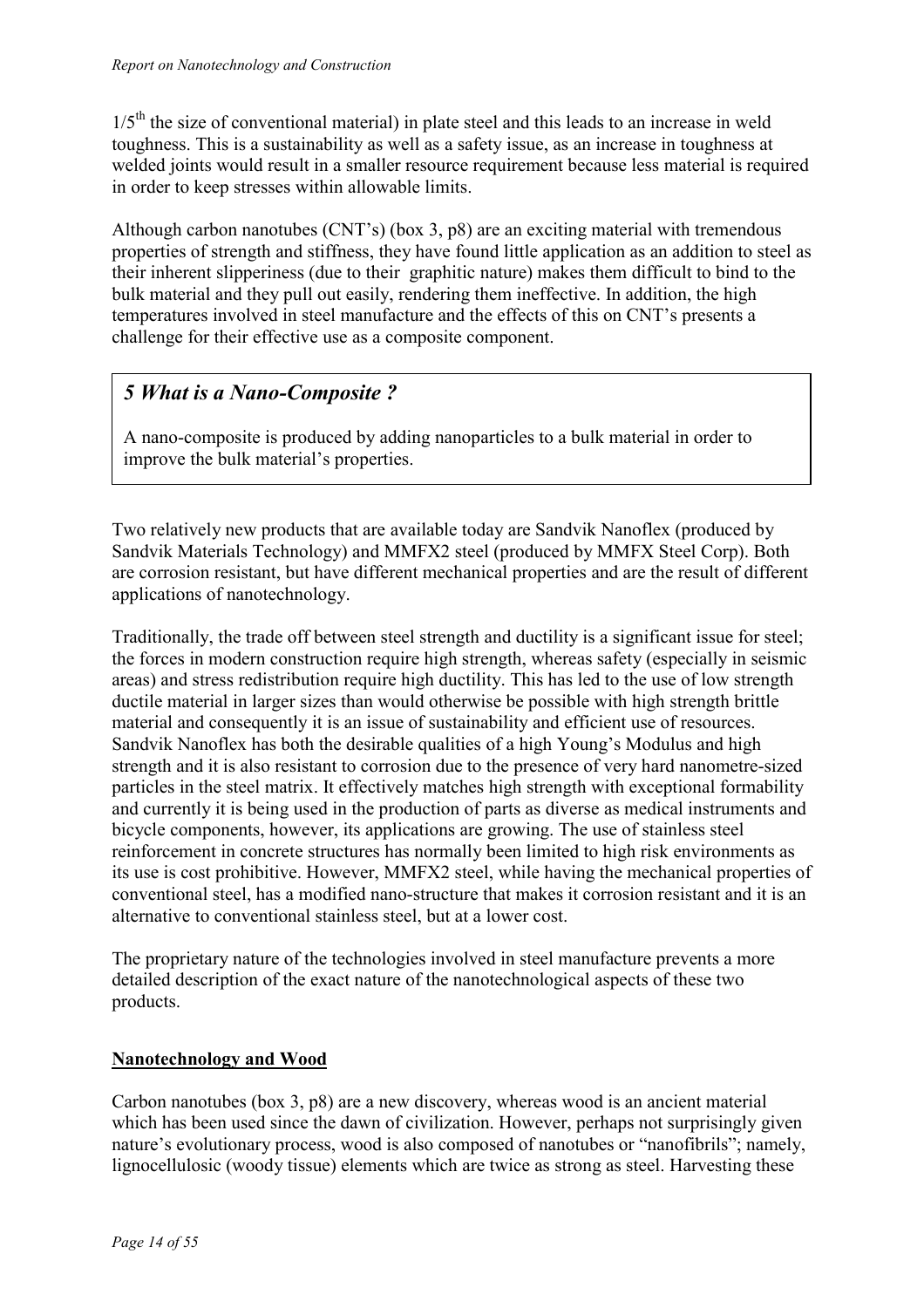nanofibrils would lead to a new paradigm in sustainable construction as both the production and use would be part of a renewable cycle. Some developers have speculated that building functionality onto lignocellulosic surfaces at the nanoscale could open new opportunities for such things as self-sterilizing surfaces, internal self-repair, and electronic lignocellulosic devices. These non-obtrusive active or passive nanoscale sensors would provide feedback on product performance and environmental conditions during service by monitoring structural loads, temperatures, moisture content, decay fungi, heat losses or gains, and loss of conditioned air. Currently, however, research in these areas appears limited.

Due to its natural origins, wood is leading the way in cross-disciplinary research and modelling techniques which have already borne fruit in at least two areas. Firstly, BASF have developed a highly water repellent coating based on the actions of the lotus leaf as a result of the incorporation of silica and alumina nanoparticles and hydrophobic polymers. And, secondly, mechanical studies of bones have been adapted to model wood, for instance in the drying process.

In the broader sense, nanotechnology represents a major opportunity for the wood industry to develop new products, substantially reduce processing costs, and open new markets for biobased materials.

#### **Nanotechnology and Glass**

The European glazing market, which represents 45% of the worldwide market, reached a volume of 80,000 units in 2001, at a sales volume of €18bn. The current state of the art in cladding is an active system which tracks sun, wind and rain in order to control the building environment and contribute to sustainability, but this is unreliable and difficult to calibrate and maintain. Consequently, there is a lot of research being carried out on the application of nanotechnology to glass and some of the most promising areas are outlined below as well as some products that are already available.

Titanium dioxide (TiO<sub>2</sub>) (box 2, p7) is used in nanoparticle form to coat glazing since it has sterilizing and anti-fouling properties. The particles catalyze powerful reactions which breakdown organic pollutants, volatile organic compounds and bacterial membranes. In addition,  $TiO<sub>2</sub>$  is hydrophilic (box 4, p9) and this attraction to water forms sheets out of rain drops which then wash off the dirt particles broken down in the previous process. Glass incorporating this self cleaning technology is available on the market today.

Fire-protective glass is another application of nanotechnology. This is achieved by using a clear intumescent layer sandwiched between glass panels (an interlayer) formed of fumed silica  $(SiO<sub>2</sub>)$  nanoparticles which turns into a rigid and opaque fire shield when heated.

Most of glass in construction is, of course, on the exterior surface of buildings and the control of light and heat entering through building glazing is a major sustainability issue. Research into nanotechnological solutions to this centres around four different strategies to block light and heat coming in through windows. Firstly, thin film coatings are being developed which are spectrally sensitive surface applications for window glass. These have the potential to filter out unwanted infrared frequencies of light (which heat up a room) and reduce the heat gain in buildings, however, these are effectively a passive solution. As an active solution, thermochromic technologies are being studied which react to temperature and provide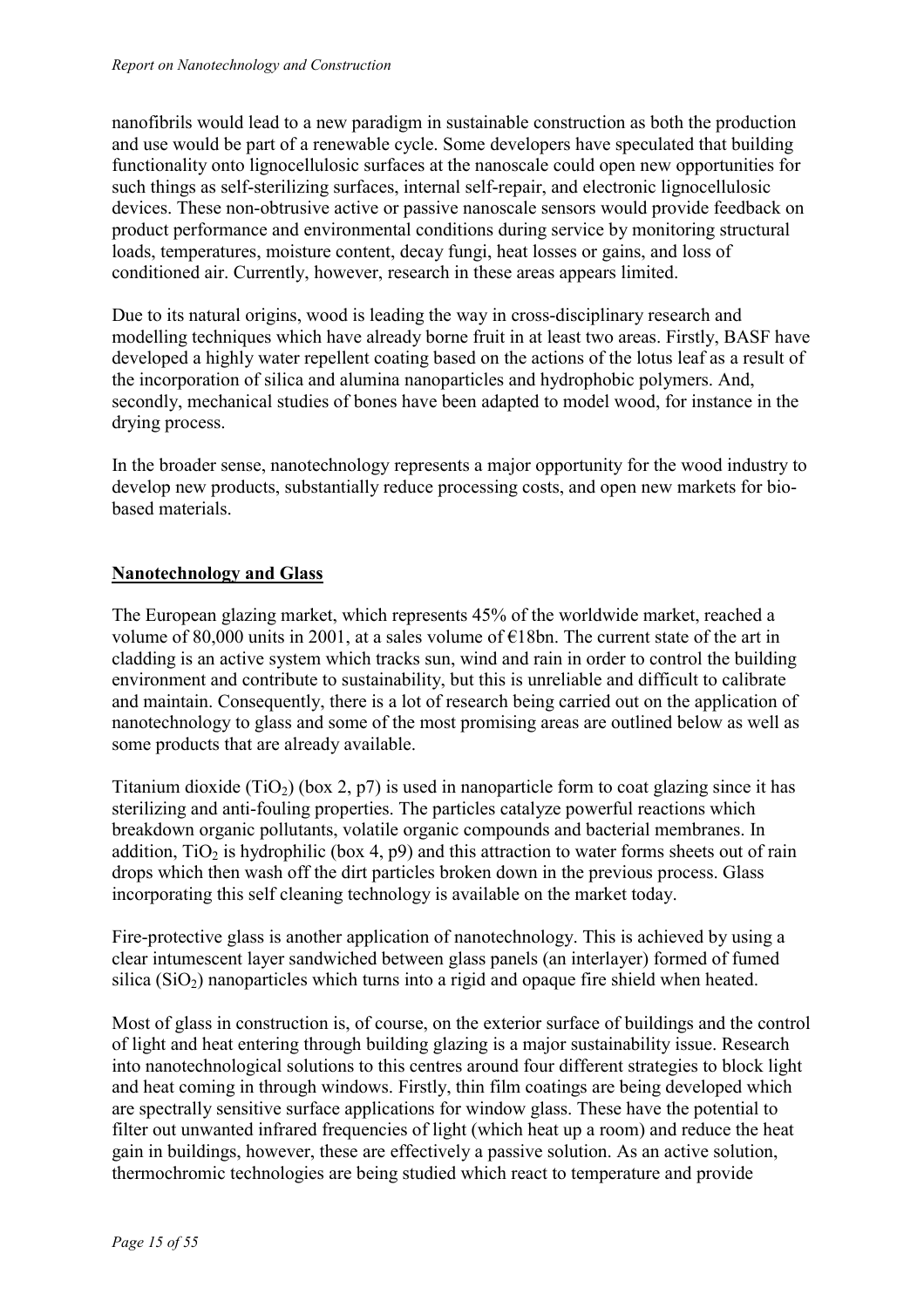thermal insulation to give protection from heating whilst maintaining adequate lighting. A third strategy, that produces a similar outcome by a different process, involves photochromic technologies which are being studied to react to changes in light intensity by increasing absorption. And finally, electrochromic coatings are being developed that react to changes in applied voltage by using a tungsten oxide layer; thereby becoming more opaque at the touch of a button. All these applications are intended to reduce energy use in cooling buildings and could make a major dent in the huge amounts used in the built environment. Further details on this area are covered in the section on Sustainability and the Environment.

#### **Nanotechnology and Coatings**

Coatings is an area of significant research in nanotechnology and work is being carried out on concrete and glass (see sections above) as well as steel. Much of the work involves Chemical Vapour Deposition (CVD), Dip, Meniscus, Spray and Plasma Coating in order to produce a layer which is bound to the base material to produce a surface of the desired protective or functional properties. Research is being carried out through experiment and modelling of coatings and the one of the goals is the endowment of self healing capabilities through a process of "self-assembly" (box 6, p15).

Nanotechnology is being applied to paints and insulating properties, produced by the addition of nano-sized cells, pores and particles, giving very limited paths for thermal conduction (R values are double those for insulating foam), are currently available. This type of paint is used, at present, for corrosion protection under insulation since it is hydrophobic and repels water from the metal pipe and can also protect metal from salt water attack.

As well as the applications for concrete detailed in the section above on Nanotechnology and Concrete, there are also potential uses in stone based materials. In these materials it is common to use resins for reinforcing purposes in order to avoid breakage problems, however, these resin treatments can affect the aesthetics and the adhesion to substrates. Nanoparticle based systems can provide better adhesion and transparency than conventional techniques.

In addition to the self-cleaning coatings mentioned above for glazing, the remarkable properties of  $TiO<sub>2</sub>$  (box 2, p7) nanoparticles are being put to use as a coating material on roadways in tests around the world. The  $TiO<sub>2</sub>$  coating captures and breaks down organic and inorganic air pollutants by a photocatalytic process (a coating of 7000m<sup>2</sup> of road in Milan gave a 60% reduction in nitrous oxides). This research opens up the intriguing possibility of putting roads to good environmental use.

#### **Nanotechnology and Fire Protection and Detection**

Fire resistance of steel structures is often provided by a coating produced by a spray-on cementitious process. Current portland cement based coatings are not popular because they need to be thick, tend to be brittle and polymer additions are needed to improve adhesion. However, research into nano-cement (made of nano-sized particles) has the potential to create a new paradigm in this area of application because the resulting material can be used as a tough, durable, high temperature coating. This is achieved by the mixing of carbon nanotubes (CNT's) with the cementious material to fabricate fibre composites that can inherit some of the outstanding properties of the nanotubes (box 3, p8) such as strength. Polypropylene fibres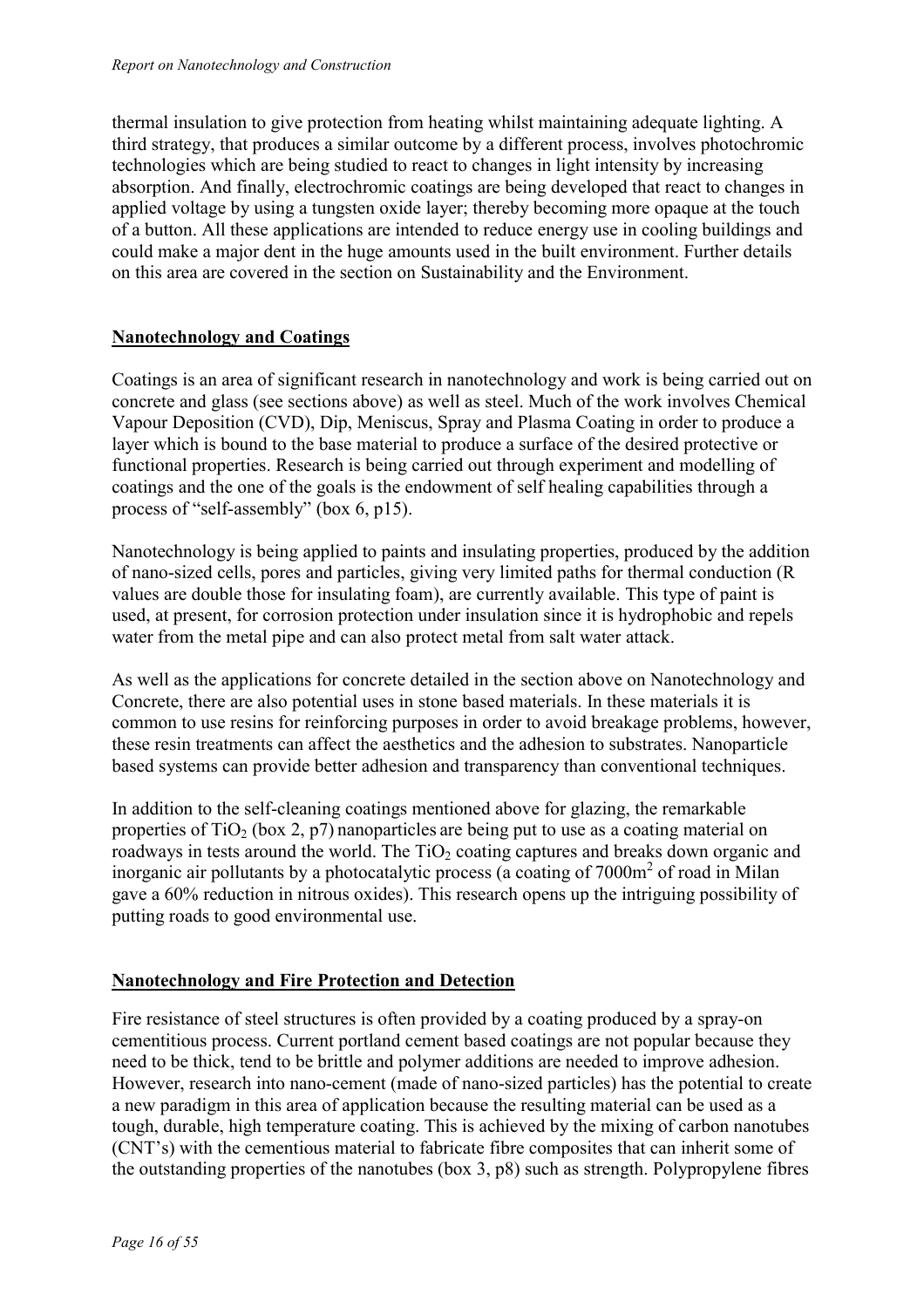also are being considered as a method of increasing fire resistance and this is a cheaper option than conventional insulation.

## *6 What is Self-Assembly ?*

Self-assembly is a strategy for nanofabrication that involves designing molecules so that shape-complementarity causes them to aggregate into desired structures in order to reach a point of minimum energy.

The use of processors in fire detection systems which are built into each detector head is fairly well established today. These improve reliability allowing better addressability and the ability to identify false alarms. The use of nanotechnology in the future through the development of nano-electromechanical systems (NEMS) (box 7, p16) could see whole buildings become networked detectors, as such devices are embedded either into elements or surfaces.

#### **Nanotechnology in Sustainability and the Environment**

Sustainability is defined as "the ability to provide for the needs of the world's current population without damaging the ability of future generations to provide for themselves". A key aspect of sustainability is conservation through the efficient use of the resources that are tied up in the already built environment. As existing stock increases so will the need for effective maintenance and significant benefits will be offered by a realistic assessment of material lifetimes. Materials scientists have quantitative models which go from nanometres to millimetres and cover 6 length scales (e.g. pore network models to study the permeability of concrete). Engineers have models that go from tenths of millimetres to tens of metres and therefore cover about 6 length scales (e.g. structural analysis). Together they can, theoretically, cover 12 scale lengths and a model covering such a scale would be a powerful tool for service life predictions. This is one of the research areas currently under investigation and part of its advancement depends on the development of computing power which itself is dependent on advances in nanotechnology in the electronics field.

*"In the field of cement and its derivatives, sustainability will be a major issue. The control of the cement hydration … could lead to a new generation of products. These products will have a better ratio (of) property to mass, that means, the same or better property could be obtained with less material. Their production processes could be more environment-friendly. The same could be for other construction materials and the components made using them"* 

Another key aspect of sustainability is the efficient use of energy. In the EU, over 40% of total energy produced is consumed by buildings. Insulation is an obvious solution to reduce some of this energy use, however, limited space for installation is a major problem for building renovation. Micro and nanoporous aerogel (box 8, p17) materials are very good candidates for being core materials of vacuum insulation panels but they are sensitive to moisture. This risk is not acceptable for high performance thermal insulation and the next challenge is to develop a totally airtight wrapping, taking into account the foil and the welding. As a possible remedy, work by Aspen Aerogels has produced an ultra-thin wall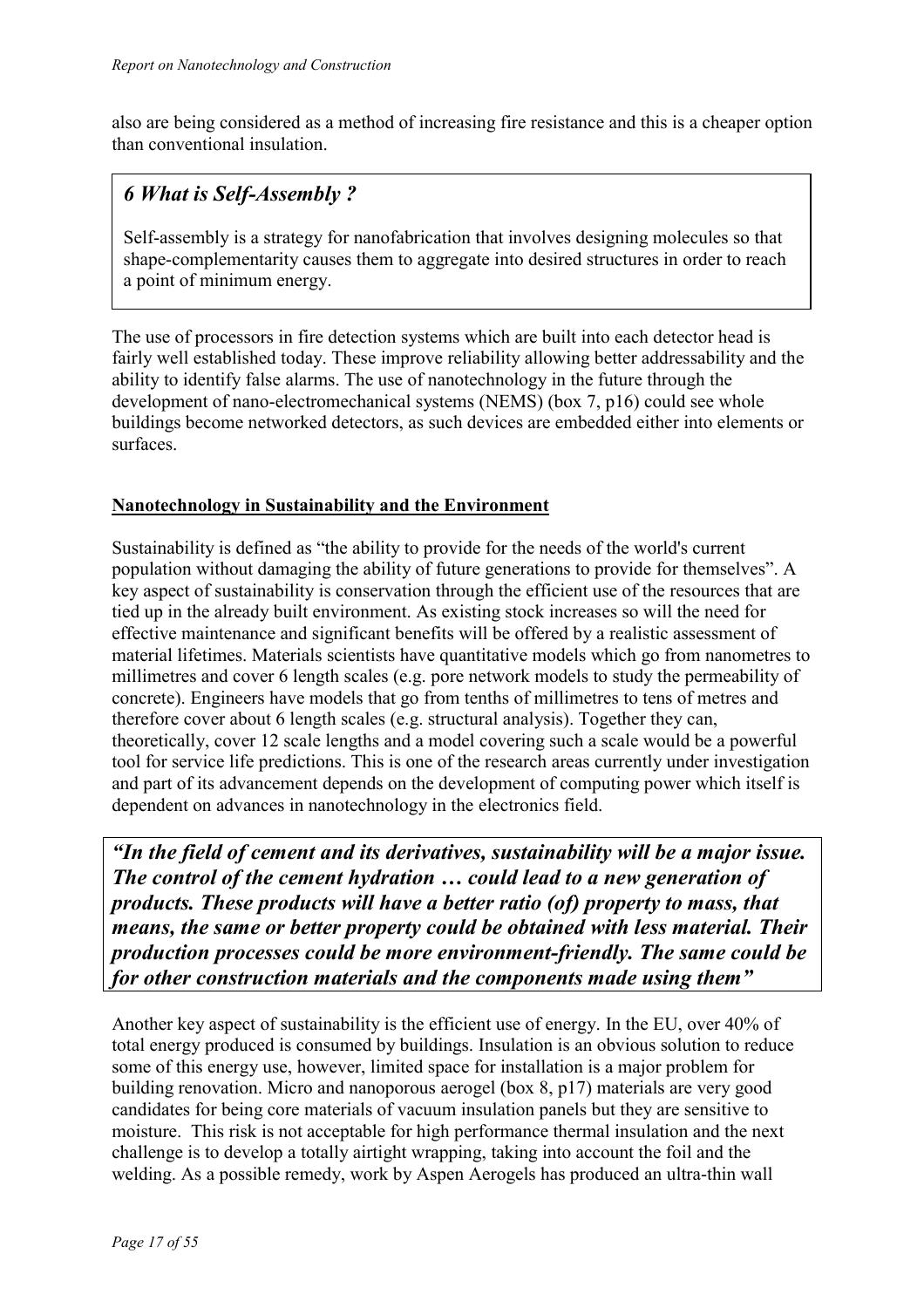insulation which uses a nanoporous aerogel structure which is hydrophobic (box 4, p9) and repels water so it is mould free. Another intriguing application of aerogels is silica based products for transparent insulation, which leads to the possibility of super-insulating windows. Micro or Nano Electomechanical Systems (MEMS or NEMS) also offer the possibility of monitoring and controlling the internal environment of buildings (through a potentially integrated network). This could lead to energy savings much in the way that current motion detectors switch on light only when needed.

## *7 What is a Micro or Nano-ElectoMechanical System (MEMS or NEMS) ?*

MEMS and NEMS are devices which use microfabrication methods to develop moving parts linked to electrical components for detection and action; they are often manufactured in a batch process. MEMS or NEMS generally range in size from a nanometre to a millimetre and at these size scales, a human's intuitive sense of physics do not always hold true. Due to the large surface area to volume ratio, surface effects such as electrostatics and wetting dominate volume effects such as inertia or thermal mass. They are fabricated using modified silicon fabrication and other technologies capable of manufacturing very small devices.

A lot of energy is required to grind clinker into cement and stearic acid (a natural, saturated vegetable oil) can be added to the grinding process to reduce this energy use. This increases cement fineness without a loss of strength, by retarding the caking and agglomeration of the cement during grinding. Saturated oil acid helps grinding without a loss of strength whereas unsaturated oil reduces strength and this is probably due to the oxidation of double carbon bonds in the unsaturated fats by available water. Research has also shown that layered double hydroxide materials (basically stacked molecules which have zones within them for ion exchange) can be used for slow release of admixtures in concrete and therefore increase workability with time. This is a sustainability issue, as the timed release of admixtures can reduce cement usage.

*"Nanotechnology is an enabling technology that is opening a new world of materials functionalities, and performances. But it is also opening new possibilities in construction sustainability. On one hand it could lead to a better use of natural resources, obtaining a specific characteristic or property with minor material use. It can (also) help to solve some problems related to energy in building (consumption and generation), or water treatment to mention only a few matters"* 

Sustainability and environmental concerns are closely linked and clean water is a key sustainable resource. Clean water has been one of the great leaps forward in public health provided by civil engineering and nanotechnology is being used to further this advance. In particular, iron nanoparticles, which have a high surface area and high reactivity are being used to transform and detoxify chlorinated hydrocarbons (some of which are carcinogens) in groundwater. These nano-materials also have the potential to transform heavy metals such as soluble lead and mercury to insoluble forms, thus limiting their transport and contamination. In addition, dendrimers (a regularly branched molecule which resembles a nano "sponge") are capable of enhancing environmental clean-up as they can trap metal ions in their "pores", which can be subsequently filtered out of the water by ultra-filtration. In addition, nano-sized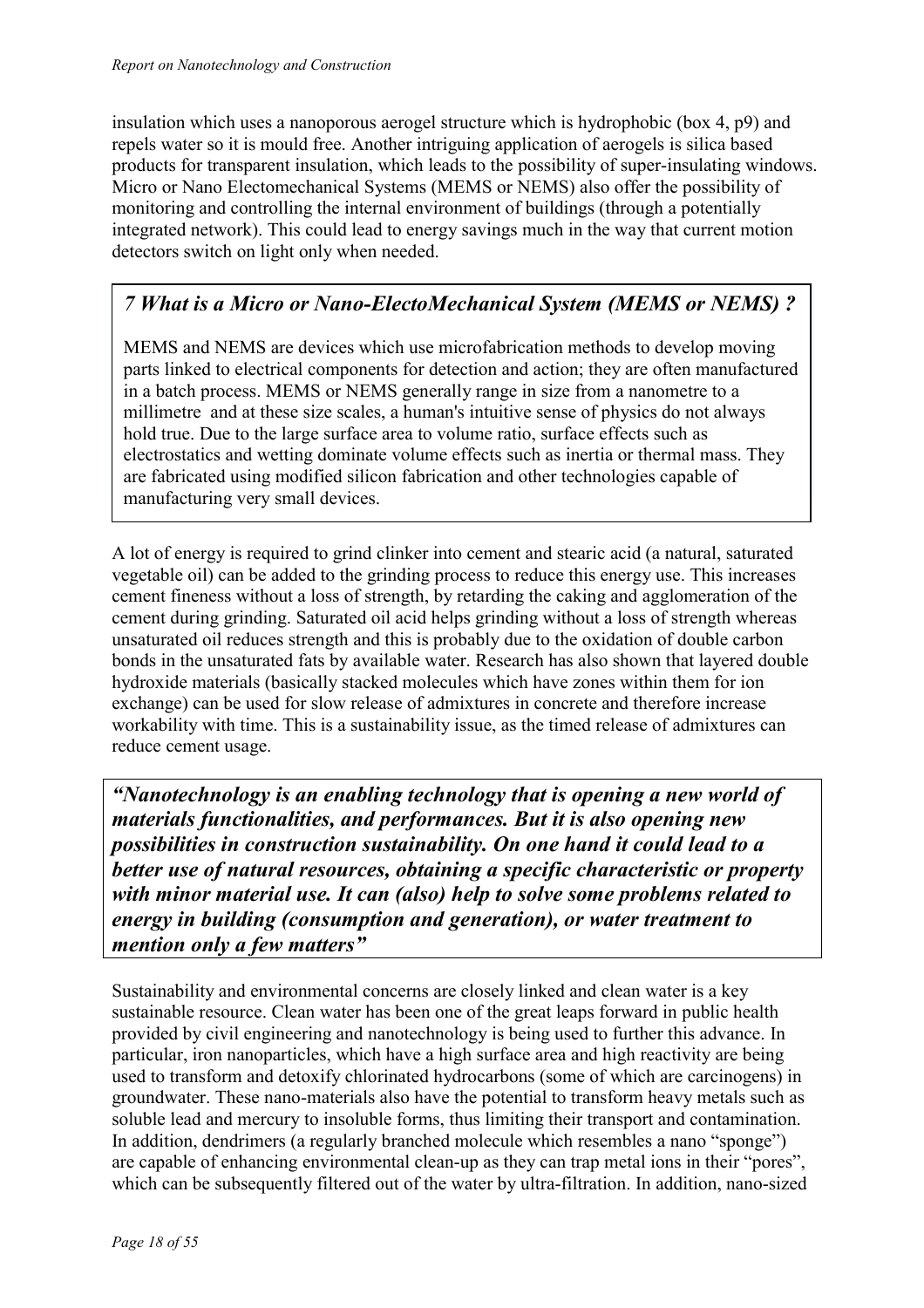filters for water treatment have been produced which could possibly be applied to geoenvironmental remediation though barriers and cut-off walls. These filters can work on both metallic and organic contaminant ions because they have a charged membrane and both the Steric (physical filtration based on its size of openings) and Donnan (filtration based on electrical charge) effects are exploited to filter and collect unwanted contaminants from the system.

*"If (nanotechnology) can realistically revolutionize just three or four of the (areas) above (it) will have a major impact on future construction"*

## *8 What is an Aerogel ?*

A gel precursor is a chemical or mixture of chemicals that can be activated towards the formation of small (nano-sized) particles suspended in a liquid (a colloid). A wet gel forms when a solution of these dispersed nanoparticle colloids (also called "sols") are induced to form a semi-solid form via condensation.



The solid in the wet gel phase can define a high surface area network of nano-diameter pores that confine the liquid within the structure. An aerogel is directly derived from a wet gel in a process that replaces the entrained liquid with air.

The highly porous nature of the resulting aerogel structure provides a huge amount of surface area per unit weight. It is equivalent to roughly 3 to 5 football fields per gram of solid material – showing that an extraordinary amount of surface is folded in on itself. The percentage of open space within an aerogel structure is about 94%, giving a tortuous path for heat, and this leads to it having the lowest thermal conductivity value of any solid.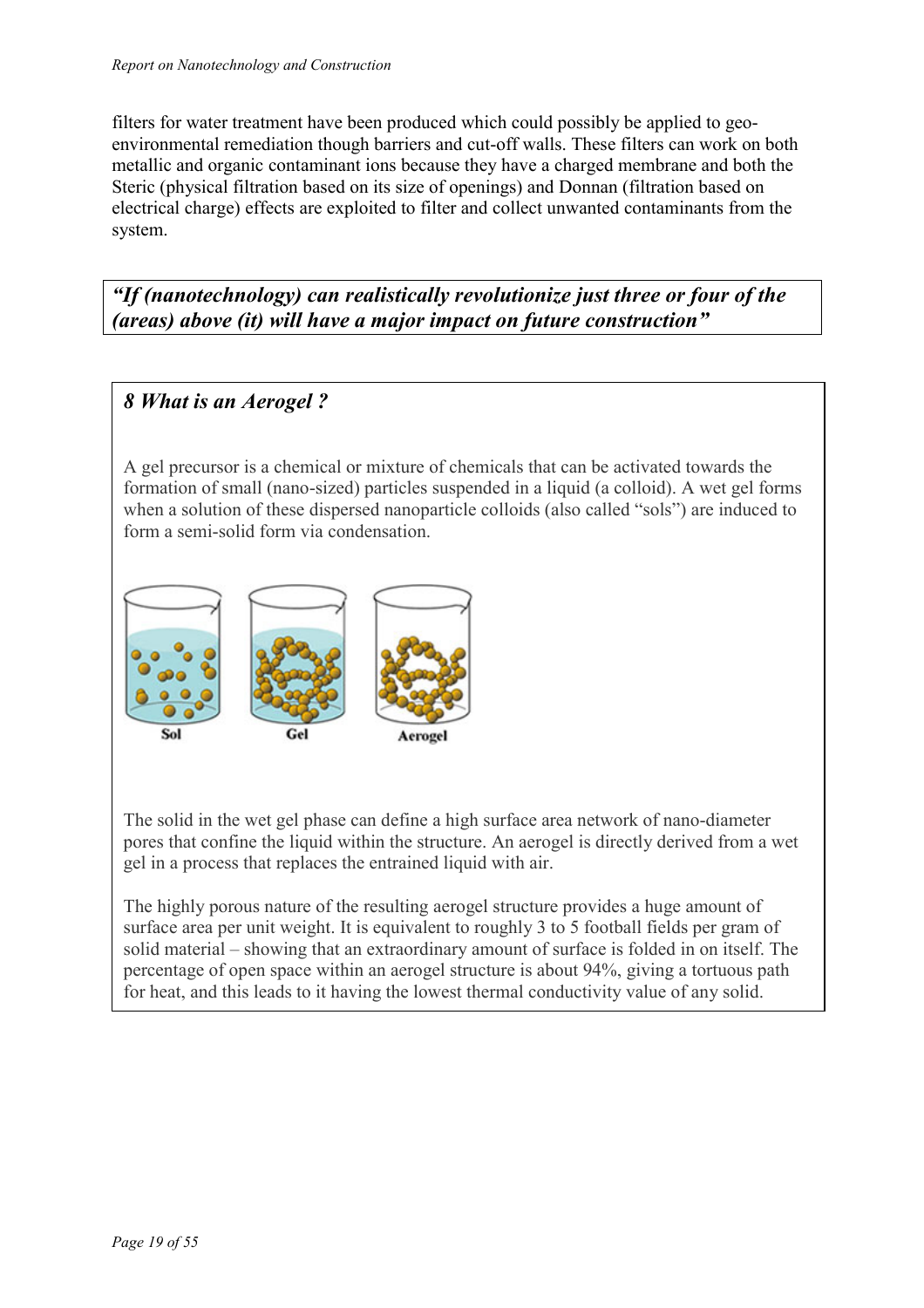#### **Discussion of Survey Results**

In order to gain an understanding of the state of knowledge, progress and applications of nanotechnology in the construction industry a survey was conducted of researchers and those in industry. A selection of a 150 individuals and companies was made that represented researchers, engineers, contractors and architects from the EU and worldwide. Many had previously participated in the two Nanotechnology in Construction conferences held in 2003 and 2005 in Paisley, Scotland and Bilbao, Spain respectively.

The participants were emailed a questionnaire, a copy of which is included in Appendix B, in mid August and asked to respond before  $15<sup>th</sup>$  September. Of the 150 people and companies contacted, 20 responded.

#### **Analysis of Survey Responses**

#### Segment Analysis of Respondents

Respondents were asked about the industry and research segment they were currently involved in. More than one response could be entered and as can be seen in the figures and discussion below, a number of respondents have multiple roles.

#### **1a Are you involved in design ?**

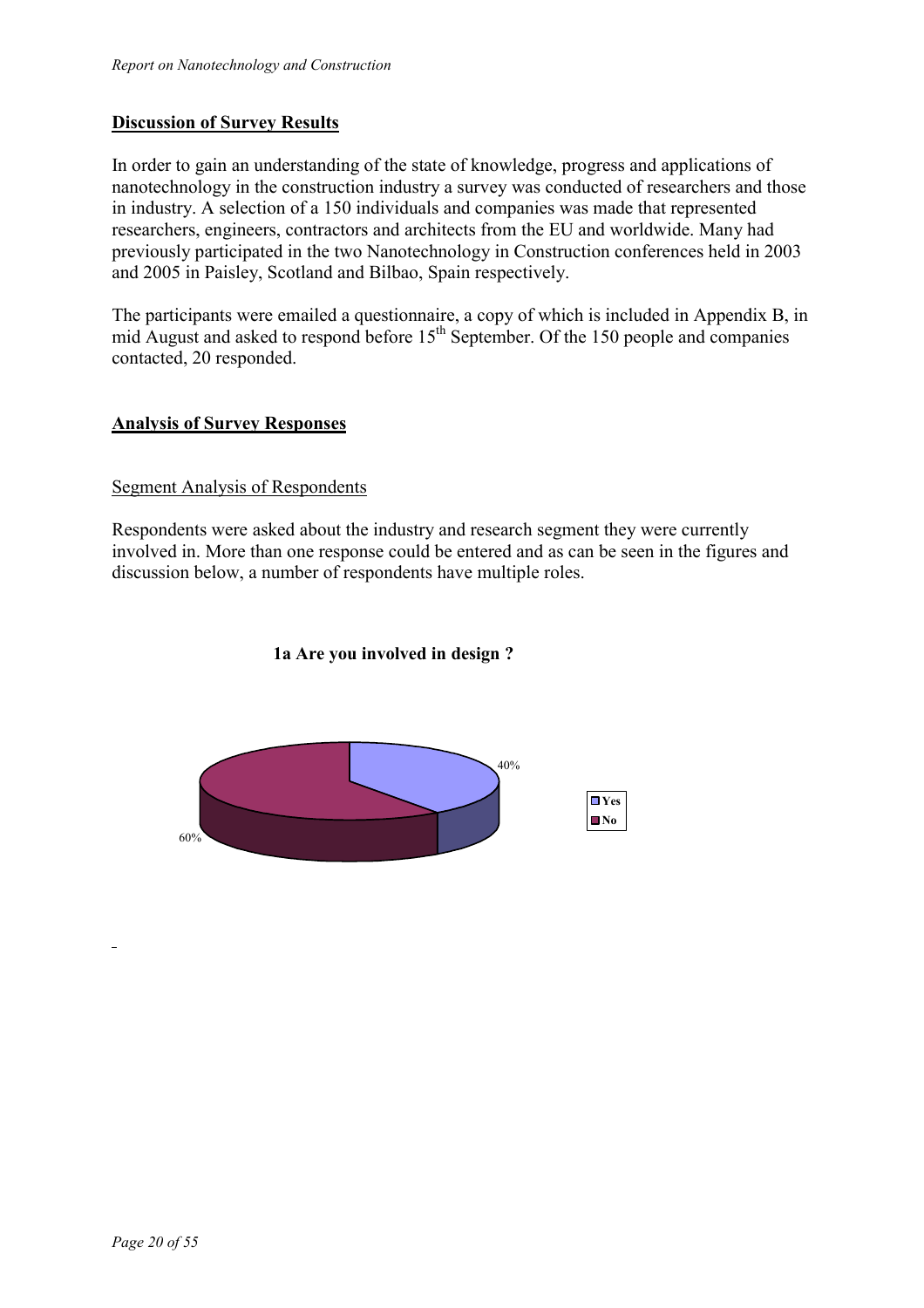

#### **1b Breakdown of Design Area Respondents**





**1d Breakdown of Inspection Area Respondents**

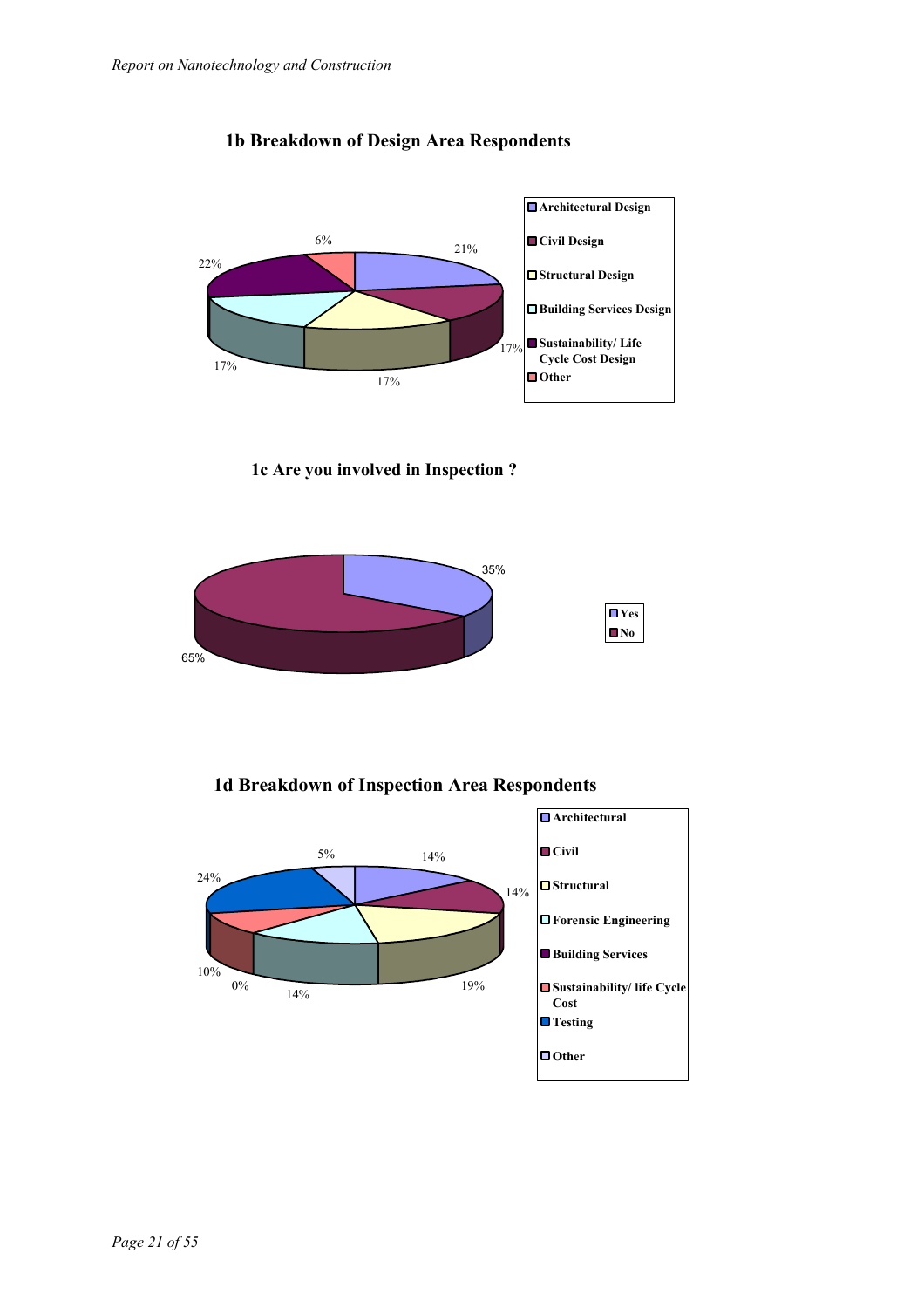



**1f Breakdown of Construction Area Respondents**



**1g Are you involved in Research ?**



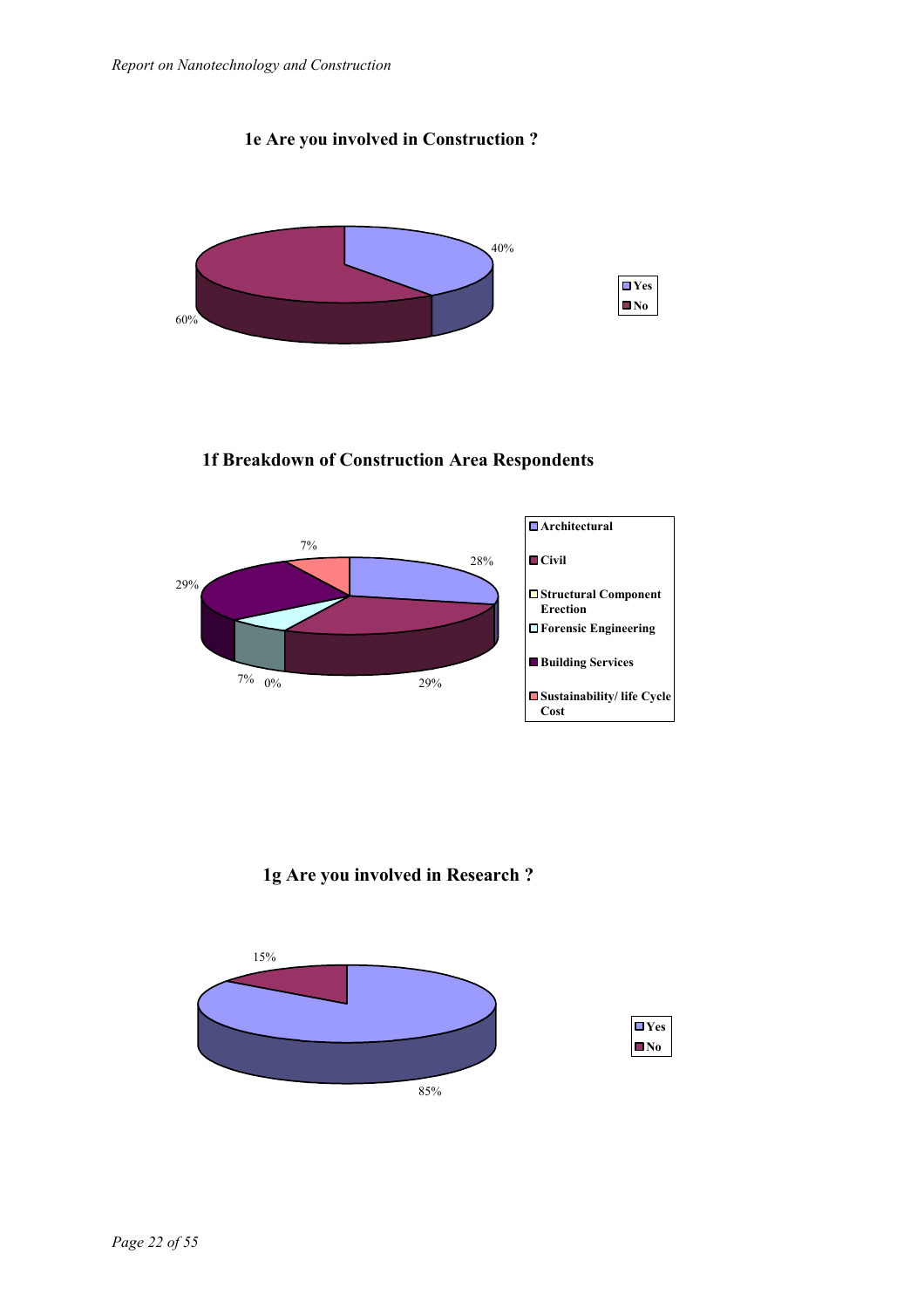

**1h Breakdown of Research Area Respondents**

As can be seen in Fig 1g, a large majority of respondents state that they are involved in research and, as can be seen in the responses included in Appendix A (survey question 1), many come from either universities or government bodies and are researchers. This should be expected since it is those who are in the research and research management field who are most likely to be knowledgeable of nanotechnology in construction and the most willing to talk about it in order to gain recognition for their work. Those in the construction industry itself might be less willing to complete the survey due to time pressures, lack of knowledge or perhaps proprietary concerns, however per Figs 1b, 1d and 1f, those respondents in design, inspection and construction do cover the main areas. A further point to note is that a cross analysis of the respondents' answers reveals that many of the researchers are not solely involved in research, but also work in other fields. Only 13% of the researchers say that are involved in pure research, whereas 23% state that they are also involved in design, 29% say that they are also involved in inspection and 35% say that they are also involved in construction. This is a sign that at least some cross communication is happening between the research community and industry, however, a number of respondents, in their written comments, point out that much more of this is needed.

## *"Bring the academic… experts and industries together for faster development***"**

As can be see in Fig 1h, a large proportion of the research respondents state that they are involved in materials and this is also to be expected since the manufacture and assembly of construction materials is fundamental to the construction process and any improvements in strength, ductility, durability, cost etc of material would have a huge impact.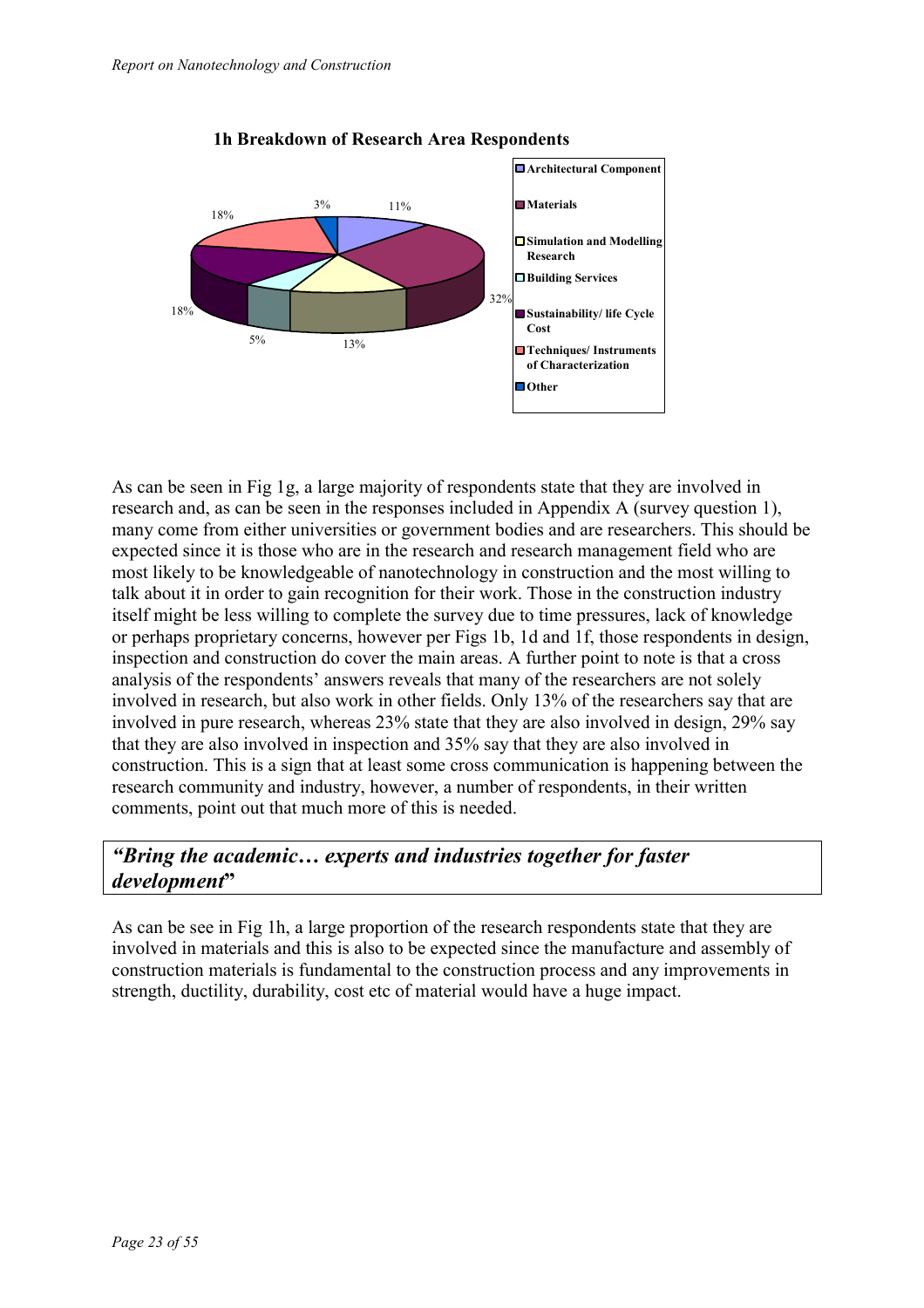#### Knowledge of Nanotechnology

These questions related to the respondent's own knowledge of nanotechnology in general and specifically as regards its applications to construction, as well as their opinion of the profession's knowledge of nanotechnology within their sector or field. As can be seen from the figures and discussion below, there was a wide discrepancy between industry and research.





## **2b Your Level of Knowledge of Nanotechnology in Construction**

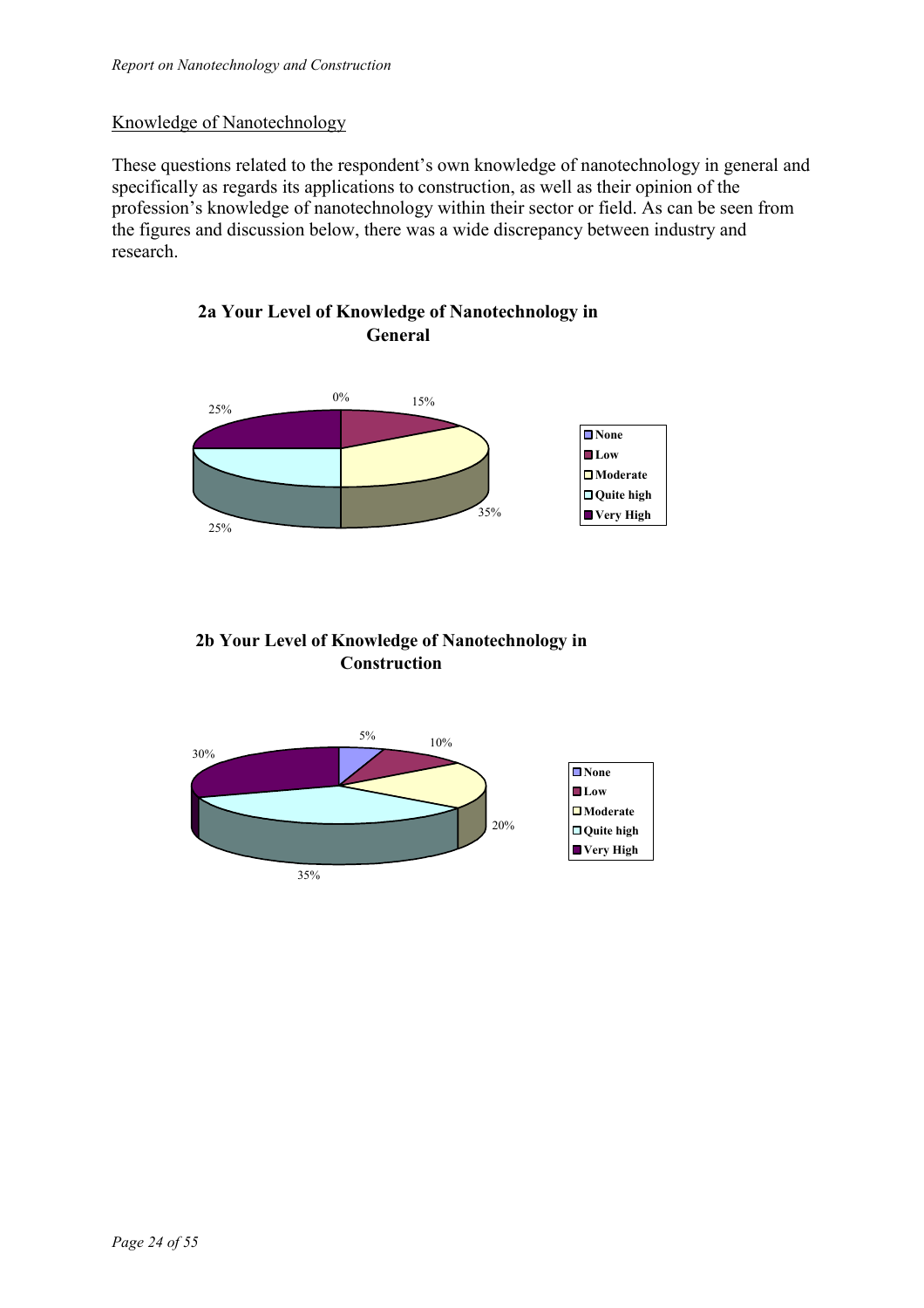#### **2c Level of Knowledge of Nanotechology By Your Field**







**2e Does your sector currently use Nanotechnology ?**



As can be seen in Fig 2a, the level of knowledge in nanotechnology in general seems quite good, with 60% answering that their knowledge is quite high or very high and only 15% believing it to be low. The level of specific knowledge about nanotechnology applications in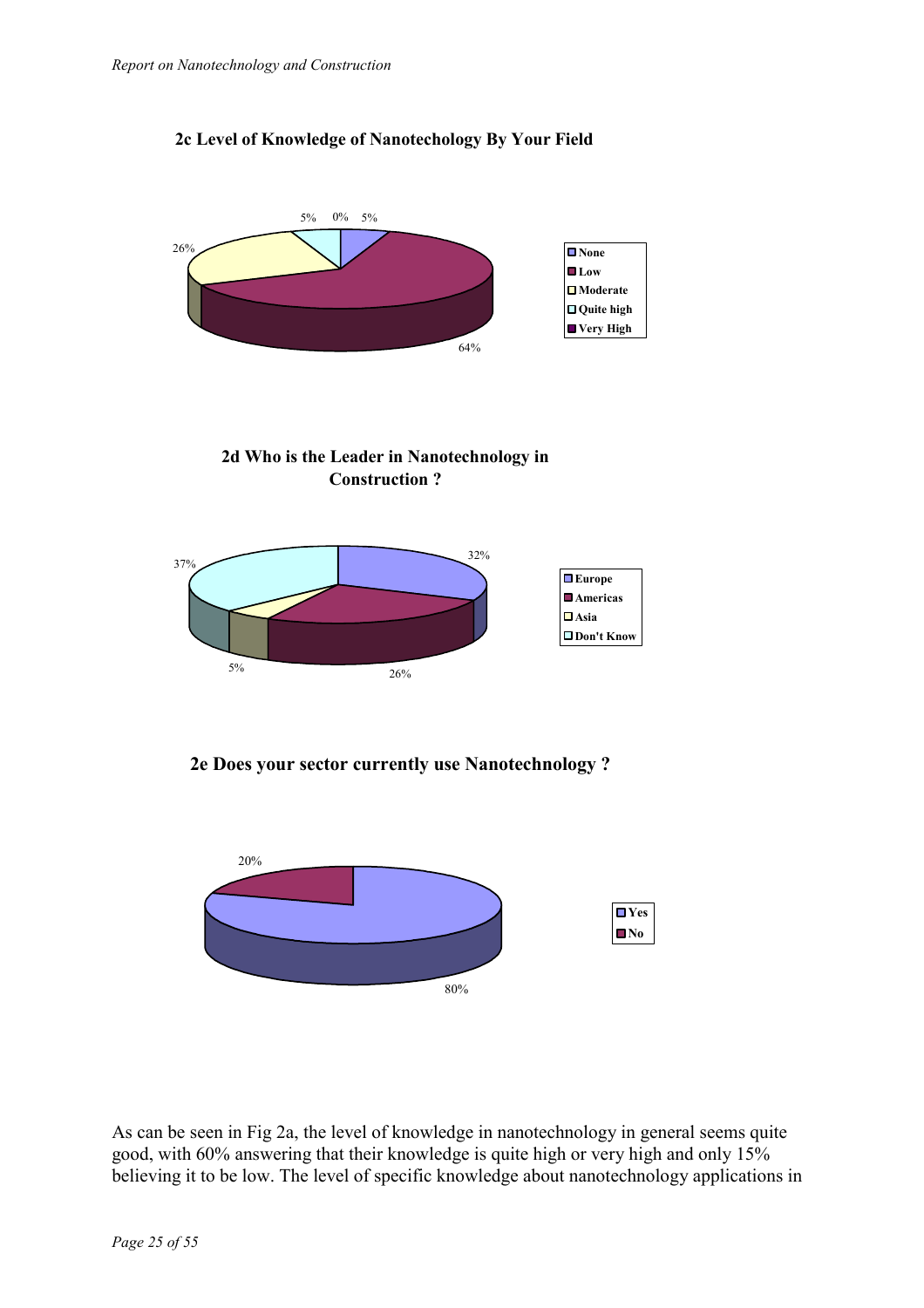construction is higher, see Fig 2b, however, these responses have been skewed slightly by the research slant of the respondents and many (66%) of those from industry had a low knowledge of nanotechnology in their sector and 33% had none. These responses indicate a widespread lack of knowledge in the industry side of construction and many industry respondents even seemed unaware of the term "nanotechnology". This is a significant observation which needs to be discussed and addressed and it is further underlined by the fact that a number of respondents could not identify the global leader in nanotechnology applications for construction, see Fig 2d. This may indicate that, at present, there is no clear leader in nanotechnology in construction or that the applications are not clear.

## *"I can honestly say I do not know what nanotech might do for me, my clients and my projects"*

One of the most striking conclusions of the survey, therefore, is the disconnection between research and industry. Despite several promising research projects being carried out, particularly on the materials side, industry seems quite unaware of and disinterested in nanotechnology. This is compounded by the fact that R&D investment is very sparse in the construction area (due to the very fragmented nature of the industry) and that industry and research communicate sporadically. This has led to a lack of appreciation of what nanotechnology can offer the construction industry and also the possibility of having to play catch-up to some other region or supplier that does come up with a break-through.

*"The inherent advantages (of a nanotechnological approach) need to be appreciated by industry top-level managers (so) as to be incorporated (in) industrial processes … Once there (is) a minimum successful industrial experience, a race to adopt nanotechnology-based products will start"* 

#### Current Work in Nanotechnology

Respondents were asked to indicate the type of work they were currently involved in which included the use of nanotechnology. More than one response could be entered and the responses covered a wide range of instruments, materials, products and applications as discussed below.



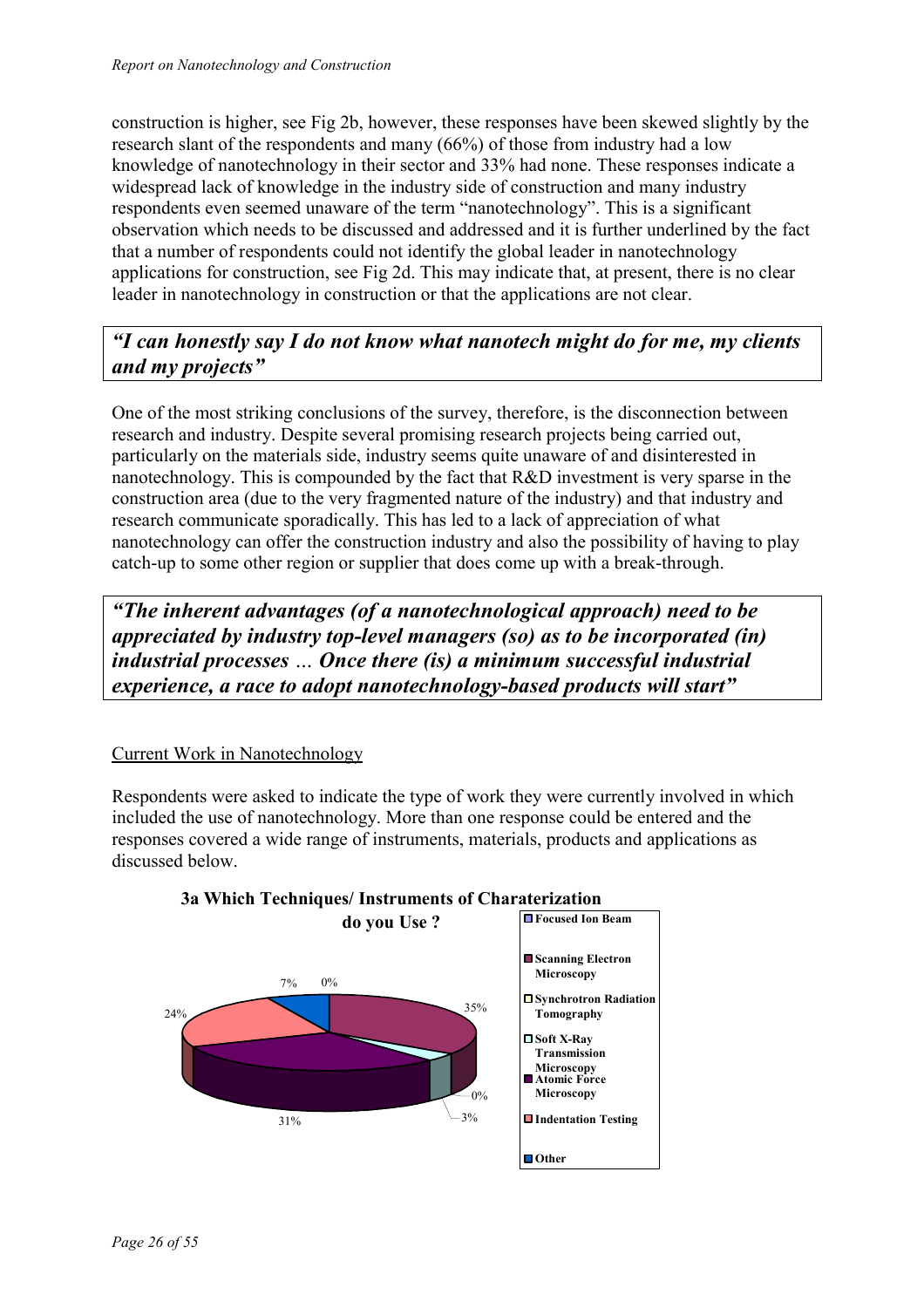

#### **3b What kind of Materials Modelling are you involved in ?**





**3d What kind of Materials and Products are you**

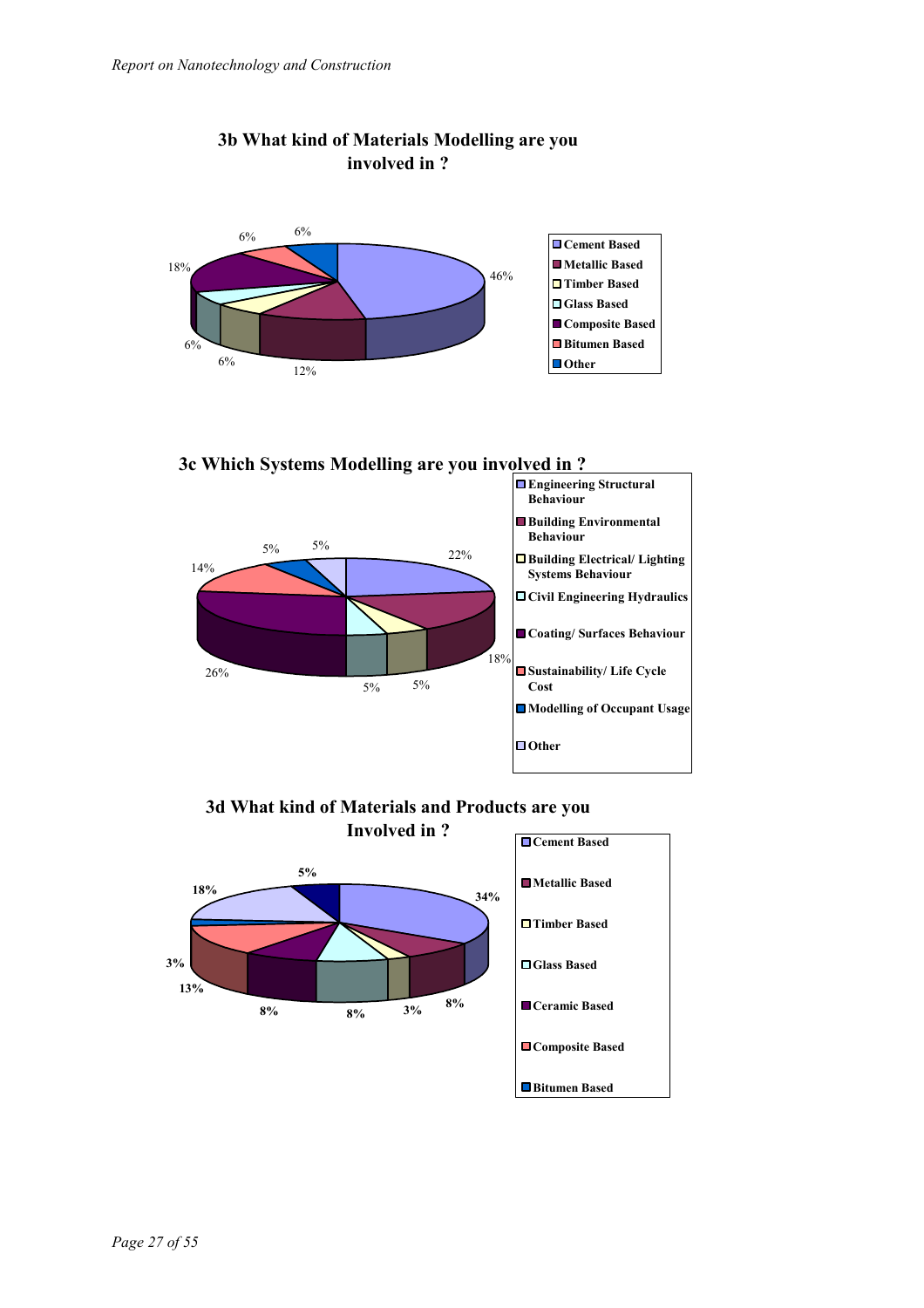

#### **3f How long do you you think before your work will arrive on the construction market ?**



As can be seen from Fig 3a, the majority of respondents involved in techniques and instruments stated that they used scanning electron microscopes (35%) and atomic force microscopes (31%). This is to be expected given the nature of nanotechnology and the preponderance of the use of these instruments (boxes 9-12, p27-28) to study materials at the nanoscale. This focus on studying nano-materials is also reflected in the widespread use of indentation techniques for hardness and other property testing. Indentation testing in this regard has the distinct advantage over other methods of being non-destructive.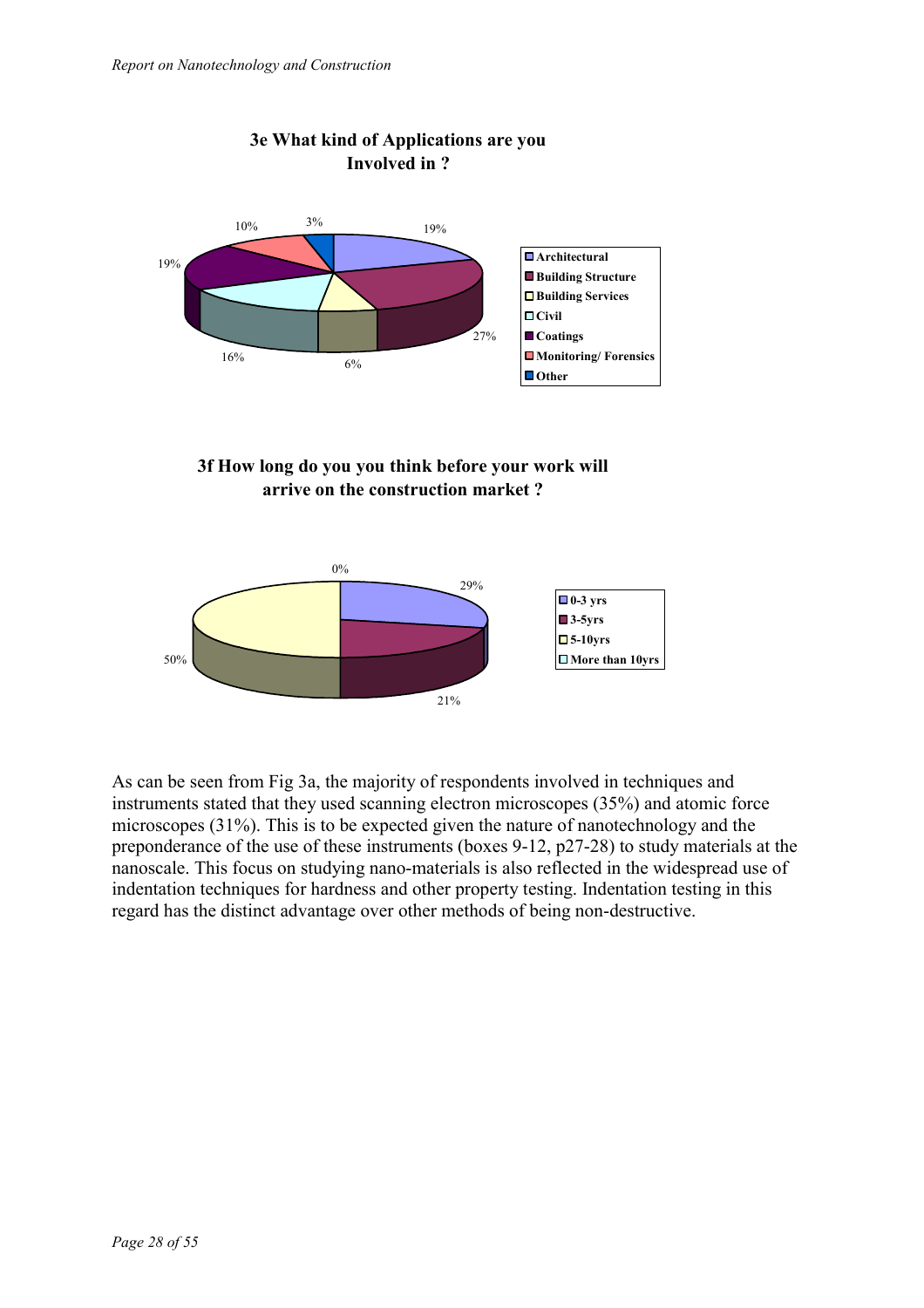## *9 What is an Atomic Force Microscope (AFM) ?*

The AFM consists of a microscale cantilever with a sharp tip (probe) at its end that is used to scan the specimen surface. The cantilever is typically silicon with a tip radius of curvature on the order of nanometres. When the tip is brought into proximity of a sample surface forces between the tip and the sample lead to a deflection of the cantilever according to Hooke's law. If the tip were scanned at a constant height, there would be a risk that the tip would collide with the surface, causing damage. Hence, in most cases a feedback mechanism is employed to adjust the tip-to-sample distance to maintain a constant force between the tip and the sample. A recording and interpretation of this force leads to an image being made of the sample surface.

The probe on an AFM can also be also be used to move atoms or manipulate nanostructures.

Respondents indicated that there are several areas which are being studied and researched intensively, see Fig 3d. The main focus of materials and modelling appears to be on cement, composites, glass and metallic alloys, with 34%, 13%, 8% and 8% respectively. Concrete is a staple (if not the staple) material of construction and advances in its properties will have a major impact on industry, hence cement based modelling is an area of particular attention and its nanostructure is receiving (comparably) a lot of research. This is centred around both studying the fundamental calcium-silicon-water reaction at the nanoscale and the addition of nanoparticles to the mix. These particles are either  $TiO<sub>2</sub>$  (added to catalyze the breakdown of environmental pollutants), or carbon nanotubes (box 3, p8*)* which are added as a kind of nanoreinforcement. Polypropylene fibres also are being considered as a method of increasing fire resistance and this is a cheaper option than conventional insulation. All these areas are covered in more detail in the discussion above on Nanotechnology and Concrete.

*"Nanoscience and Nanotechnology are allowing us to acquire a deeper understanding and knowledge (of) materials and how to correlate structure(s) with their performance"* 

*"In general, the properties of materials depend on their structural characteristics; therefore the knowledge of the structure of materials at a nanoscale is of a great interest"*

From Fig 3e, building structure, architecture, environment and coatings seem to be the main focus of nanotechnology in the current work of the respondents (totalling 71%) and architecture will, in fact, be the beneficiary of advances in both coatings and structural applications. However, respondents to the survey felt that coatings were an area that needed more attention at the nanoscale; these included wood, stone, concrete and glass as well as self-healing coatings and polymer based composites for fire resistance.

Another material that is receiving close attention is glass and this is being coated, again, with  $TiO<sub>2</sub>$  to produce a self cleaning surface from rain water. This glass, sold by Pilkington amongst others, is one of the applications of nano-coating technology which is available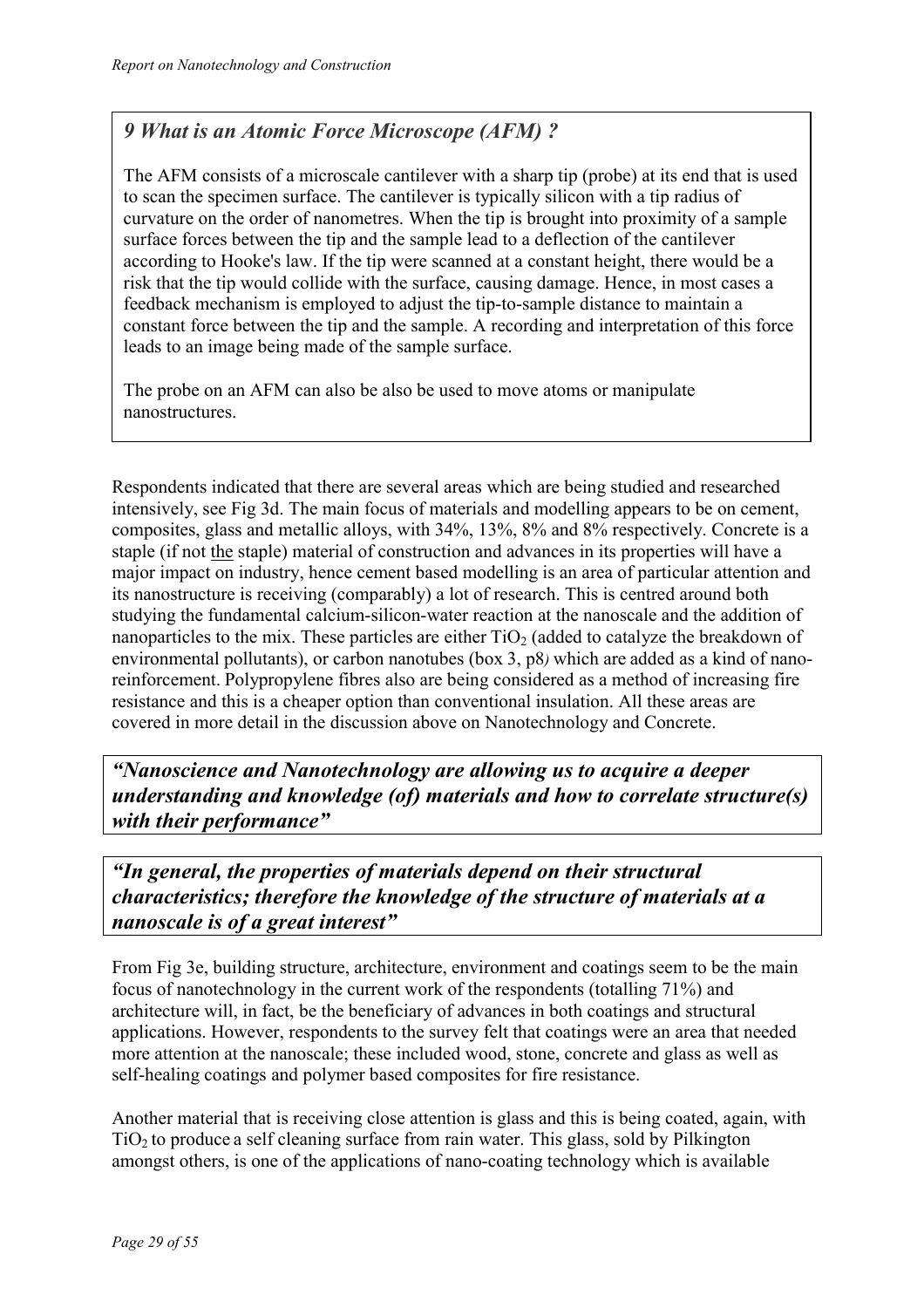today. More detail on this and the work being carried out on glazing can be found in the section above on Nanotechnology and Glass.

## *10 What is Focused Ion Beam (FIB) ?*

Focused ion beam, is a scientific instrument that resembles a scanning electron microscope. However, whereas the SEM uses a focused beam of electrons to image the sample in the chamber, a FIB instead uses a focused beam of gallium ions.

Much of the work described above is at the development stage and more needs to be done to bring products to market that will have an effect on the construction industry. However, half the respondents thought that the applications of nanotechnology to construction that they are currently working on would arrive within 10 years. Half of these thought that it would happen within 3 years if not already. Given the large proportion of research respondents in the survey, this indicates that some parts of the construction industry may be ignoring applications that will quite quickly be upon them.

The survey also asked what the possible global market impact of the current work might be. Most respondents found this, understandably, to be a difficult question to answer, but many stated that they thought the economic impact would be progressive, but ultimately very significant. The estimates ranged to billions of euros and this is to be expected given the vast material quantities involved and the huge economic footprint of the construction industry; the impact of even minor chemical, physical, or system changes would inevitably be magnified through this economic lens. Indeed, the market is already several billions of euros for high performance ceramic and energy efficient coatings.

## *11 What is a Scanning Electron Microscope (SEM) ?*

In a typical SEM electrons are emitted from a tungsten cathode and are accelerated towards an anode. As the primary electrons strike the surface they are inelastically scattered by atoms in the sample and subsequent emission of electrons are then detected

## *12 What is Synchrotron Radiation Tomography/ Soft X-Ray Transmission Microscopy?*

This is the use of electromagnetic radiation to produce images similar to the use of xrays in medicine. The X-rays are focused to a point and the sample is mechanically moved with the transmitted radiation at each point measured with a detector.

#### Respondents Thoughts about the Future

The respondents were asked to indicate which materials, systems and sectors they thought would be impacted by nanotechnology in the future. More than one response could be entered and the results are discussed below.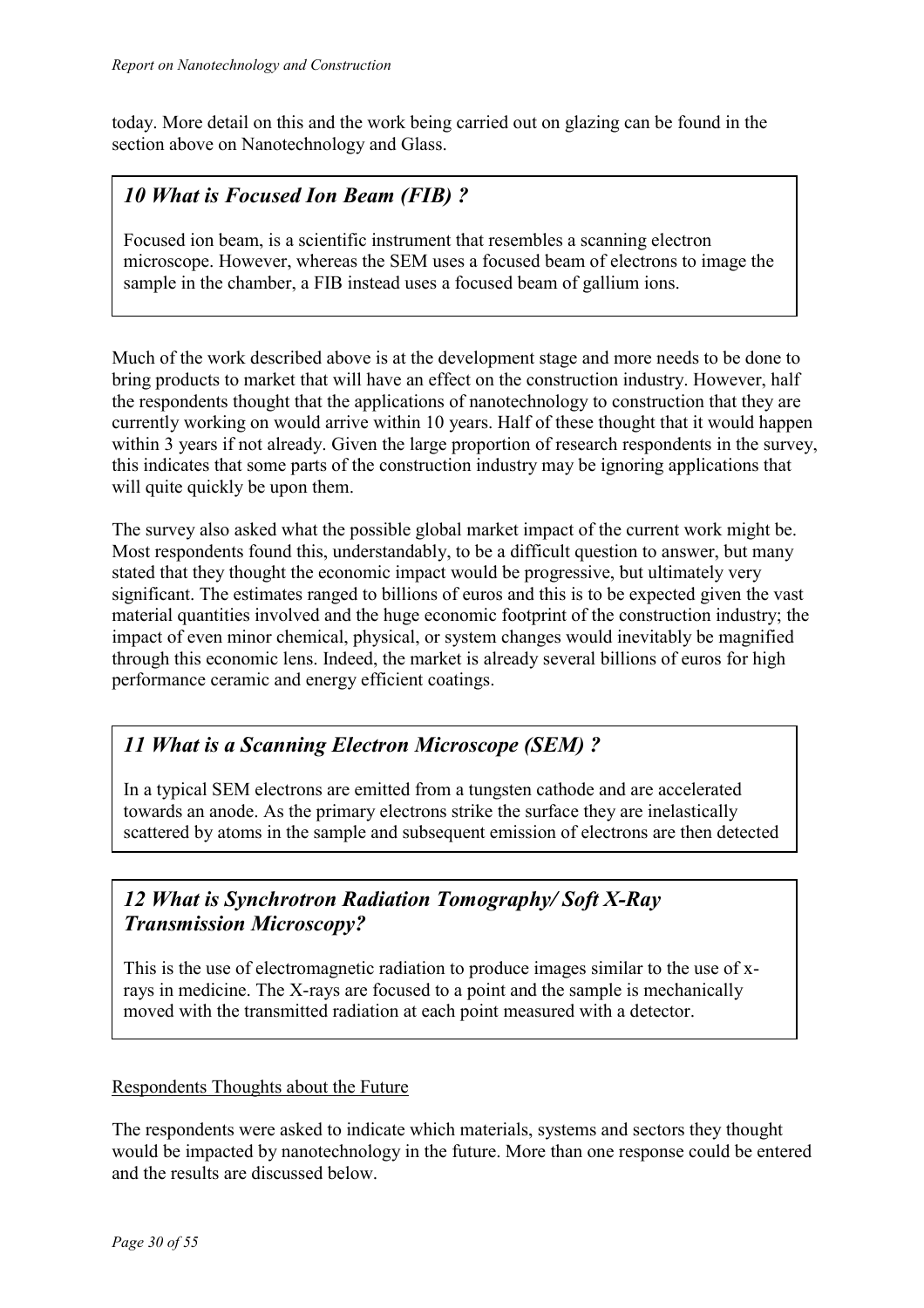

## **4a What are your thoughts about the future of nanotechnology in materials ?**

**4b What are your thoughts about the future of nanotechnology in systems ?**



#### **4c What are your thoughts about the future of nanotechnology in sectors ?**

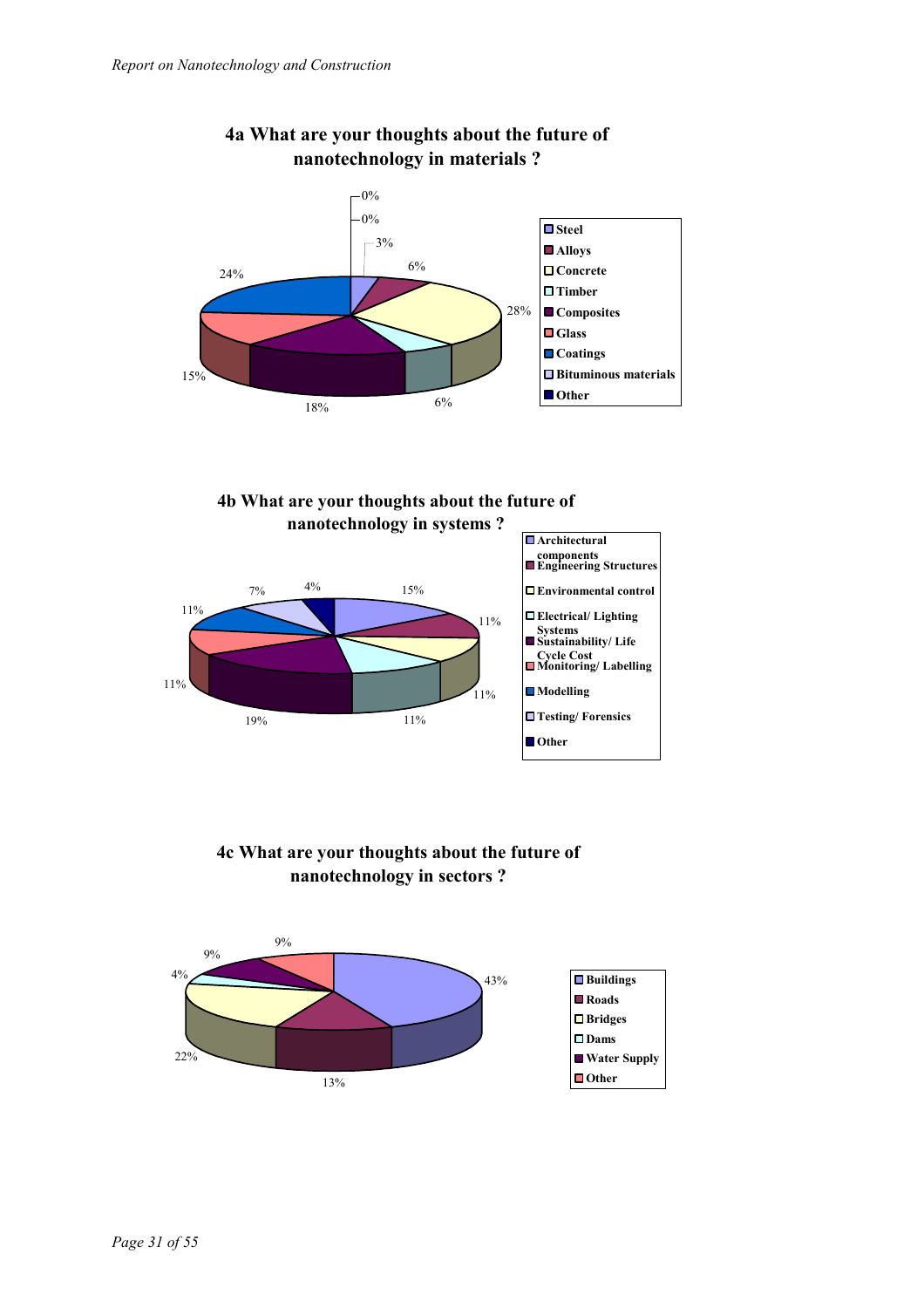

#### **4d What is the timeframe for this future work to arrive on the construction market ?**

From Fig 4a it is apparent that concrete, coatings, composites and glass are the main materials thought to be affected by nanotechnology in the future with 28%, 24%, 18% and 15% respectively . Concrete is the focus of research on the addition of NEMS or MEMS (box 7, p16) or "smart aggregates" to mix materials in order to gain information on the state of stress or other matters within the structure. In this way, concrete is expected, to become an active rather than passive responder to the environment. In addition, NEMS or MEMS are being studied as a way to monitor structures or buildings on a wide scale for environmental, security or fire issues and, through intercommunication, to produce an intelligent responsive network (covered in more detail in the section on Nanotechnology and Concrete above).

Respondents commented that they thought Chemical Vapour Deposition (CVD) was currently limiting coatings for glass to metal oxide films and they anticipated future developments would allow other materials to be deposited, leading to new products. Respondents also thought that research on coatings would lead, in the future, to corrosion resistant and even self-healing surfaces for steel products.

Nanotechnology is also anticipated to alter the bulk glass material as well coatings and this holds the possibility of future glazing systems selectively tuning out certain wavelengths of light. This could mean significant effects for the environmental control and heat gain of building interiors. In fact, this is part of the reason the majority of respondents seemed to indicate that buildings were the most likely to be affected by nanotechnology in construction.

Nanotechnology is anticipated in the future to enable "multi-scale modelling" that is, the design of materials from the atomic (nano) scale right up to the macro-scale of everyday use and it is this that offers the possibility of designing materials rather than the empirical approach that has been used so far. Nanotechnology, in general, is thought of as a way to improve the properties of conventional materials. thereby directly reducing resource requirements, and as a way to directly and indirectly reduce emissions of, for example, carbon dioxide in cement production. The increased strength and durability offered by nano enhanced materials is fundamentally a sustainable benefit since it enables a more efficient use of resources. More details on this aspect can be found in the section on Nanotechnology in Sustainability and the Environment.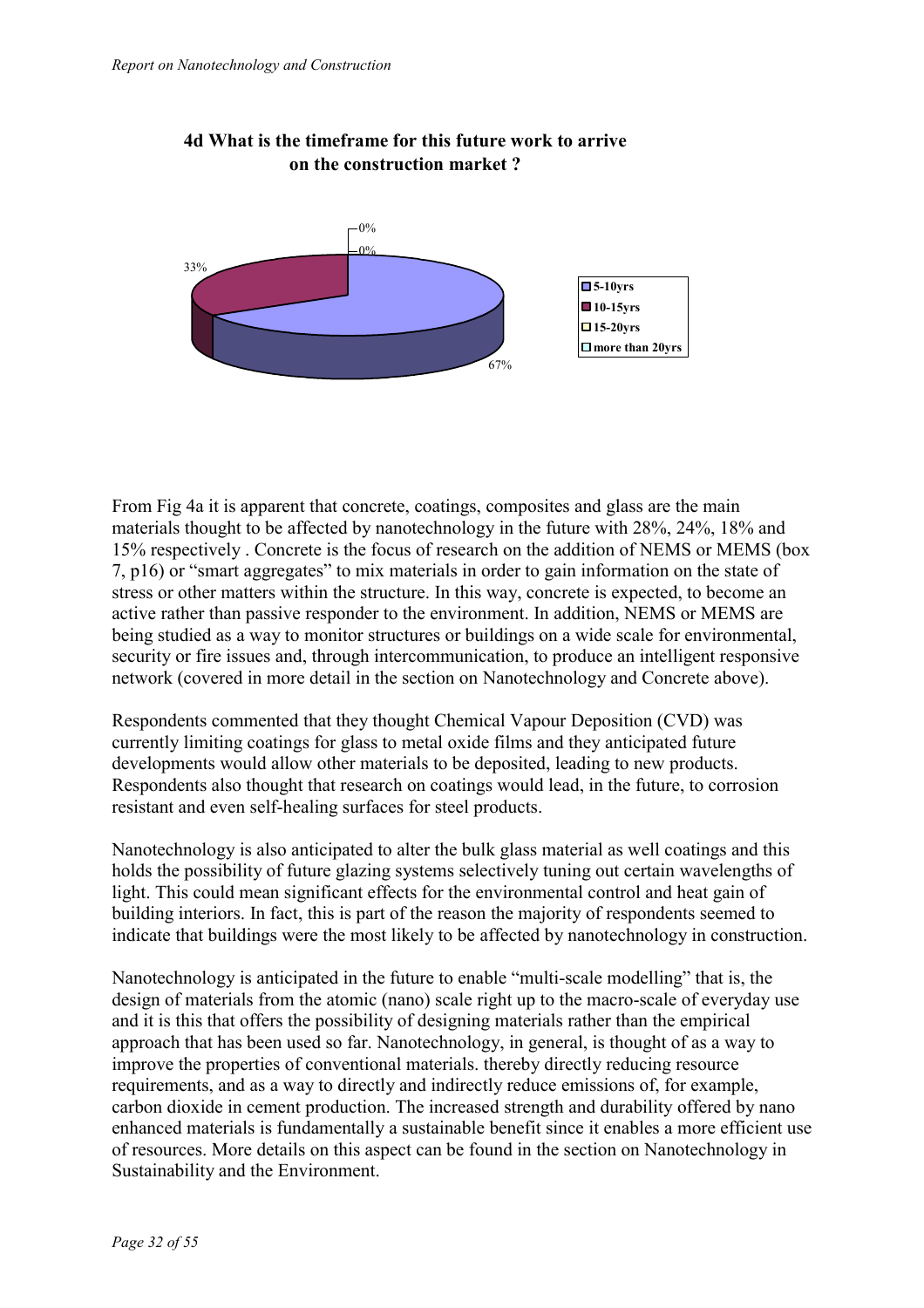The logical conclusion of the research being conducted on materials is that, as well as buildings, the other areas of engineering structures and architecture likely to be affected in the future are roads and bridges, and this was indicated by the respondents.

The survey also asked what the possible global market impact of the future applications of nanotechnology in construction might be. Although difficult to predict, estimates ranged to billions of euros and this is to be expected for the same reasons covered in the section above on current work. One respondent commented that they thought the economic impact would extend to the entire cementitious and polymer industries.

Most respondents (67%) believed that this future work would impact the construction industry within 5-10 years and the timescale fits with the research intensive nature of the technology. However, 10 years is close enough that the commercial implications for industry cannot be ignored and the construction business should be looking at these changes sooner rather than later. At the moment, 4 million tn/yr of  $TiO<sub>2</sub>$  pigment are produced globally and there seems to be no reason for production not to increase to meet the demands of the ever widening field of application in construction. In contrast, only 65 tn/yr of carbon nanotubes are produced currently worldwide and only a 60% growth in production is predicted in the next five years. It is believed that prices will remain too high for widespread use of carbon nanotubes in construction, despite dropping significantly from their current  $20 \epsilon$  to 1000€/gram. Expensive, small scale production of nanotubes as well as clumping, lack of binding to the bulk material, and temperature effects are therefore key barriers to their application in the industry. Barriers to further applications of nanotechnology to glass are the lack of non-metallic CVD coating techniques mentioned above as well as a deficiency of large scale nanoparticle deposition processes which can be integrated with existing ones at atmospheric pressure.

#### Resources for Research

Respondents were asked about the level of research both in the industry as a whole and in their own companies and the results are discussed below.



## **6a Is there adequate research funding for Nanotechnology in Construction ?**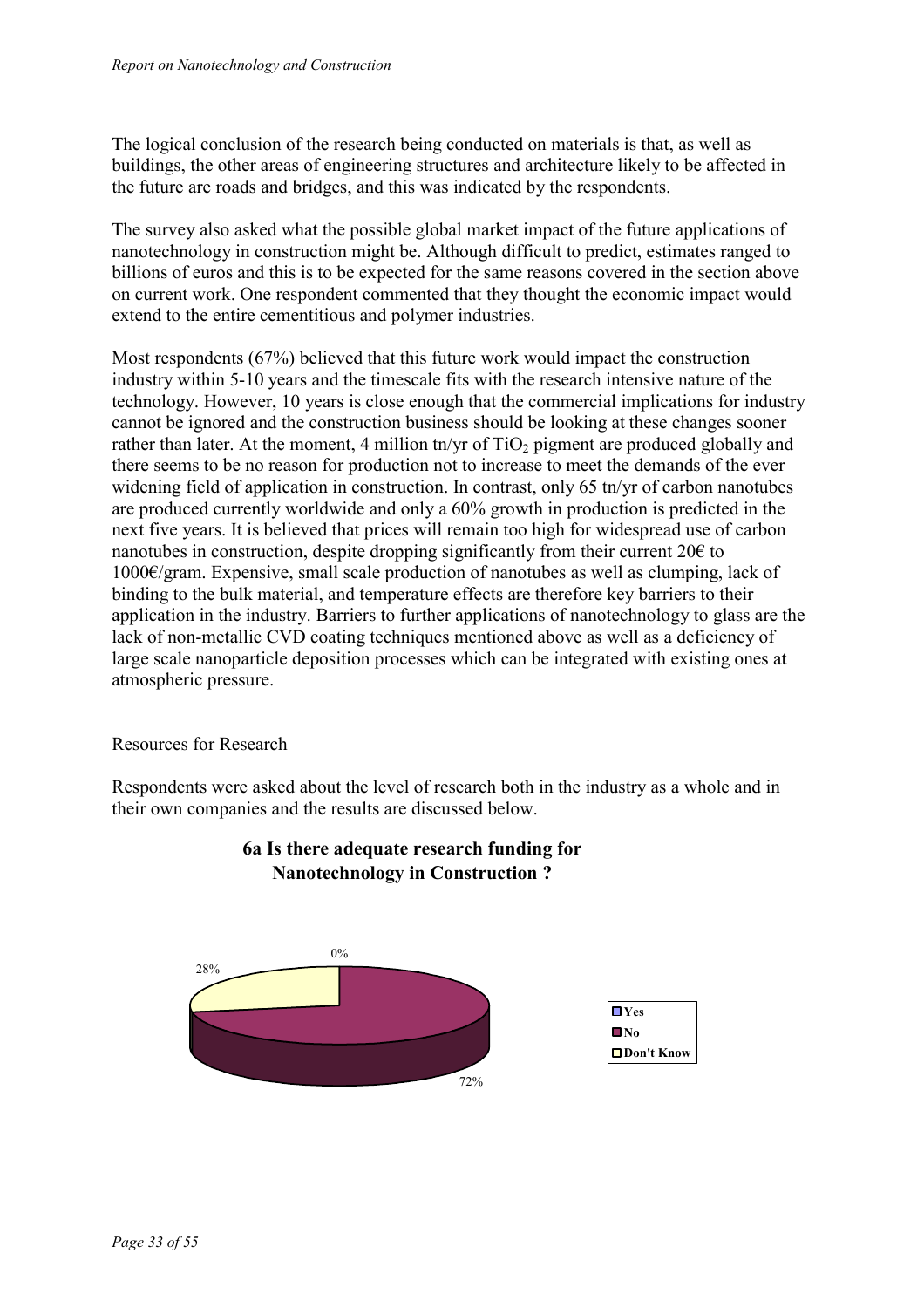

#### **6b Does your company have an R&D group studying Nanotechnology in Construction ?**

This answer to whether there is enough research funding in nanotechnology is an emphatic "no" and this fits with the very low level of R&D in construction in general. Although most answered "yes" to whether there was an R&D group studying nanotechnology in their company this was due to the research slant of the respondents. Apart from materials suppliers such as Lafarge and Pilkington, from the survey responses, there appear to be few commercial construction related companies which have an R&D group studying nanotechnology applications.

*"In many markets around the world structural construction is quite a low tech activity. The industry, driven by life safety, is naturally quite conservative. Add to this the fact that buildings are often only a small percentage of the cost of an operation compared to the costs of the activities that go on inside it during its life span. As a result it is often seen as the safest (perhaps read easiest) option to go with the known proven systems. Resistance comes from the risks and unknowns perceived by adopting a new approach, and fear of the implications these may have"* 

So what holds nanotechnology back? Apart from the factors mentioned in the introduction of a fragmented and conservative business, cost or more accurately cost-to-benefit is a major concern. Carbon nanotubes at the moment are priced at 20 to 1000  $\epsilon$ /gram depending on quality and this cost is simply incompatible with the 12bn tonne/yr concrete industry. This issue also touches on the topic of scalability, for even those processes, e.g. nano-vapour deposition, that might look promising in research may be difficult or cost prohibitive to do on an industrial scale. Furthermore, some of the nanotechnology research has no immediate practical application to construction and this is certainly a factor that holds back research spending. Something that is lacking and could certainly help in this regard, is greater communication between researchers and industry, and this is mentioned by many of the respondents to the survey.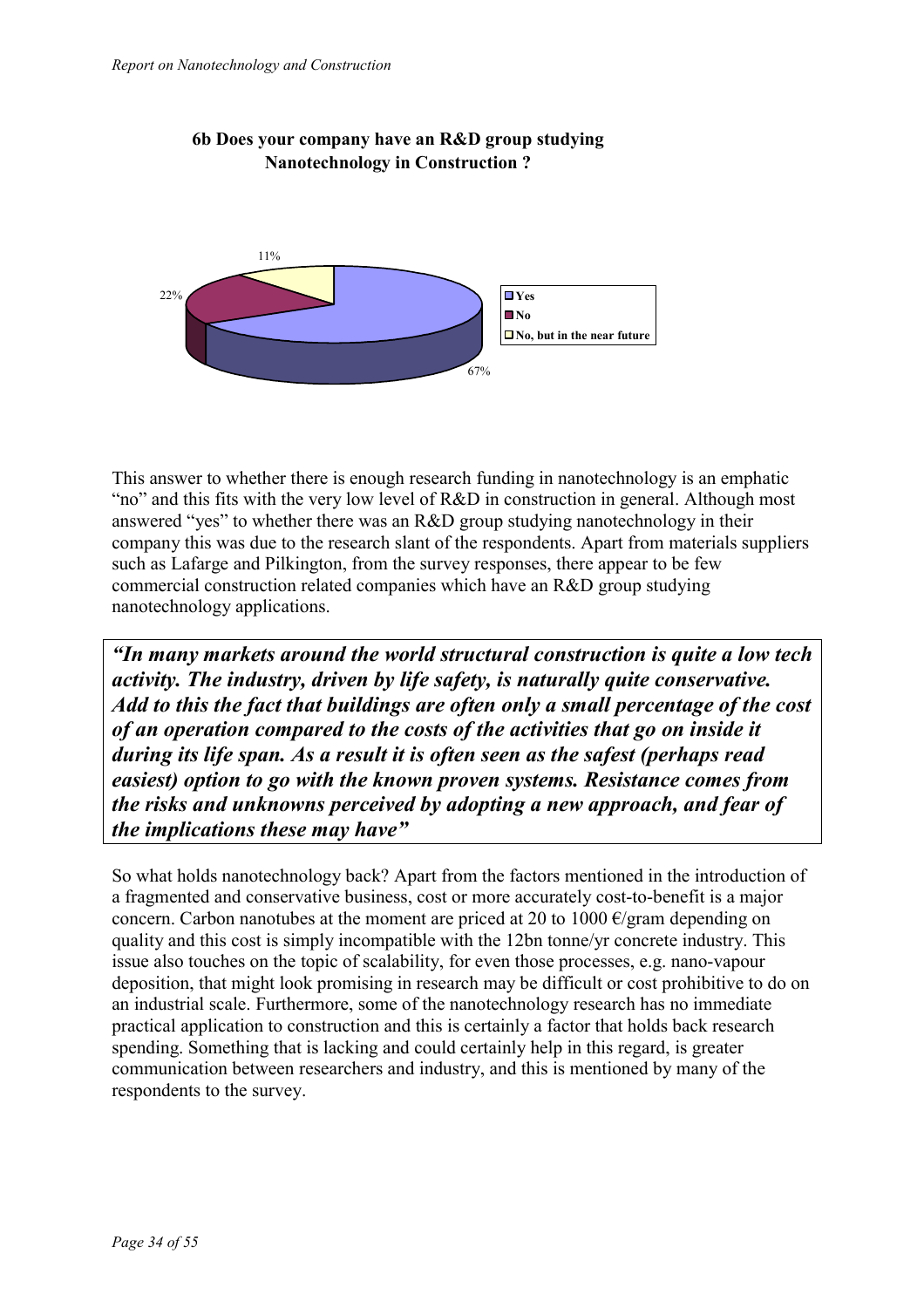*"Nanotechnology is absolutely interdisciplinary… up to now research teams have been mainly composed of specialists on a single discipline or research field … Investment on new production processes is a serious drawback, especially for early adopters"*

Given nanotechnology's interdisciplinary nature, work across fields such as business, architecture, engineering, biology, chemistry and physics is also especially important and this is something that is lacking and needs to be addressed if nanotechnology, not just in construction but more generally, is to progress to the future that is hoped for it.

## *"At this moment the main limitation is the high costs of nanotechnology. Also concerns with the environmental and health effects"*

Finally, respondents thought strongly that health and safety issues need to be addressed regarding nanotechnology in the environment in general and that this, together with any necessary regulations, may be the ultimate bottleneck in the adoption of nanotechnology in construction.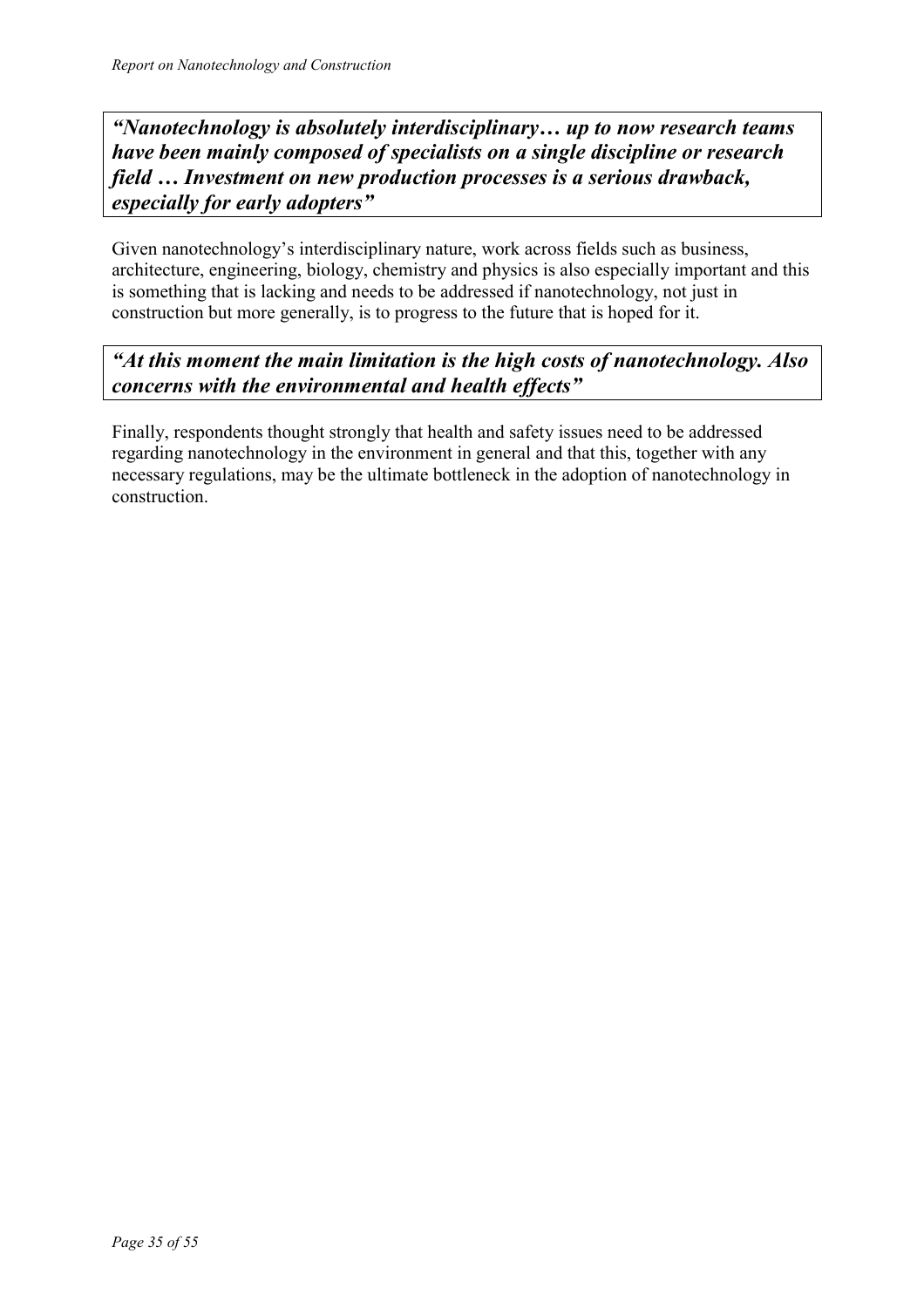#### **Conclusion and Recommendations**

*"The results in terms of product added value, obtained through (the) nanotechnology approach, could not be obtained by conventional approaches (as) they are mature and any minor improvement could be very expensive. In this sense nanotechnology has a disruptive character (and) its results can not be obtained (in) a conventional way. This is the strong point of Nanotechnology. In some way nanotechnology … will be one of the bases of the knowledge-based economy"* 

In conclusion, nanotechnology is disruptive and offers the possibility of great advances whereas conventional approaches, at best, offer only incremental improvements. Nanotechnology is not exactly a new technology, rather it is an extrapolation of current ones to a new scale and at that scale the conventional tools and rules no longer apply. Nanotechnology is therefore the opposite of the traditional top-down process of construction, or indeed any production technique, and it offers the ability to work from the "bottom" of materials design to the "top" of the built environment. However, many of the advances offered by nanotechnology, be they for economic (carbon nanotubes cost 20-1000€/gram) or technical reasons, are years away from practical application, especially in the conservative and fragmented construction business.

## *"At this moment the main limitation is the high costs of nanotechnology. Also concerns with the environmental and health effects"*

What effects then will nanotechnology have on the day to day work of the average person in the construction industry right now? None. So is it safe for the industry to ignore nanotechnology? Absolutely not; as well as the work performed in construction, nanoscale research is being carried out in every sector of industry from medicine to aerospace and it is, by its nature, interdisciplinary and inter-connected and will therefore cross traditional boundaries in unexpected ways. The waves of change being propagated by progress at the nanoscale will therefore be felt far and wide and nowhere more so than in construction due its large economic and social presence.

*"There are three main issues that might prevent the widespread use of the nanotechnology (1) Lack of vision to identify those aspects that could be changed through its use, (2) Lack of skilled personnel and (3) Level of investment"* 

However, the potential effects of nanotechnology on construction are largely unknown to the construction profession in general, even though specific research is being carried out all over the world in universities and other institutes. These provide pointers to what will soon be available to industry. Many of these advances are due to arrive within the next 5 years and in order to fully benefit from this new industrial revolution, a concerted effort is needed to overcome the key barriers of lack of knowledge and conservatism in construction regarding nanotechnology. Nanotechnology is a complex and deep subject and it is next to impossible to grasp for those who are not actively involved, therefore, awareness of research done can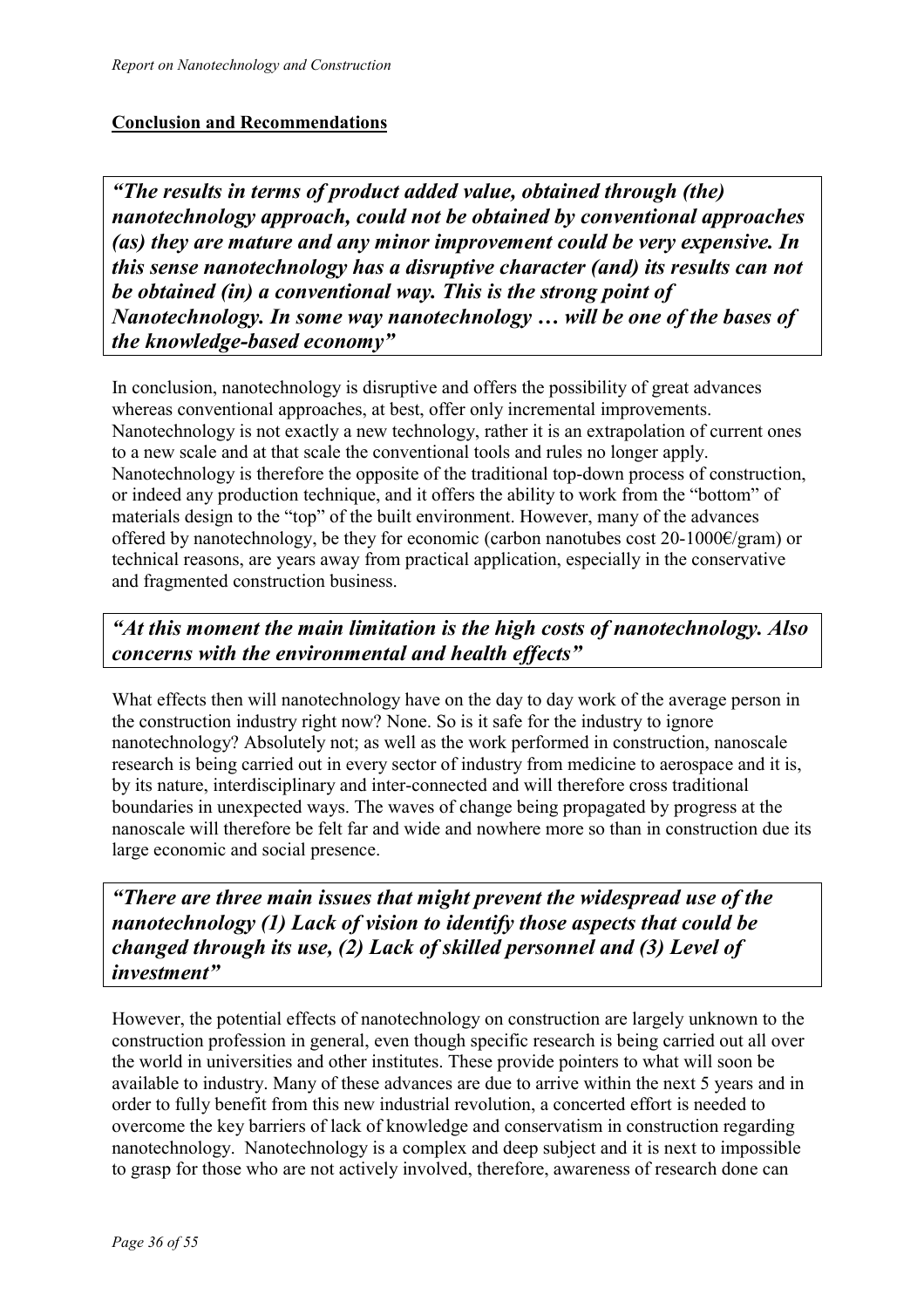only be increased by educating both students and professionals through easily digestible information made available through universities, relevant institutions, journals and other sources. Respondents to the survey indicated that more emphasis needed to be given to developing a multi-level bottom up approach to solving problems at the macro scale and that this would then lead naturally to nanotechnological solutions. In fact, one respondent characterized this as a problem of the "handshake" between the nano and macro scales. Fundamentally though, much more research funding is needed for construction and in order to fully capitalize on it, increased interdisciplinary working between researchers and communication between those researchers and industry. Two respondents to the survey thought that more needed to be done to develop the tools to modify concrete at the nanoscale rather than "simply" study it (although this was also something that needed more research) and this is surely partly the result of a lack of involvement or interest from industry. Industry needs to have input in research in order to guide it to the practical applications that it desires and this "self-interest" will also encourage industry sponsorship and help to break down the barrier of conservatism.

*"Essentially, (there is a) lack of knowledge in material physics and chemistry in the curriculum of civil engineers***"**

*"Nanotechnology in concrete like materials seems to be dedicated rather to testing, observing the nature, than to modifying it"* 

## *"Bring the academic... experts and industries together for faster development***"**

Looking further ahead, much has been written on the potential that may be on offer if all the possibilities of nanotechnology come to fruition. Some of these ideas include "intelligent buildings" where the sensors and integrated control of the building give them self monitoring and management abilities or even "self assembling buildings", where the materials have become smart enough to build a project simply by being piled together. Some people have even written of such projects having their own "civil rights". These concepts relate to the idea of "nanobots" or nanometre sized machines that operate rather like the proteins and DNA of living organisms. As can be seen from the above review, such concepts are a very long way off so current engineers and architects need not worry about their jobs going to "miniature builders or assemblers", but they should be aware of the subtle changes wrought by nanotechnology that could lead to dramatic effects and opportunities at the macro-scale of the built environment.

## *"Whilst the ability to image individual atoms and manipulate them will excite the few, the real focus now and the near future is rather more prosaic"*

One thing for certain is that demographic changes will lead to requirements for the kinds of "intelligent" buildings which can be pre-programmed or re-programmed remotely or autonomously. The aging population, with the concurrent reduction in the number of young people to care for it and the needs of sustainability, mean that development of such smart buildings will be necessary, and nanotechnology, and in particular, nano sensors or "smart dust" (potentially integrated to form a network) will find a huge market in the future. This may be for something as mundane as heating, ventilation, solar shading, alarms or locating and tracking construction materials, or more dramatic such as stress monitoring with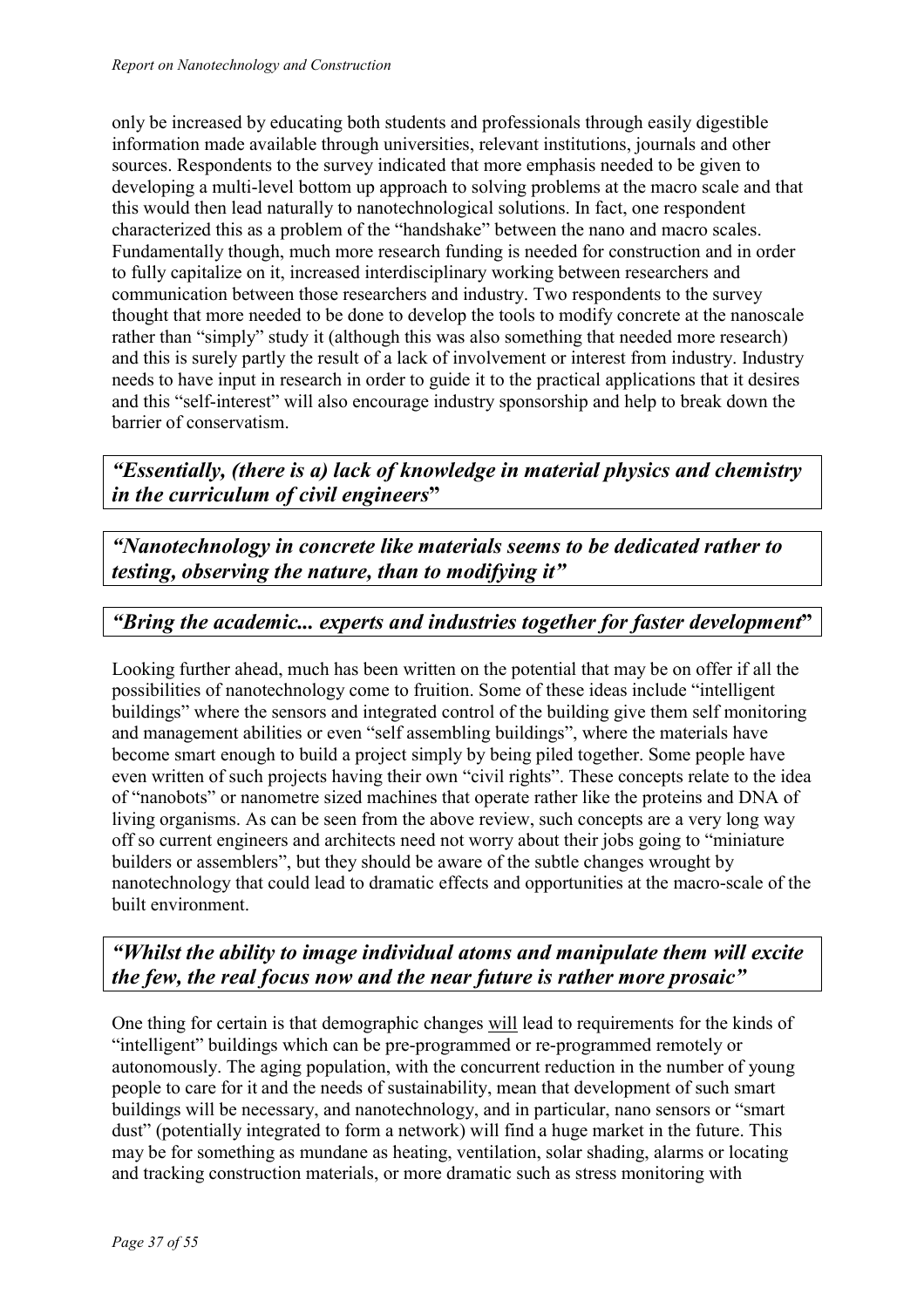structural response. MEMS (box 7, p16) already are in place on the Golden Gate Bridge and are being used to give a real-time, comprehensive strain picture. In any case, progress on this front to the nanoscale will mean a significant change in our relationship with the built environment and its relationship with the natural one from passive to active.

Two areas that appear to be lacking at the moment, in so far as research into nanotechnology in construction, are the use of wood and the environmental control of buildings. Wood is a renewable source of construction materials which has been used for thousands of years and yet, perhaps because of this, work involving nanotechnology is limited to speculation on its benefits (for more details see the section above on Nanotechnology and Wood). The possibilities offered by nanotechnology for the sensing and control of building environment are also the subject of mostly speculation and yet they offer great potential benefits for both comfort and the efficient use of energy. Having said that, there is some research work being done on 'Micro Channel Heat Transfer and Macro Prediction Methods', 'Refrigerant Distribution and Charge Reduction in Microchannel Evaporators and Condensers', 'Microtechnology-based Heat Pumps' and 'Micro Channel Heat Exchangers'. And the further development of these microtechnologies will lead inevitably into the nanoscale.

Finally, the survey respondents strongly indicated that the social, ethical, environmental and health effects of nanotechnology should be openly and thoroughly investigated and discussed. The fear in the general field of nanoscience is that misinformation or misunderstanding in the public arena might lead to reluctance to use nano based products or worse still, legislation banning their use. A little knowledge can be a dangerous thing and it is hoped that this report has been useful in alleviating that issue at least in construction.

## **References**

#### **Concrete**

Nanotechonology in construction: Nano materials and devices offer macro improvements in concrete materials -2nd Sym Nano in Constr 2005 Monica McCoy,

Cement and Concrete Research Nov 2005 Safi et al,

Cement and Concrete Research Oct 2005 Tao et al,

Pyrogene nano-oxides in modern cement based composites  $-2<sup>nd</sup>$  Sym Nano in Constr 2005 A. Korpa,

Characterization and reduction by nano-additions of the effect of Ca-leaching in cement pastes  $-2<sup>nd</sup>$  Sym Nano in Constr 2005 J.J. Gaitero,

High strength micro/nano fine cement –  $2<sup>nd</sup>$  Sym Nano in Constr 2005 García-luna Armando, Cement and Concrete Research Oct 2005 Ghosh et al,

Cement and Concrete Research Feb 2005 Albayrak et al,

Cement and Concrete Research Sept 2004 Raki et al,

Cement and Concrete Research Mar 2004 Li et al,

Nanoscaled elementary components and their Mechanical interaction in biological and manmade Composite materials: bone, wood, and concrete  $-2<sup>nd</sup>$  Sym Nano in Constr 2005 Christian Hellmich,

Atomic force nanoindentation of cement pastes modified by nanotube dispersions  $-2<sup>nd</sup>$  Sym Nano in Constr Y. Sáez de Ibarra,

Carbon nanotubes as a new reinforcement material for modern cement-based binders  $-2<sup>nd</sup>$ SymNano in Constr 2005 Xin Jiang,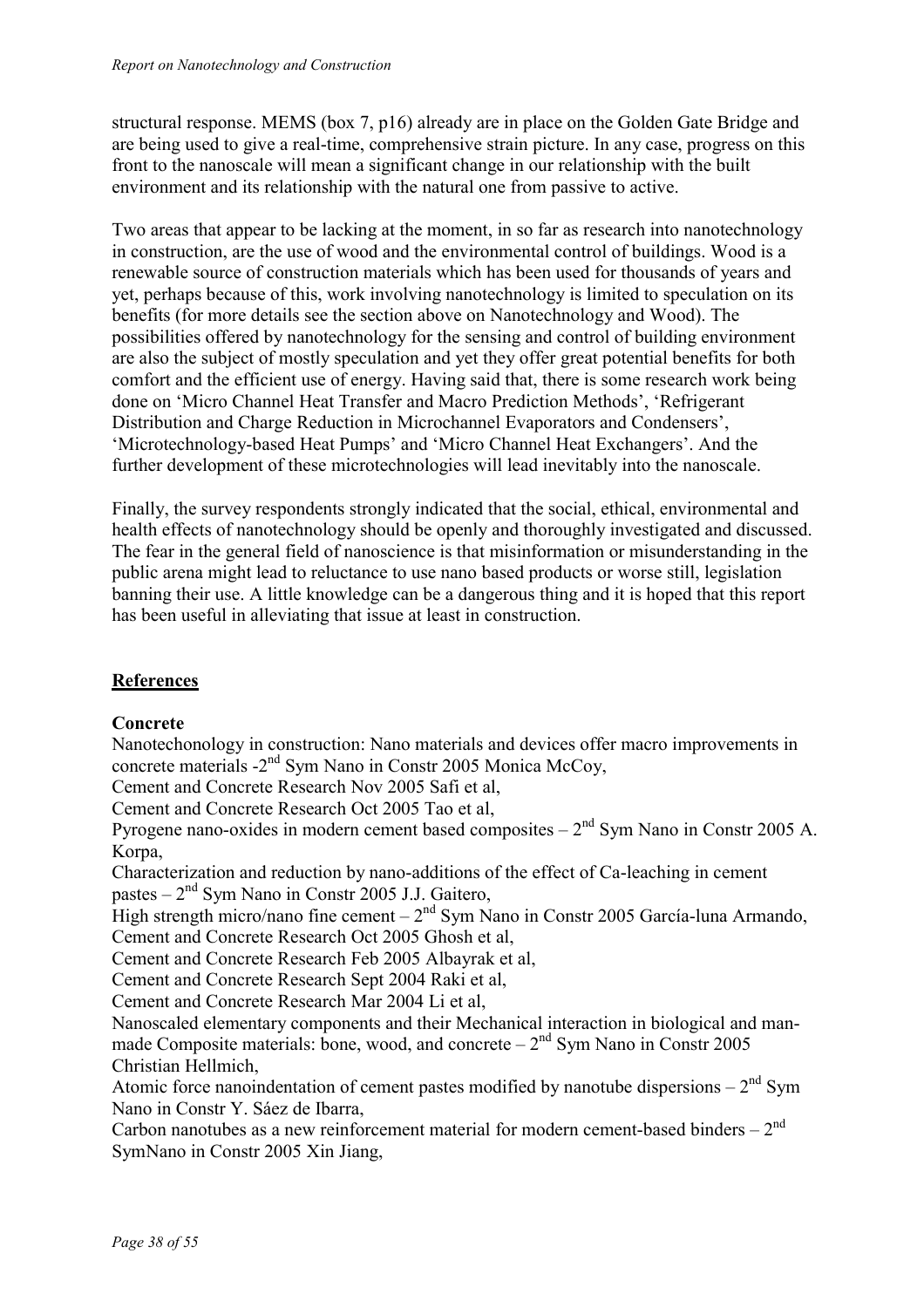Chemical nano design to engineer intelligent concrete admixtures –  $2<sup>nd</sup>$  Nano in Constr 2005 Sym Mario Corradi,

Current activities in construction- 2nd Sym Nano in Constr 2005 Katerina Zetkova, Protective coatings with nano constituent materials  $-2<sup>nd</sup>$  Sym Nano in Constr 2005 Christos G. Papakonstantinou

#### **Steel**

Nippon Steel Technical Report No.91 January 2005

#### **Wood**

Nanotechnology opportunities in residential and Non-residential construction –  $2<sup>nd</sup>$  Sym Nano in Const 2005 - Theodore H. Wegner,

Nanoscaled elementary components and their Mechanical interaction in biological and manmade Composite materials: bone, wood, and concrete  $-2<sup>nd</sup>$  Sym Nano in Constr 2005 – Christian Hellmich

#### **Coatings**

Application of Nanotechnology in Construction – Materials and Structures, Nov 2004, Nano-concrete: possibilities and challenges  $-2<sup>nd</sup>$  Sym Nano in Constr 2005, P.N. Balaguru

#### **Fire Protection and Detection**

Nano-concrete: possibilities and challenges  $-2<sup>nd</sup>$  Sym Nano in Constr 2005, P.N. Balaguru

#### **Sustainability and Environment**

Multi-scale modeling paper - 2<sup>nd</sup> Sym Nano in Constr , 2005 Bruegel,

Some nano aspects and concepts in geotechnology –  $2<sup>nd</sup>$  Sym Nano in Constr 2005 Mohd Raihan Taha,

Micro-nano porous materials for high performance thermal insulation –  $2<sup>nd</sup>$  Sym Nano in Constr 2005 Daniel Quénard,

Aerogel-like materials for building super-insulation –  $2<sup>nd</sup>$  Sym Nano in Constr 2005 A. Rigacci

#### **Pictures**

Carbon Nanotubes, Dr Chris Ewels (c)www.ewels.info Aerogel, Aspen Aerogels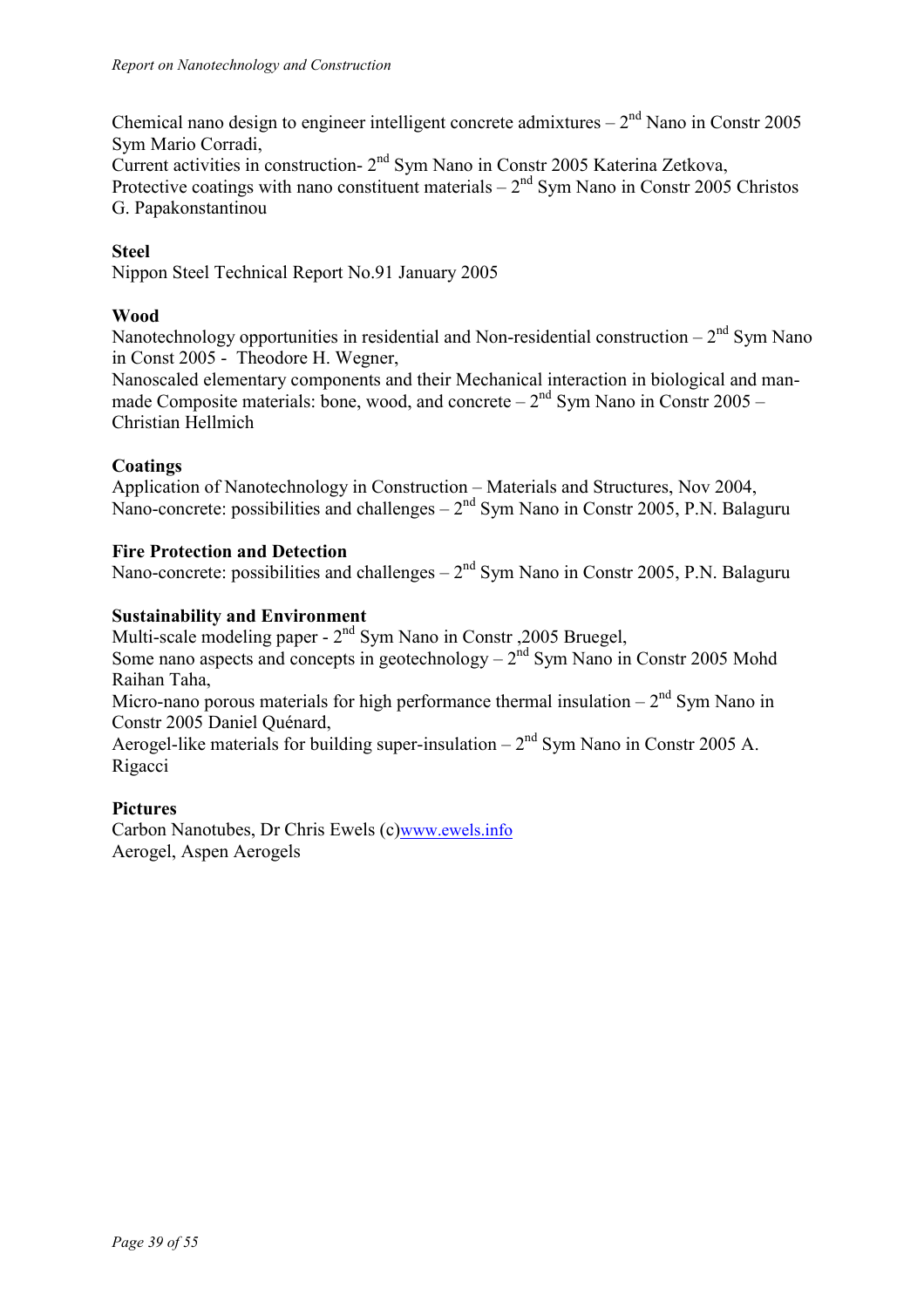## **APPENDIX A**

#### Details of Respondents

Respondents were asked about their organizations and their roles within them. More than one response could be entered..



## **7a International distribution of experts**

#### **7b Organization Type**

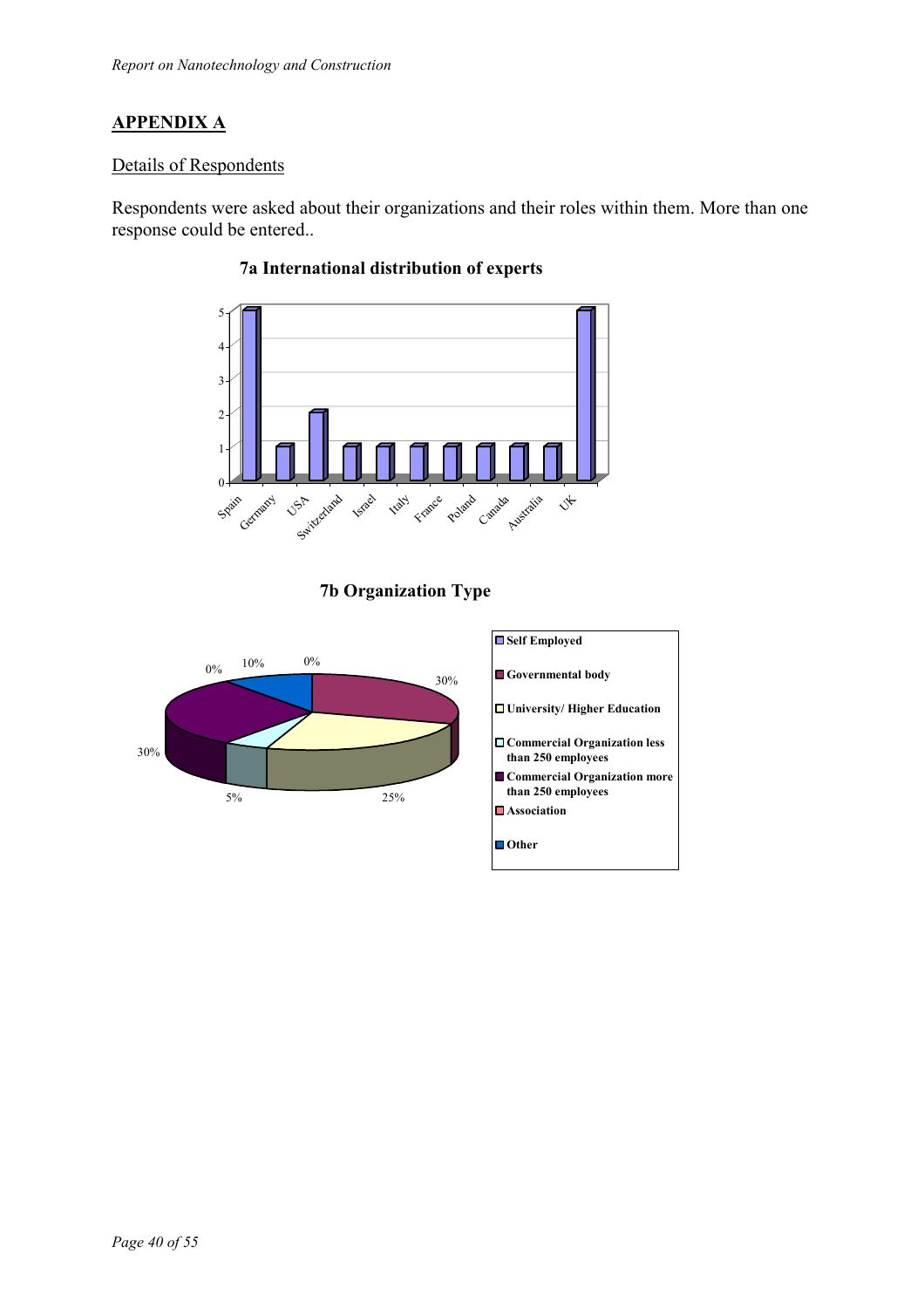#### **7c Role in Organization**



**7d Answering Survey As**



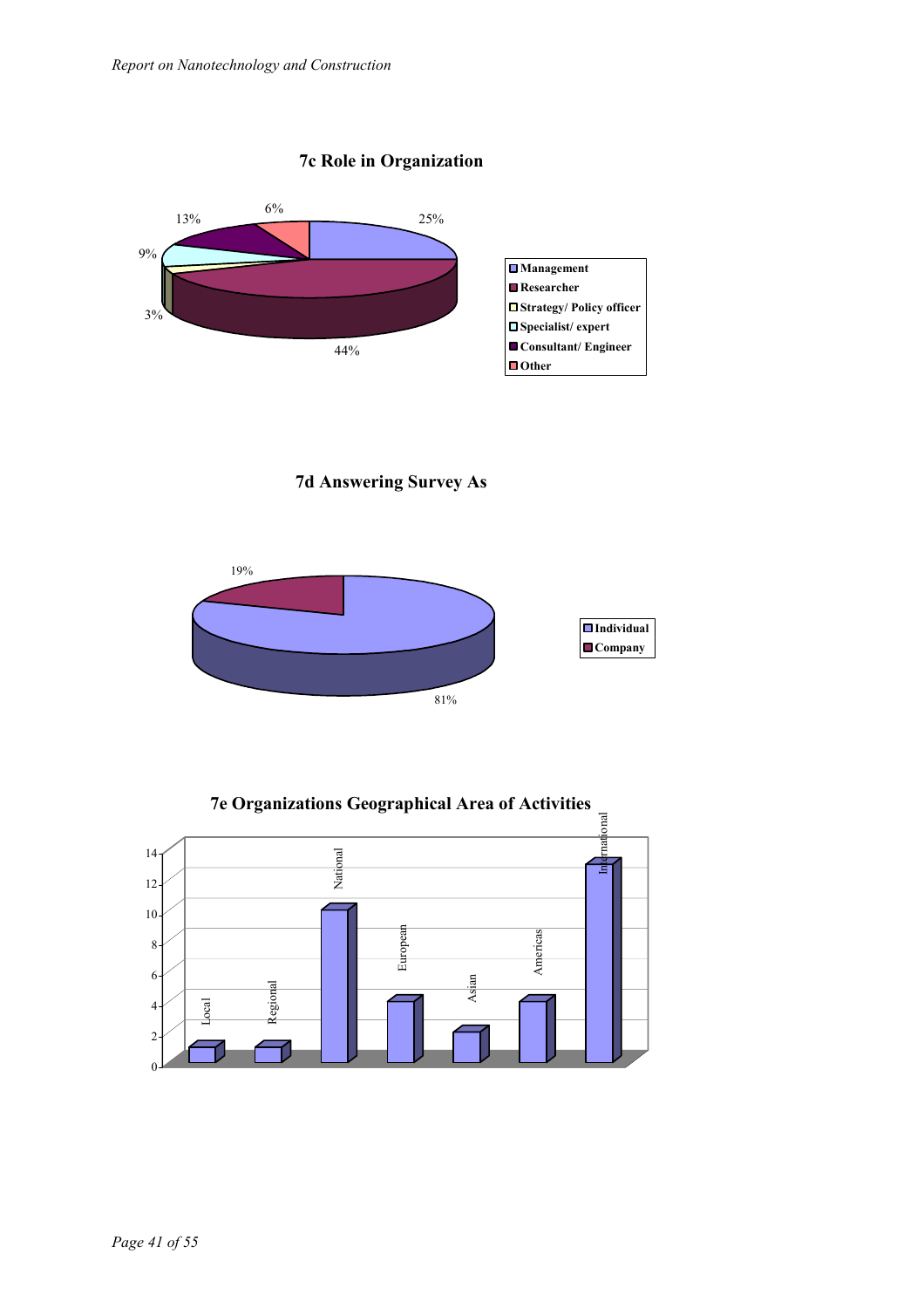These charts show that the majority of respondents (15 out of 20) come from Europe. The survey was targeted mostly to European individuals and companies and additionally there are two Institutes, NANOCOM in Paisley and NANOC in Bilbao, specifically dedicated to studying nanotechnology applications in construction. They also show that the majority of respondents come from either universities or government bodies and are researchers. This should be expected since it is those who are in the research and research management field who are most likely to be knowledgeable of nanotechnology in construction and the most willing to talk about it in order to gain recognition for their work. Those in the construction industry itself might be less willing to complete the survey due to time pressures, lack of knowledge or perhaps proprietary concerns. Most respondents answered that they operated both nationally and internationally and this is typical now of the construction industry that even the smallest firms can operate outside their own areas.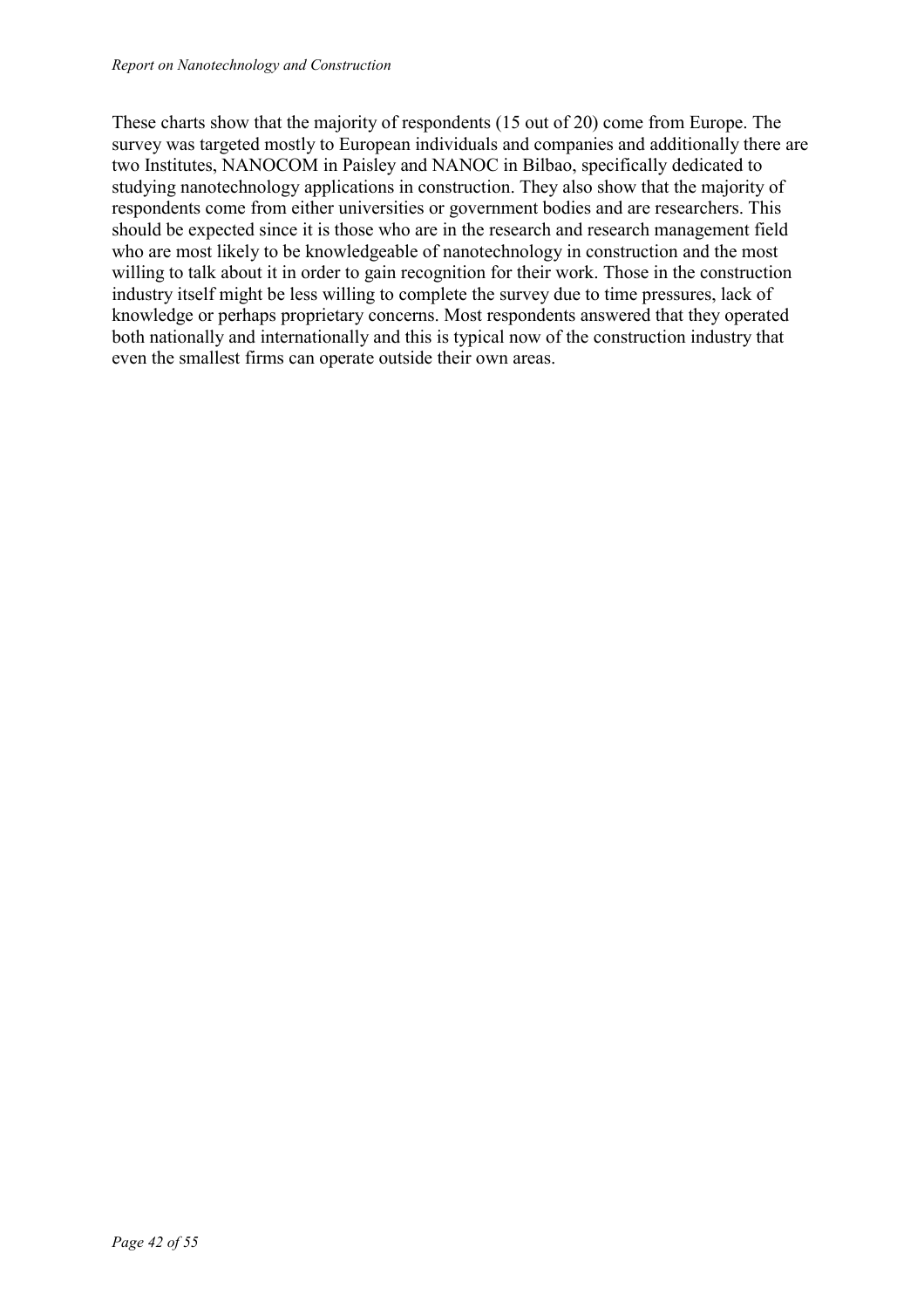## **APPENDIX B**

## **Nanotechnology and Construction**

Nanotechnology is predicted to be a main driver of technology and business in this century and holds the promise of higher performance materials, intelligent systems and new production methods with significant impact for all aspects of society. On  $7<sup>th</sup>$  August 2006 Nanoforum and the Institute of Nanotechnology (IoN) commissioned a study of the impact of Nanotechnology on the Construction Industry.

A very important part of the report is gathering the views of a broad range of Industry and Researchers in the field and presenting them in a structured way through the attached survey. We would be grateful for your time in completing this questionnaire.

Please submit your responses by 15<sup>th</sup> September 2006 - the timing of this exercise is crucial since the completion of the report(s) on Nanotechnology in Construction are due by the end of October 2006 and your input will set the direction of the work. It is important therefore that the views of the construction and research community are taken into account.

We anticipate that the survey, comprising a set of 10 questions, should take on average 15 minutes for you to complete. You are strongly encouraged to participate as this modest investment of your time can have an important impact on future industry and research initiatives in Nanotechnology in Construction. The outcome of the survey will be published on Nanoforum's website (www.nanoforum.org) and you will be first to be informed.

Please email or fax the completed questionnaire back to the address at the bottom.

## **1. Personal Details**

| Organisation:                                                                                         |  |
|-------------------------------------------------------------------------------------------------------|--|
| Self-employed                                                                                         |  |
| Governmental body                                                                                     |  |
| University/higher education                                                                           |  |
| Commercial organisation less than 250 employees                                                       |  |
| Commercial organisation more than 250 employees                                                       |  |
| Association (e.g. trade association, trade union,<br>employers association, chamber of commerce, NGO) |  |
| Other (please specify)                                                                                |  |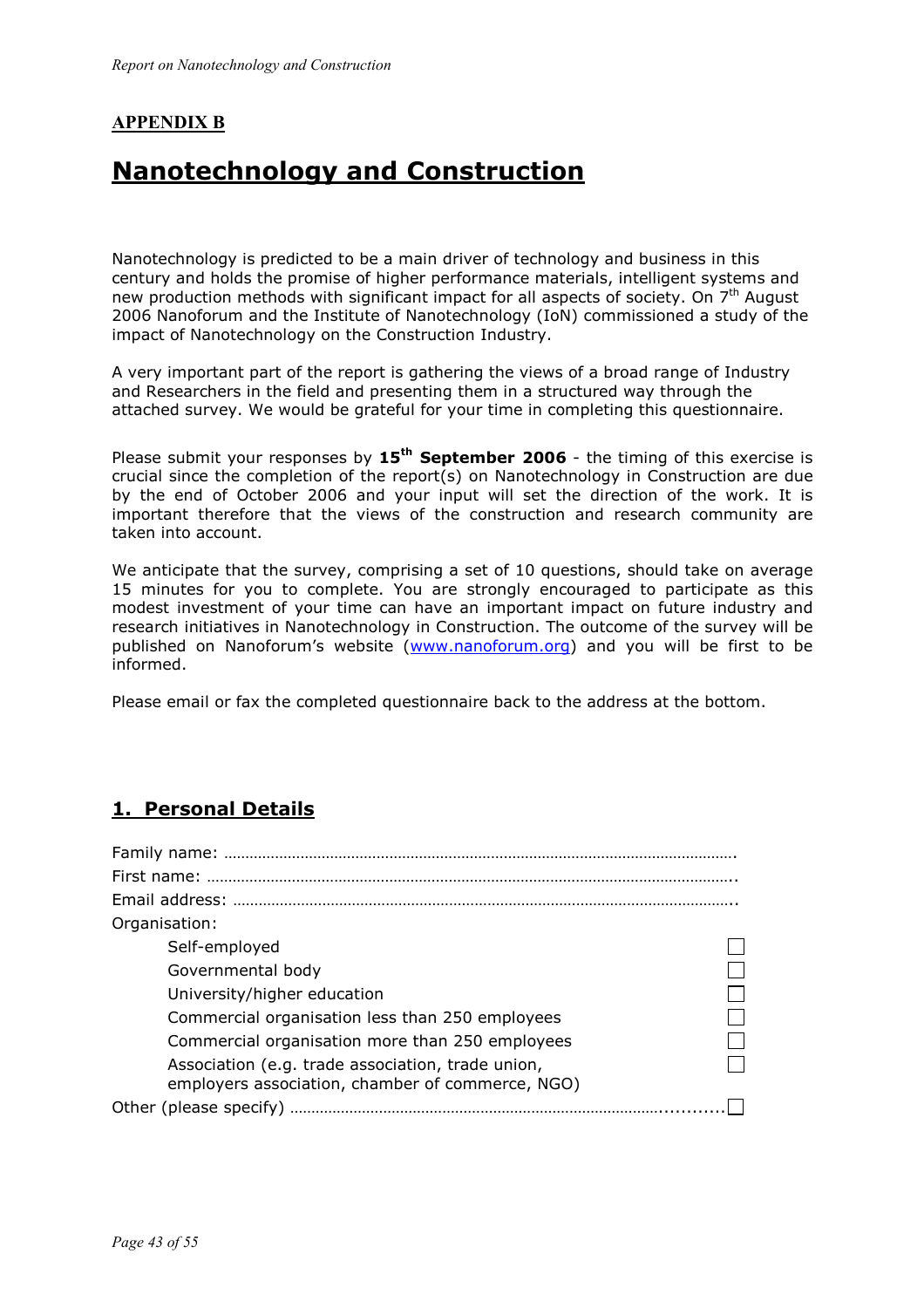Organisation name (if applicable): ………………………………………………………………………..

| Role in organisation:   |  |
|-------------------------|--|
| Management              |  |
| Researcher              |  |
| Strategy/policy officer |  |
| Specialist/expert       |  |
| Consultant/ Engineer    |  |
| Other (please specify)  |  |

Please indicate if you are completing this survey as an individual or on behalf of your company. The company company company company  $\Box$ 

Your organisation's country of establishment (indicate your country of residence if answering as an individual person): ………………………………………………………………………

Your organisation's geographical area of activities (indicate your area of activities if answering as an individual)

Local Regional National European Asia Americas International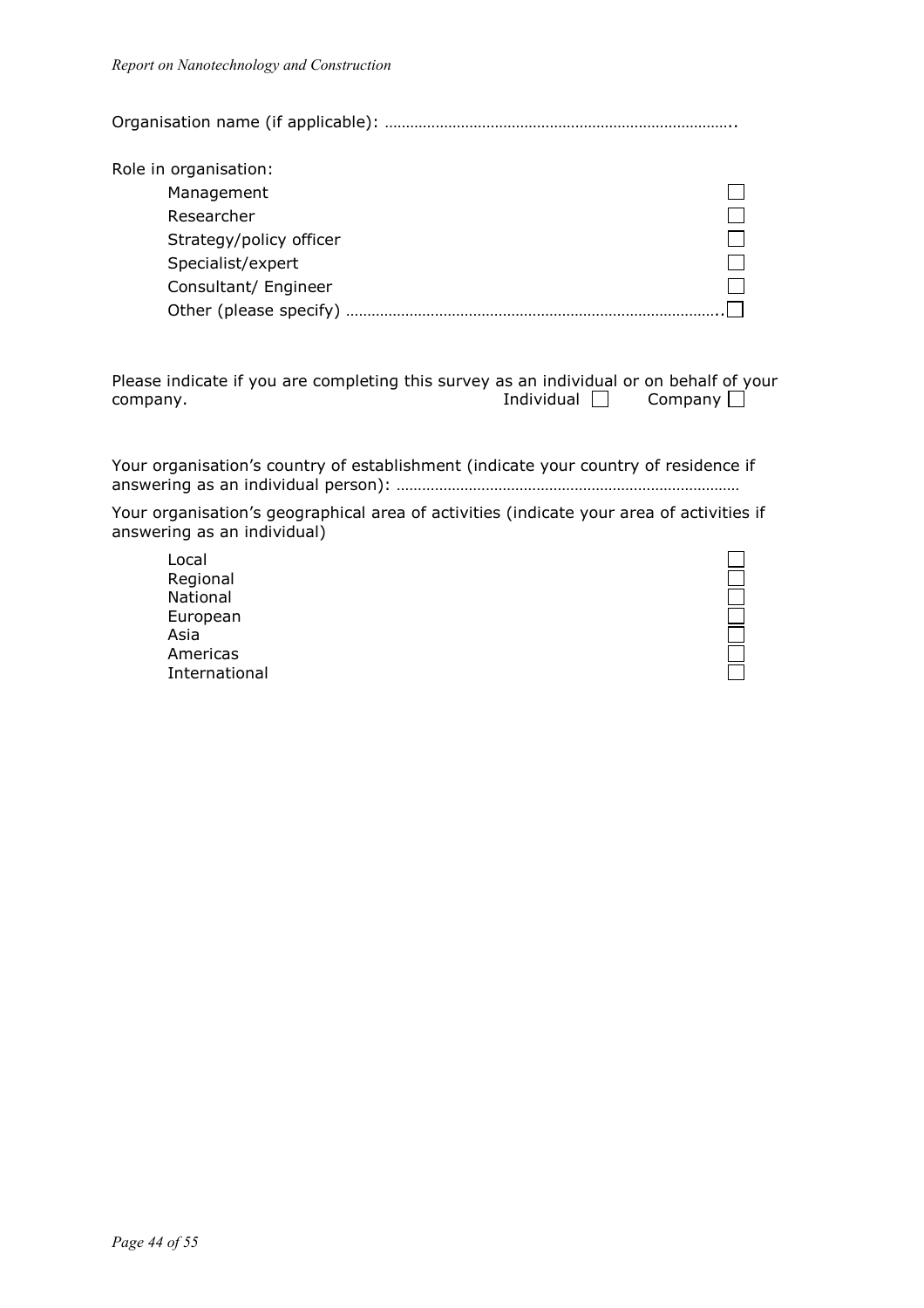## **2. Industry/ Research Segment Details**

#### **2a. Are you involved in Design?**

Yes  $\bigsqcup$  No If so, which area(s)? Specify one or more below,

| Architectural design                                                                                                                                 |
|------------------------------------------------------------------------------------------------------------------------------------------------------|
| Civil design - please specify below,<br>Roads<br><b>Bridges</b><br>Railways<br>Dams<br><b>Water Supply</b>                                           |
| Structural design<br>Seismic<br>Non-Seismic                                                                                                          |
| Building Services design - please specify below,<br><b>Environmental Control</b><br>Lighting<br>Electrical                                           |
| Sustainability/ Life Cycle Cost design                                                                                                               |
|                                                                                                                                                      |
|                                                                                                                                                      |
| 2b. Are you involved in Inspection, Monitoring or Engineering Forensics?<br>Yes $\Box$ No $\Box$<br>If so, which area(s)? Specify one or more below, |
| Architectural                                                                                                                                        |
| Civil - please specify below,<br>Roads<br><b>Bridges</b><br>Railways<br>Dams<br><b>Water Supply</b>                                                  |
| Structural - please specify below,<br>Seismic<br>Wind<br>Impact                                                                                      |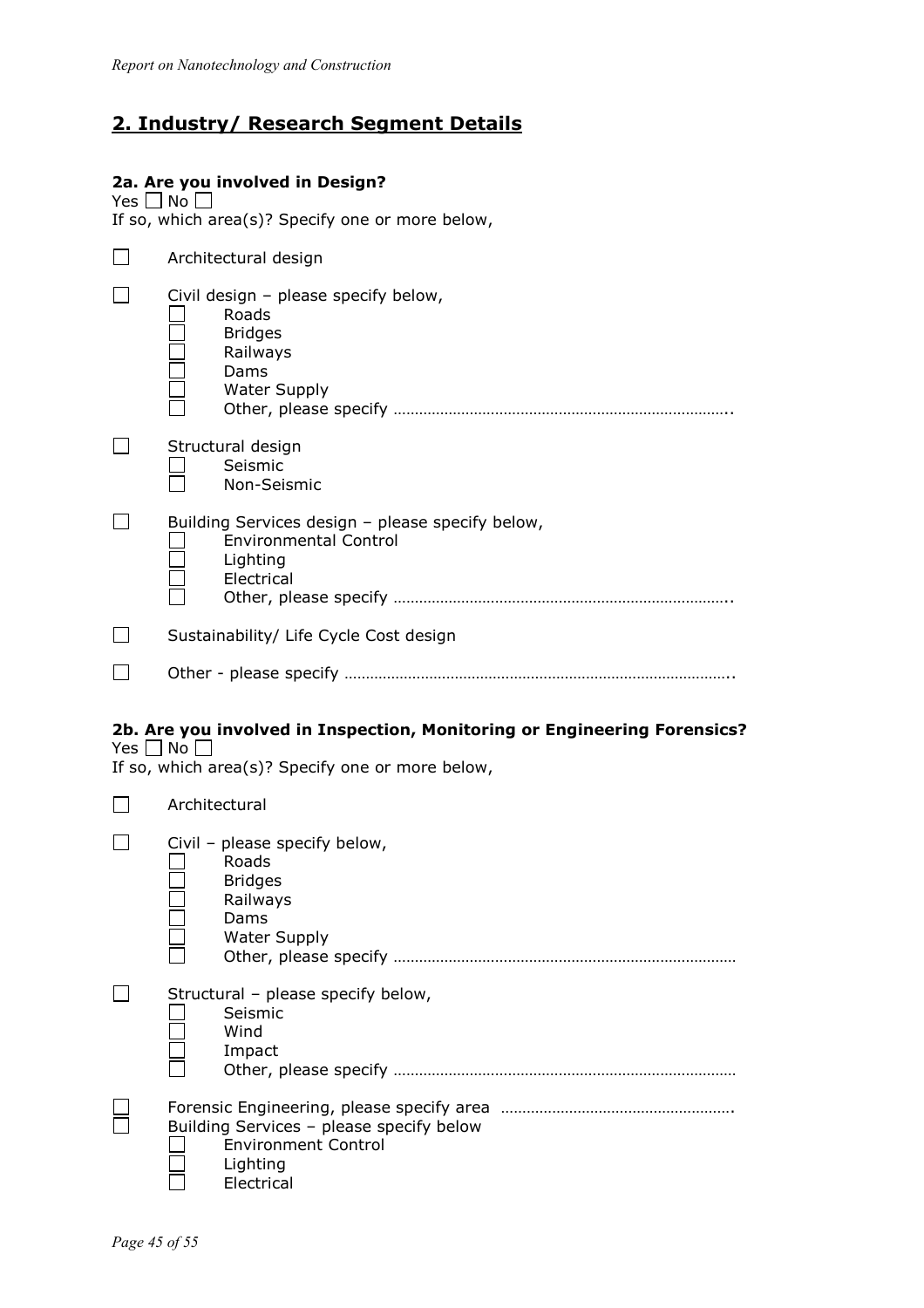|                      |                      | Sustainability/ Life Cycle Cost                                                                                          |
|----------------------|----------------------|--------------------------------------------------------------------------------------------------------------------------|
|                      | Testing              |                                                                                                                          |
|                      |                      |                                                                                                                          |
|                      |                      |                                                                                                                          |
| Yes $\Box$ No $\Box$ |                      | 2c. Are you involved in Construction?                                                                                    |
|                      |                      | If so, which area(s)? Specify one or more below,                                                                         |
|                      |                      | Architectural component construction, please specify,<br>Internal<br>External                                            |
|                      |                      | Civil - please specify below,<br>Roads<br><b>Bridges</b><br>Railways<br>Dams<br><b>Water Supply</b>                      |
|                      |                      | Structural component erection                                                                                            |
|                      |                      | Building Services - please specify below,<br>Environmental control<br>Lighting<br>Electrical                             |
|                      |                      | Sustainability/ Life Cycle Cost                                                                                          |
|                      |                      |                                                                                                                          |
|                      |                      |                                                                                                                          |
|                      | Yes $\Box$ No $\Box$ | 2d. Are you involved in Research?<br>If so which area(s)? Specify one or more below,                                     |
|                      |                      |                                                                                                                          |
|                      |                      | Materials research - please specify below,<br><b>Steel</b><br>Concrete<br>Timber<br>Glass<br><b>Bituminous materials</b> |
|                      |                      | Simulation and Modelling research - please specify below,<br>Structural, specify below                                   |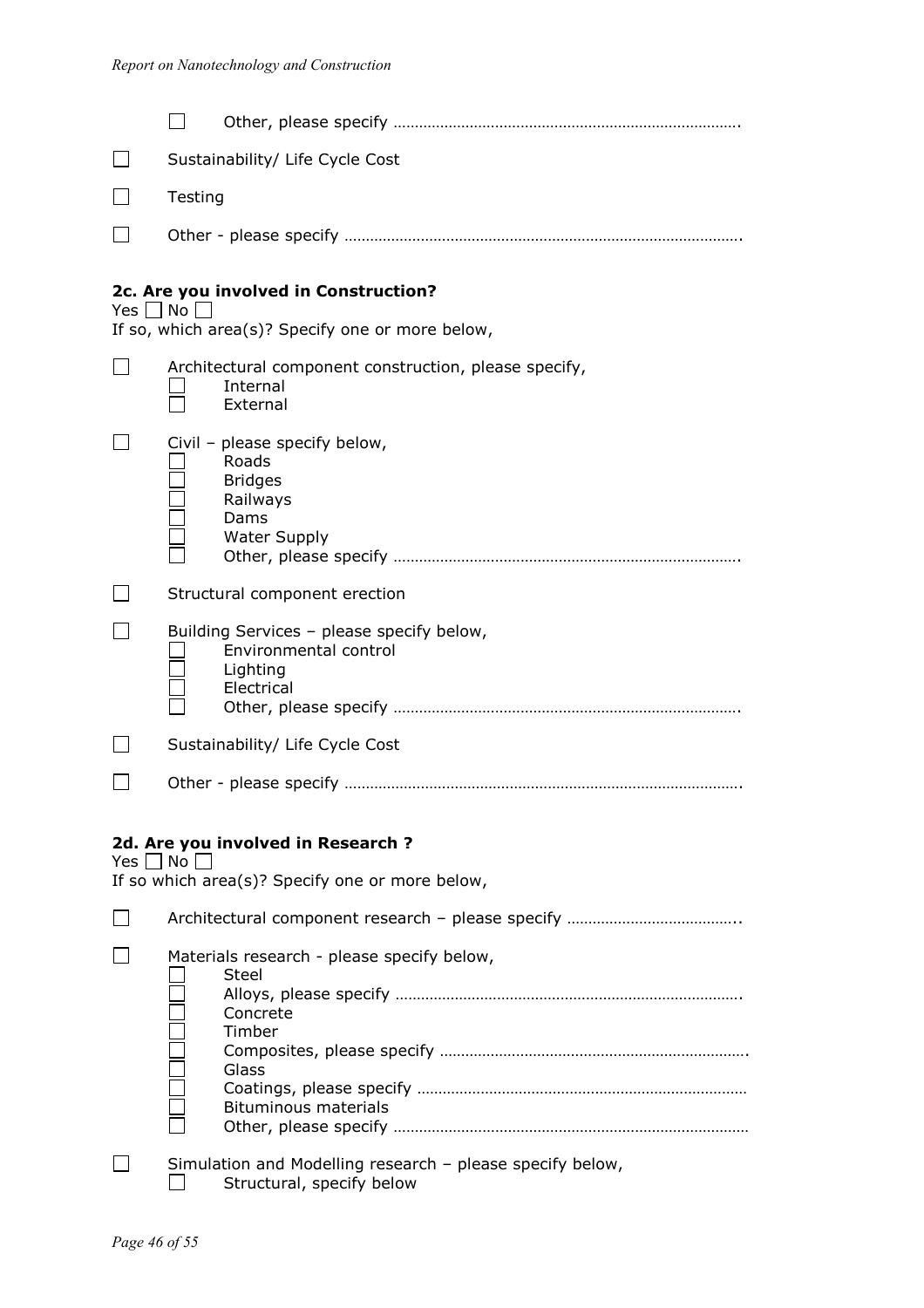|  | Seismic<br>Yes<br>No.<br>Yes     No  <br>Wind<br>Hydraulic<br>Transport related<br>Forensics or data acquisition |
|--|------------------------------------------------------------------------------------------------------------------|
|  | Building Services research - please specify below,<br>Environmental control<br>Electrical                        |
|  | Sustainability/ Life Cycle Cost                                                                                  |
|  | Techniques/Instruments of Characterization                                                                       |
|  |                                                                                                                  |

#### **2e. In your area(s) of expertise what do you think is the current state-of-theart, and what are its limitations?**

## **3. Level of Knowledge/ Involvement in Nanotechnology**

|                                                                                                | None | Low | Moderate | Ouite High | Very High |
|------------------------------------------------------------------------------------------------|------|-----|----------|------------|-----------|
| What would you say is your level<br>of knowledge with regards to<br>nanotechnology in general? |      |     |          |            |           |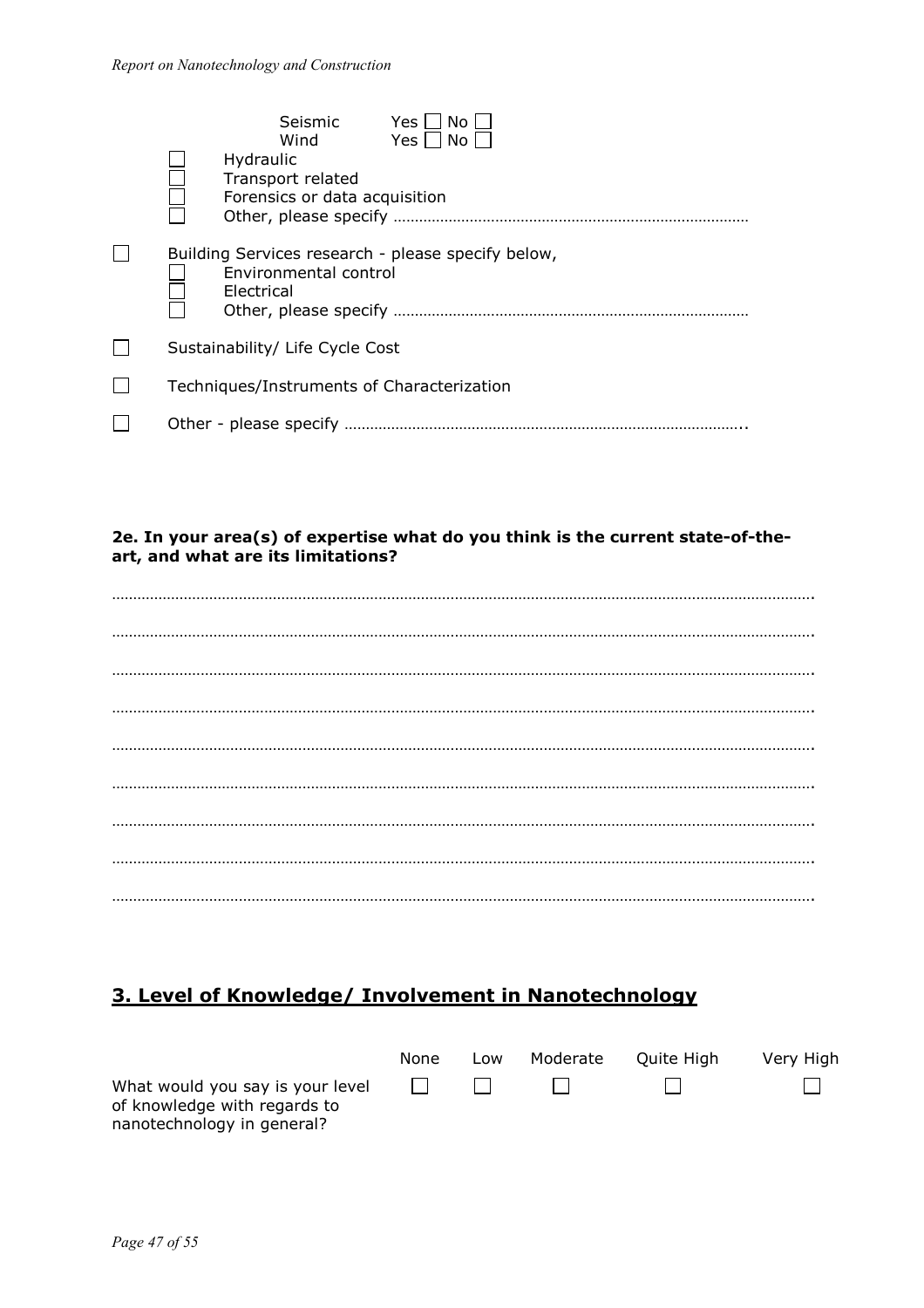| What would you say is your level<br>of knowledge with regards to<br>nanotechnology in your sector or<br>field of construction or research?                                       | None       | Low | Moderate | Quite High                                | Very High  |
|----------------------------------------------------------------------------------------------------------------------------------------------------------------------------------|------------|-----|----------|-------------------------------------------|------------|
| In your opinion, what is the level<br>of knowledge and how advanced<br>are the applications of<br>nanotechnology, within your<br>sector or field of construction or<br>research? | None       | Low | Moderate | Quite High                                | Very High  |
| How involved in nanotechnology<br>are you/ your company?                                                                                                                         | Not at all |     |          | A little Moderately Quite a Lot Very much |            |
| Which world region is the current<br>leader in Nanoscience in<br>Construction (e.g. in terms of<br>scientific publications or use in<br>industry)?                               | Europe     |     | Americas | Asia                                      | Don't Know |

## **4. Your Current Work**

**Does your current work or sector of expertise make use of advances in nanotechnology?**  Yes  $\Box$  No  $\Box$  (if no, please skip to question 5)

#### **In which of the following fields or sectors are you most active, with regards to nanotechnology applications in construction today?**

#### **4a. Techniques/ Instruments of Characterization**

 Focused Ion Beam Scanning Electron Microscopy Synchrotron Radiation Tomography Soft X-Ray Transmission Microscopy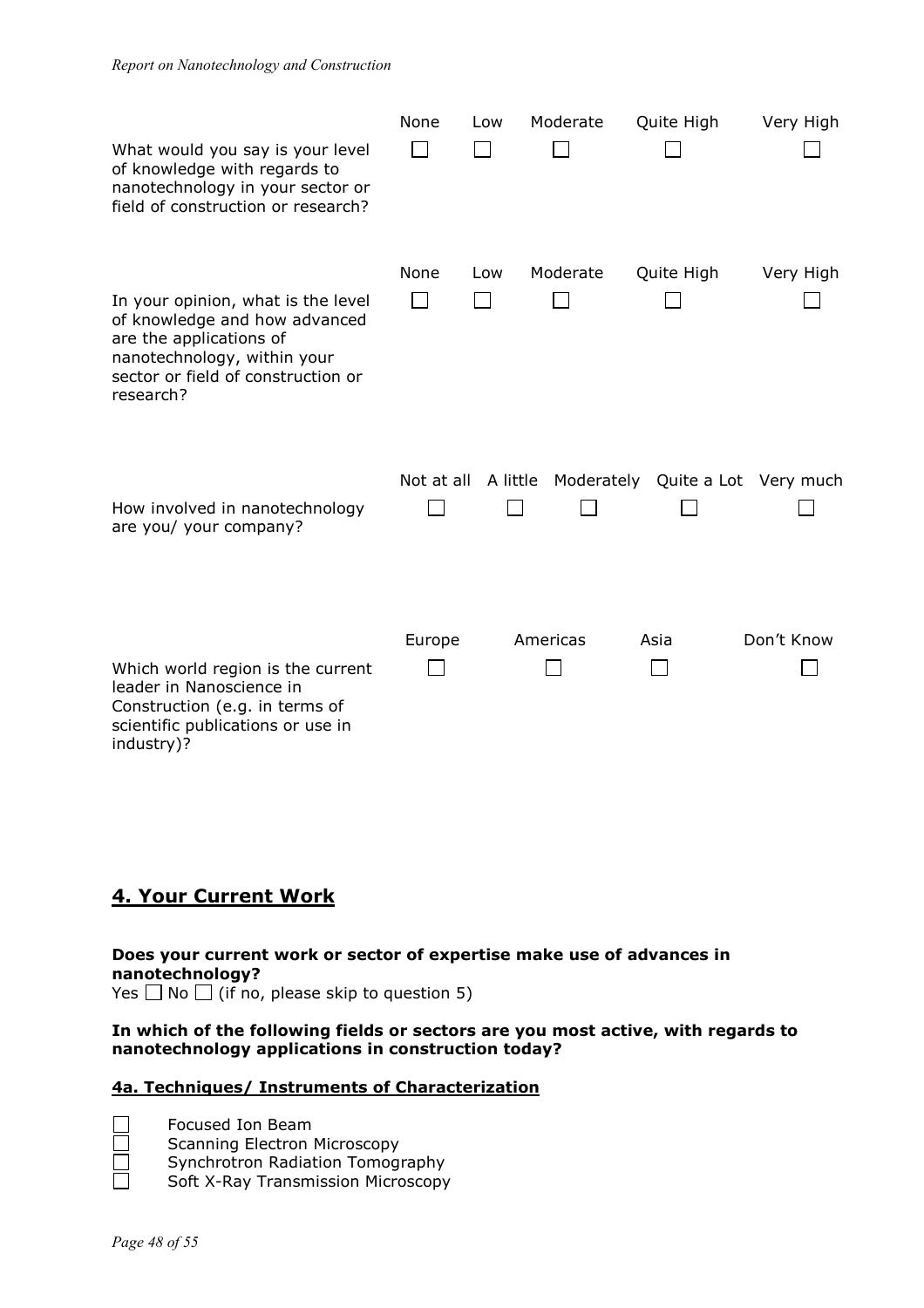| Atomic Force Microscopy    |
|----------------------------|
| <b>Indentation Testing</b> |
|                            |

### **4b. Modelling**

| <b>Materials</b> |                                                |
|------------------|------------------------------------------------|
|                  | Cement Based                                   |
|                  | Metallic Based                                 |
|                  | Timber Based                                   |
|                  | Glass Based                                    |
|                  | <b>Composite Based</b>                         |
|                  | <b>Bitumen Based</b>                           |
|                  |                                                |
| <b>Systems</b>   |                                                |
|                  | Engineering Structural Behaviour               |
|                  | <b>Building Environmental Behaviour</b>        |
|                  | Building Electrical/Lighting Systems Behaviour |
|                  | Civil Engineering Hydraulics                   |
|                  | Coating/ Surfaces Behaviour                    |
|                  | Sustainability/ Life Cycle Cost                |
|                  | Modelling of Occupant Usage                    |
|                  |                                                |

#### **4c. Materials and Products**

| Cement Based                                       |
|----------------------------------------------------|
| Metallic Based                                     |
| Timber Based                                       |
| Glass Based                                        |
| Ceramic Based                                      |
| <b>Composite Based</b>                             |
| <b>Bitumen Based</b>                               |
| Carbon Fibre/ Nanotube Based Materials or Products |
| Other - please specify                             |
|                                                    |

#### **4d. Applications**

| Architectural                |
|------------------------------|
| Internal                     |
| External                     |
| <b>Building Structure</b>    |
| <b>Building Services</b>     |
| <b>Environmental Control</b> |
| Electrical/ Lighting Systems |
| Civil                        |
| Roads                        |
| <b>Bridges</b>               |
| Railways                     |
| Dams                         |
| <b>Water Supply</b>          |
| Coatings                     |
|                              |
| Monitoring/ Forensics        |
| Other - please specify       |
|                              |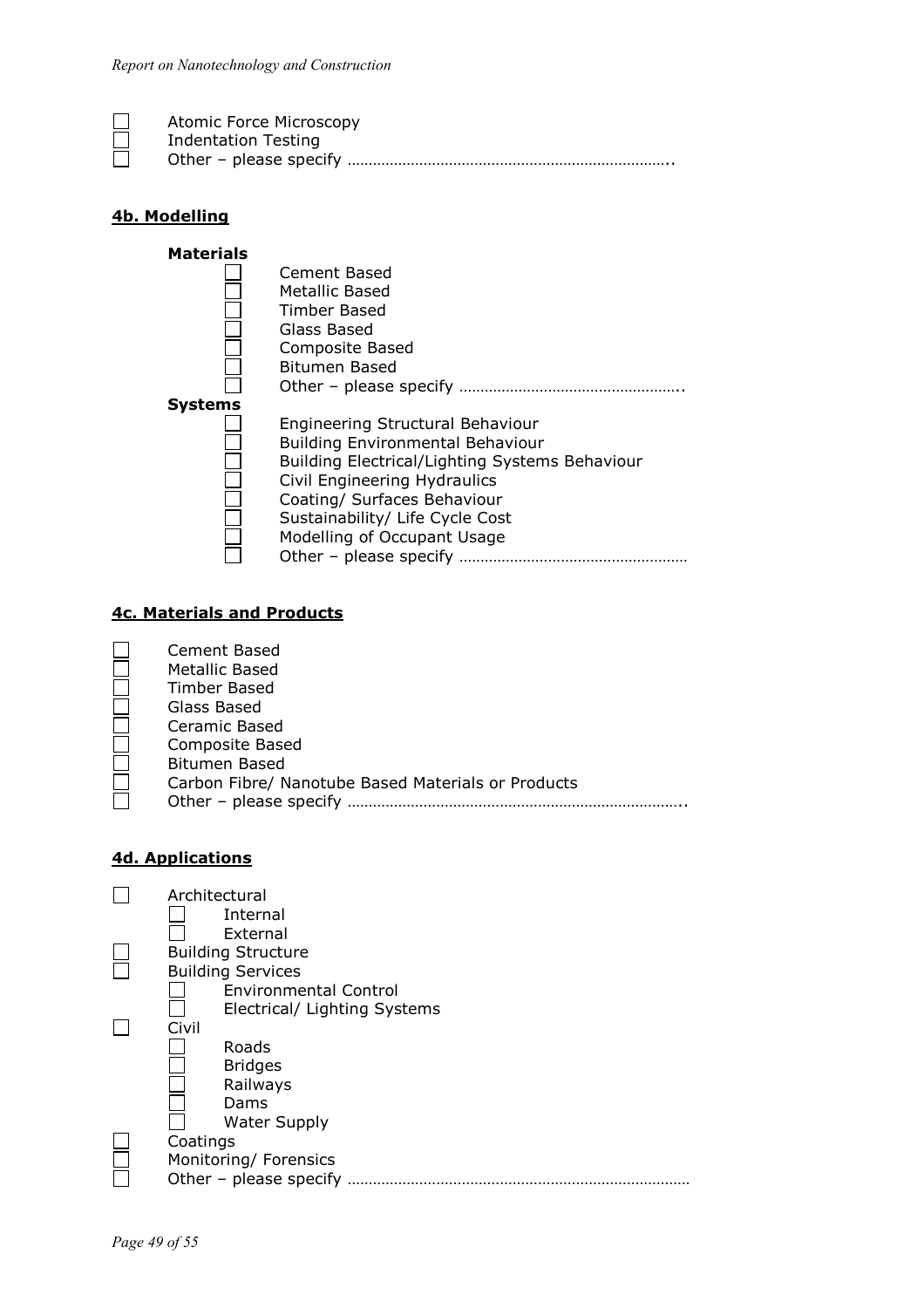#### **4e. With regards to the above, describe the work you are involved in and how it relates to the use of nanotechnology in the construction industry**

…………………………………………………………………………………………………………………………………………….. …………………………………………………………………………………………………………………………………………….. …………………………………………………………………………………………………………………………………………….. …………………………………………………………………………………………………………………………………………….. …………………………………………………………………………………………………………………………………………….. ……………………………………………………………………………………………………………………………………………..

**4f. With regards to the above what are the conventional strategies to solve these problems and how is the nanotechnology approach superior to these strategies?** 

## …………………………………………………………………………………………………………………………………………….. …………………………………………………………………………………………………………………………………………….. …………………………………………………………………………………………………………………………………………….. …………………………………………………………………………………………………………………………………………….. ……………………………………………………………………………………………………………………………………………..

**4g. With regards to the above, what are the issues that prevent the more widespread use of the nanotechnology strategy rather than the conventional approach?** 

…………………………………………………………………………………………………………………………………………….. …………………………………………………………………………………………………………………………………………….. …………………………………………………………………………………………………………………………………………….. …………………………………………………………………………………………………………………………………………….. ……………………………………………………………………………………………………………………………………………..

**4h. With regards to the above, what do you estimate to be the global market value of the construction segment that could be impacted by your work?** 

……………………………………………………………………………………………………………………………………………..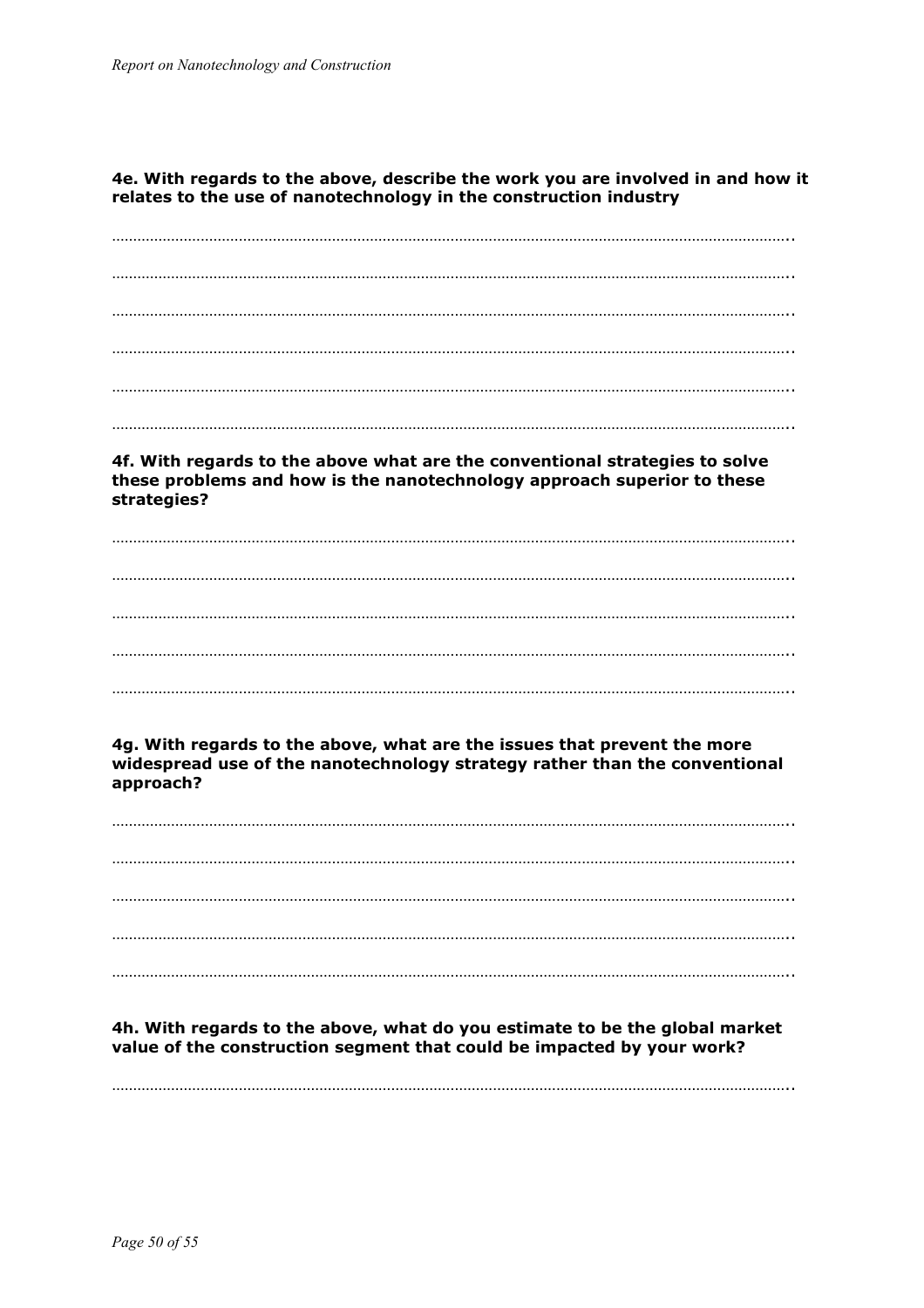|                                                                                                               |  | 0-3yrs 3-5yrs 5-10yrs more than 10yrs |  |
|---------------------------------------------------------------------------------------------------------------|--|---------------------------------------|--|
| How long do you think before your work $\Box$<br>in nanotechnology will arrive on the<br>construction market? |  |                                       |  |

## **5. Your Thoughts about the Future**

**Which of the following fields or sectors are you most excited about with regards to the application of nanotechnology in construction for the future? If none, please skip to question 6** 

#### **5a. Materials**

| Steel                       |
|-----------------------------|
|                             |
| Concrete                    |
| Timber                      |
|                             |
| Glass                       |
|                             |
| <b>Bituminous materials</b> |
|                             |

#### **5b. Systems**

| Architectural components        |
|---------------------------------|
| <b>Engineering Structures</b>   |
| Environmental control           |
| Electrical/ Lighting systems    |
| Sustainability/ Life Cycle Cost |
| Monitoring/ Labelling           |
| Modelling                       |
| Testing/Forensics               |
| Other - please specify          |

#### **5c. Sectors**

| <b>Buildings</b>       |
|------------------------|
| Roads                  |
| <b>Bridges</b>         |
| Dams                   |
| Water Supply           |
| Other - please specify |

**5d. With regards to the above, describe the relevant concepts or strategies and how they relate to nanotechnology in the construction industry**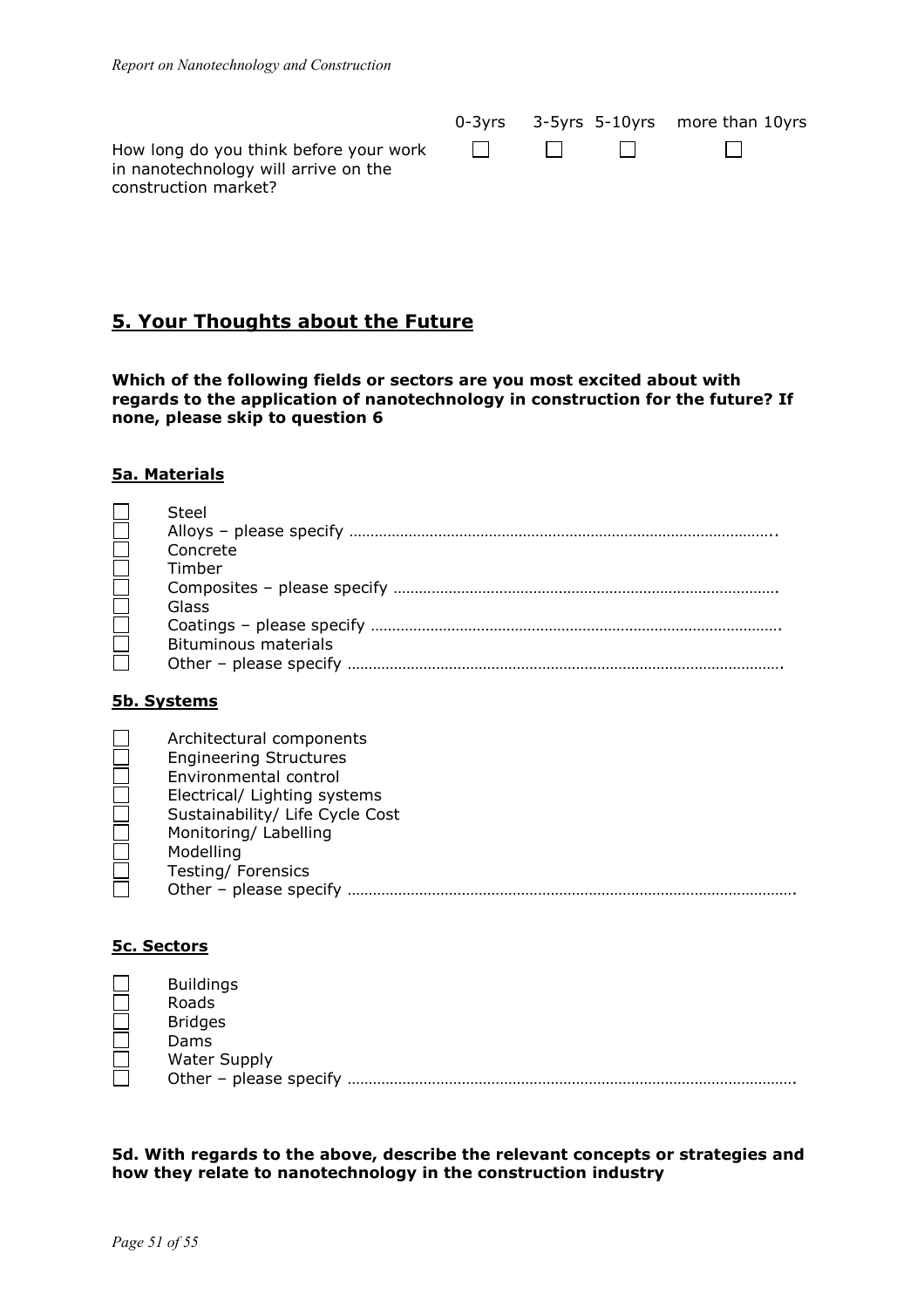| 5e. With regards to the above what are the conventional strategies to solve<br>these problems and how might the nanotechnology approach be superior to<br>these strategies? |  |                                           |
|-----------------------------------------------------------------------------------------------------------------------------------------------------------------------------|--|-------------------------------------------|
|                                                                                                                                                                             |  |                                           |
|                                                                                                                                                                             |  |                                           |
|                                                                                                                                                                             |  |                                           |
|                                                                                                                                                                             |  |                                           |
|                                                                                                                                                                             |  |                                           |
|                                                                                                                                                                             |  |                                           |
| 5f. With regards to the above, what are the issues that might prevent the more<br>widespread use of the nanotechnology strategy rather than the conventional<br>approach?   |  |                                           |
|                                                                                                                                                                             |  |                                           |
|                                                                                                                                                                             |  |                                           |
|                                                                                                                                                                             |  |                                           |
|                                                                                                                                                                             |  |                                           |
|                                                                                                                                                                             |  |                                           |
|                                                                                                                                                                             |  |                                           |
| 5g. With regards to the above, what do you estimate to be the global market<br>value of the construction segment that could be impacted by these concepts or<br>strategies? |  |                                           |
|                                                                                                                                                                             |  | 5-10yrs 10-15yrs 15-20yrs more than 20yrs |
| How long do you think before<br>these concepts or strategies may<br>arrive on the construction<br>market?                                                                   |  |                                           |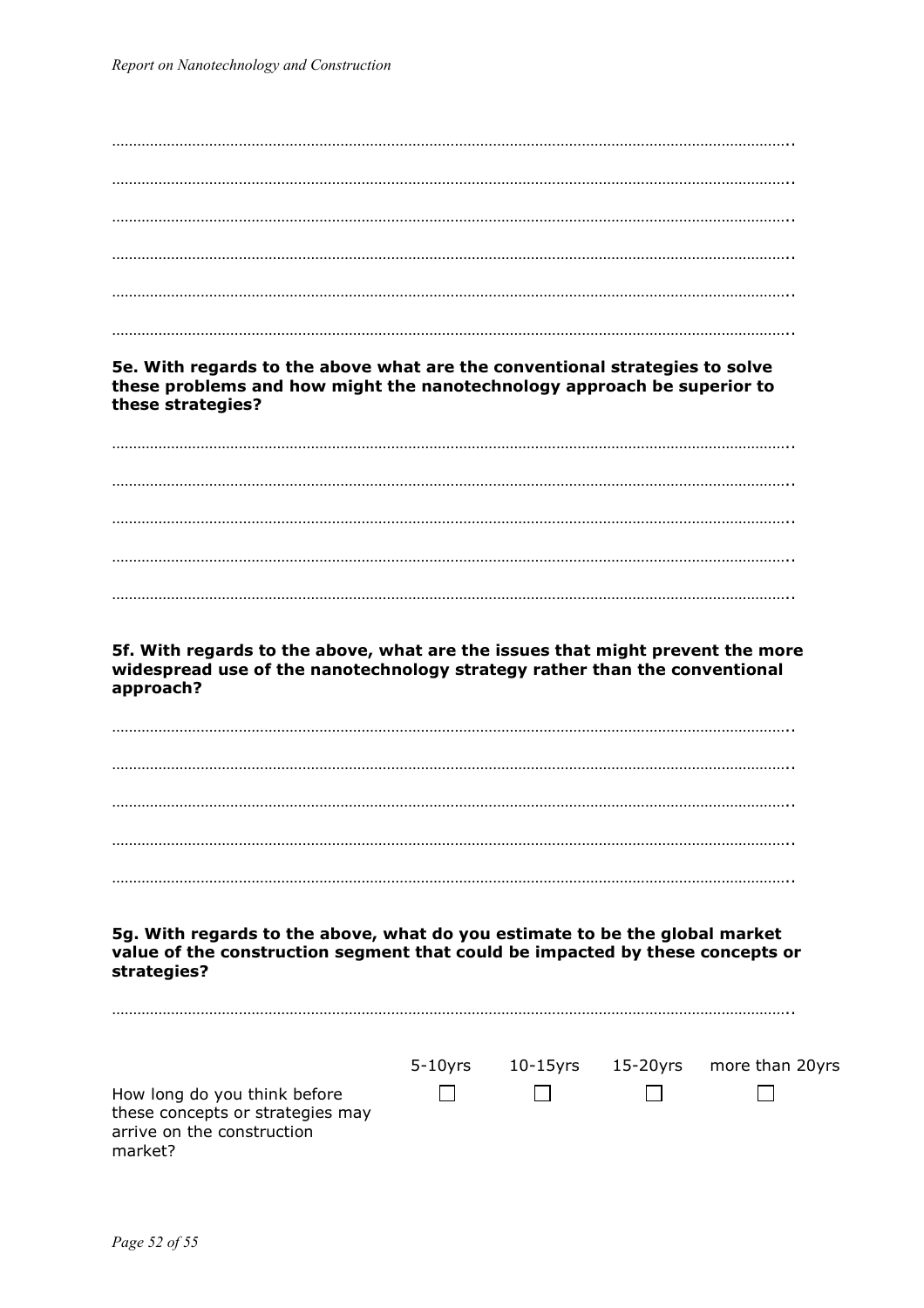**6. Is there adequate research funding for nanotechnology related to construction?**<br>Yes  $\Box$  No $\Box$  Don't Know  $\Box$ 

What areas (if any) should receive greater attention?

| 7. If your work is in industry, does your company currently have an R&D group<br>studying Nanotechnology in Construction? |
|---------------------------------------------------------------------------------------------------------------------------|
| Yes $\Box$ No $\Box$ Not yet, but in the near future<br>$\mathbb{R}^n$                                                    |
|                                                                                                                           |
| 9. If you wish to expand on any of your statements or make any other<br>comments, please use the space below              |
|                                                                                                                           |
|                                                                                                                           |
|                                                                                                                           |
|                                                                                                                           |
|                                                                                                                           |
|                                                                                                                           |
|                                                                                                                           |
|                                                                                                                           |
|                                                                                                                           |
|                                                                                                                           |
|                                                                                                                           |
|                                                                                                                           |
|                                                                                                                           |
|                                                                                                                           |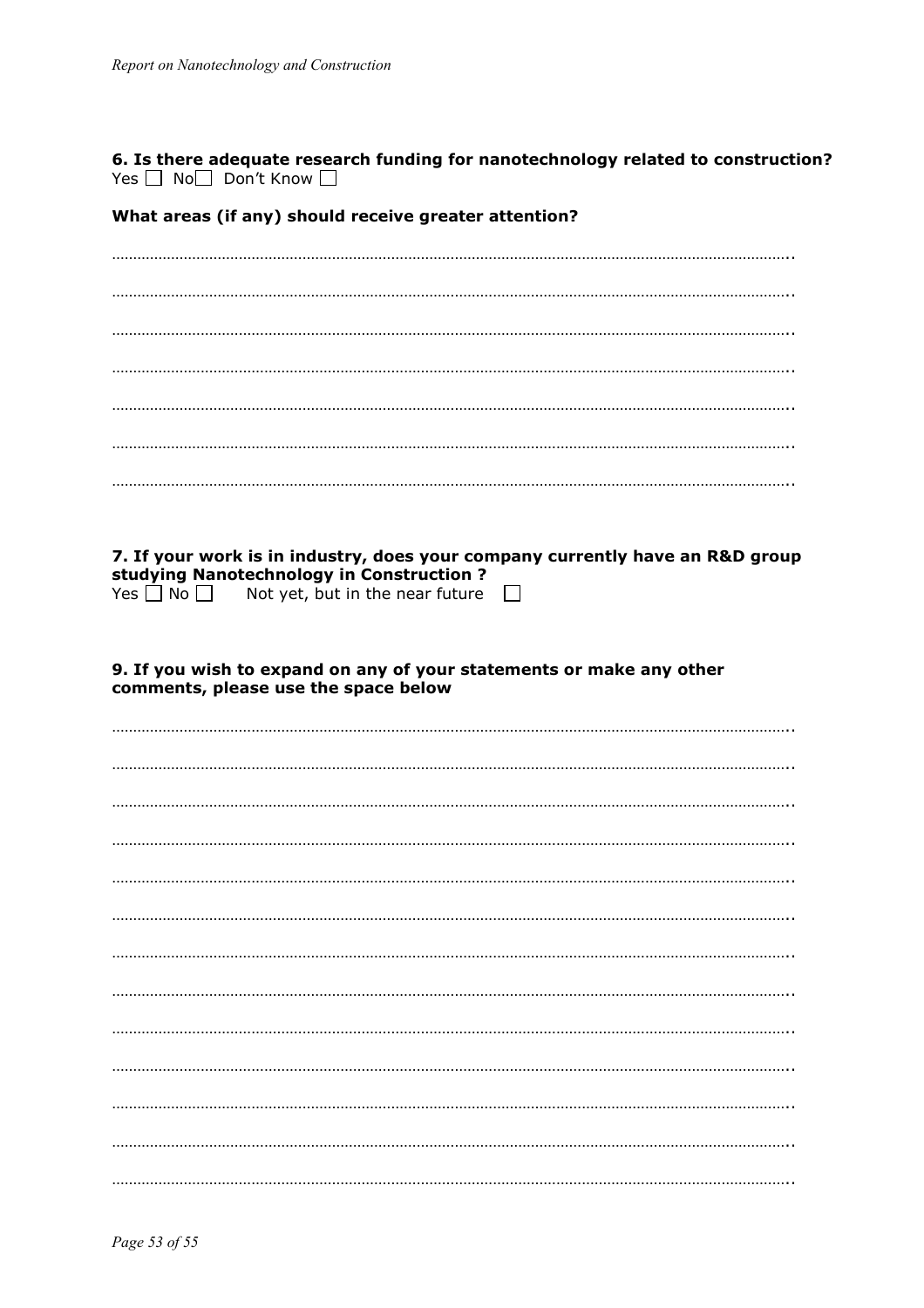**below,** 

…………………………………………………………………………………………………………………………………………….. ……………………………………………………………………………………………………………………………………………..

……………………………………………………………………………………………………………………………………………..

**10. If you feel we should contact someone else in your group or field please pass on the questionnaire to them or indicate the name and contact details** 

…………………………………………………………………………………………………………………………………………….. …………………………………………………………………………………………………………………………………………….. ……………………………………………………………………………………………………………………………………………..

Thank you for taking the time to complete this questionnaire.

If you would like to be informed when this report is published, please tick this box  $\Box$ Please tick this box if you agree to us using your personal details in any report  $\Box$ 

If you have any questions about this questionnaire or the Institute of Nanotechnology, please contact: Surinder Mann, Institute of Nanotechnology, Tel +44 (0)1786 447 520, Fax +44 (0)1786 447 530, or email surinder.mann@nano.org.uk